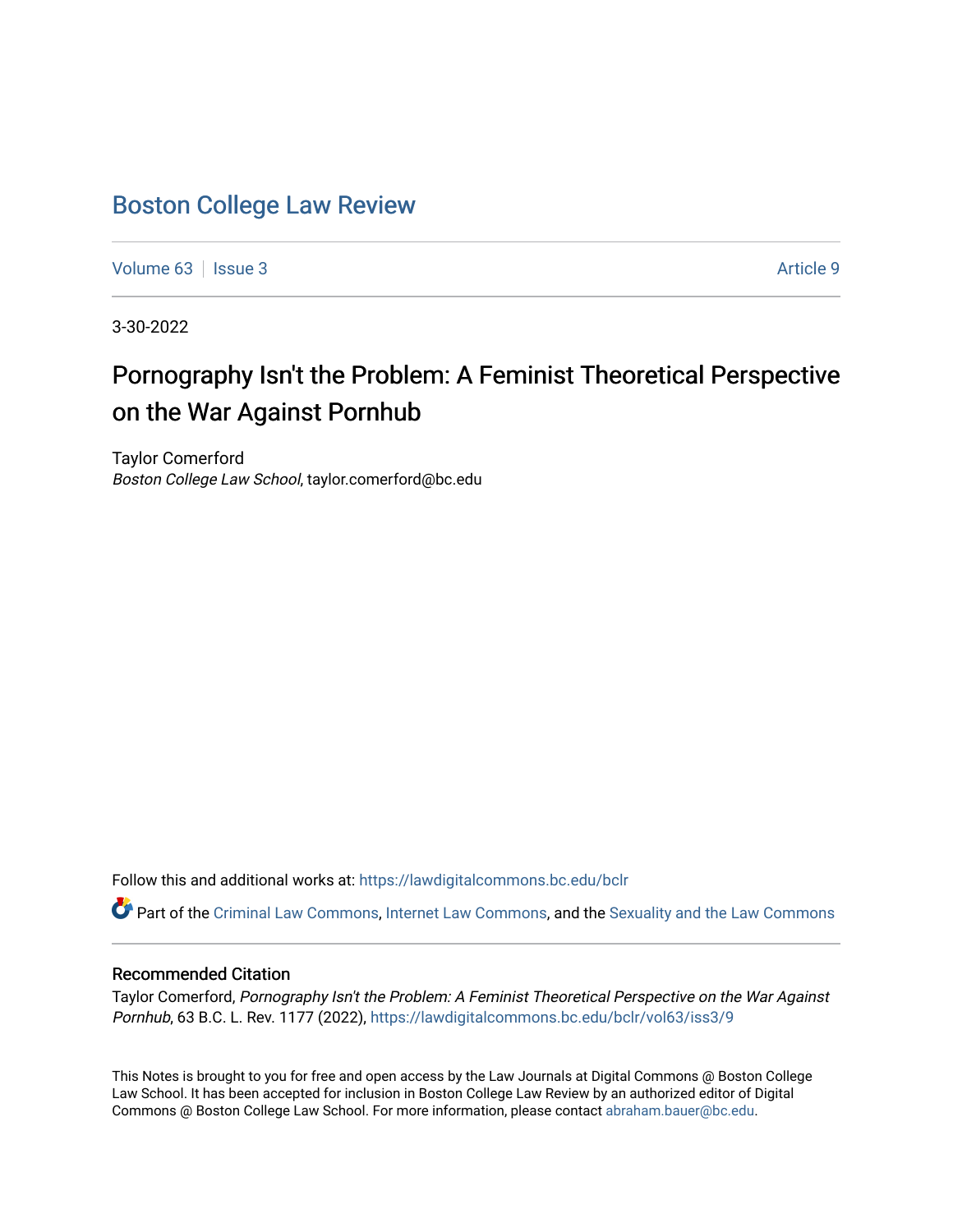## **PORNOGRAPHY ISN'T THE PROBLEM: A FEMINIST THEORETICAL PERSPECTIVE ON THE WAR AGAINST PORNHUB**

Abstract: Over the last year, Pornhub and its parent company, MindGeek, ignited public outcry against the prevalence of content users posted to their sites featuring sexual violence, nonconsensual pornography, and sex trafficking. Activists, journalists, and legislators allege that Pornhub and similar pornography sites are apathetic toward the victims in these videos and photos while profiting from the ad revenue such content brings to their sites. In December 2021, Senator Josh Hawley proposed the Survivors of Human Trafficking Fight Back Act, proposing to add criminal penalties and a federal cause of action against websites that either post or refuse to remove criminal pornography from their sites. This Note examines the arguments for and against legislation penalizing pornography websites for posting or hosting content of featuring sexual violence through a feminist lens. This style of legislation, which nobly aimsto protect survivors of sexual violence, will likely appear again in Congress. This Note argues that Congress should not pass these bills because they subject transactional sex workers and pornography performers to economic and physical harm, making it an ineffective and misguided method to address the core harms of digital sexual exploitation.

#### **INTRODUCTION**

In 2019, twenty-two Jane Doe plaintiffs won a thirteen-million-dollar verdict in California Superior Court against GirlsDoPorn, a pornography production company and Pornhub channel, whose employees coerced them into participating in videos later published on the website.<sup>[1](#page-1-0)</sup> The same year, Florida

<span id="page-1-0"></span> <sup>1</sup> *See* Samantha Cole, *Girls Do Porn Was a Crime Ring, Not a Porn Site, Industry Experts Say*, VICE (Oct. 16, 2019), https://www.vice.com/en/article/3kx483/girls-do-porn-sex-trafficking-fbiindictment [https://perma.cc/9626-AKAT] (describing the cases against GirlsDoPorn that alleged civil theories of misrepresentation, false imprisonment, and fraud and criminal counts of sex trafficking). The owner of the company, Michael Pratt, fled the country after the U.S. Attorney for the Southern District of California charged him and other employees with criminal sex trafficking charges. *See id.*  (calling Pratt a fugitive). GirlsDoPorn recruited the plaintiffs with the lie that they were looking for models or by saying that the company sold the videos to Australian private collectors before posting the videos to their Pornhub channel and other pornography sites. *See id.* (characterizing the fraudulent and criminal business model of GirlsDoPorn). Many of the plaintiffs were ostracized by their communities and suffered mental health issues and other serious damage after publication of the videos. *See id.* (noting the harm of several specific survivors without commenting whether these women were parties to the civil lawsuit). The production company and criminal enterprise advertised that its videos featured young women who had never performed in pornography before. *See id.* (explaining the strategy of the company in coercing women to participate in the pornography, which the federal government asserts amounts to sex trafficking in its criminal case).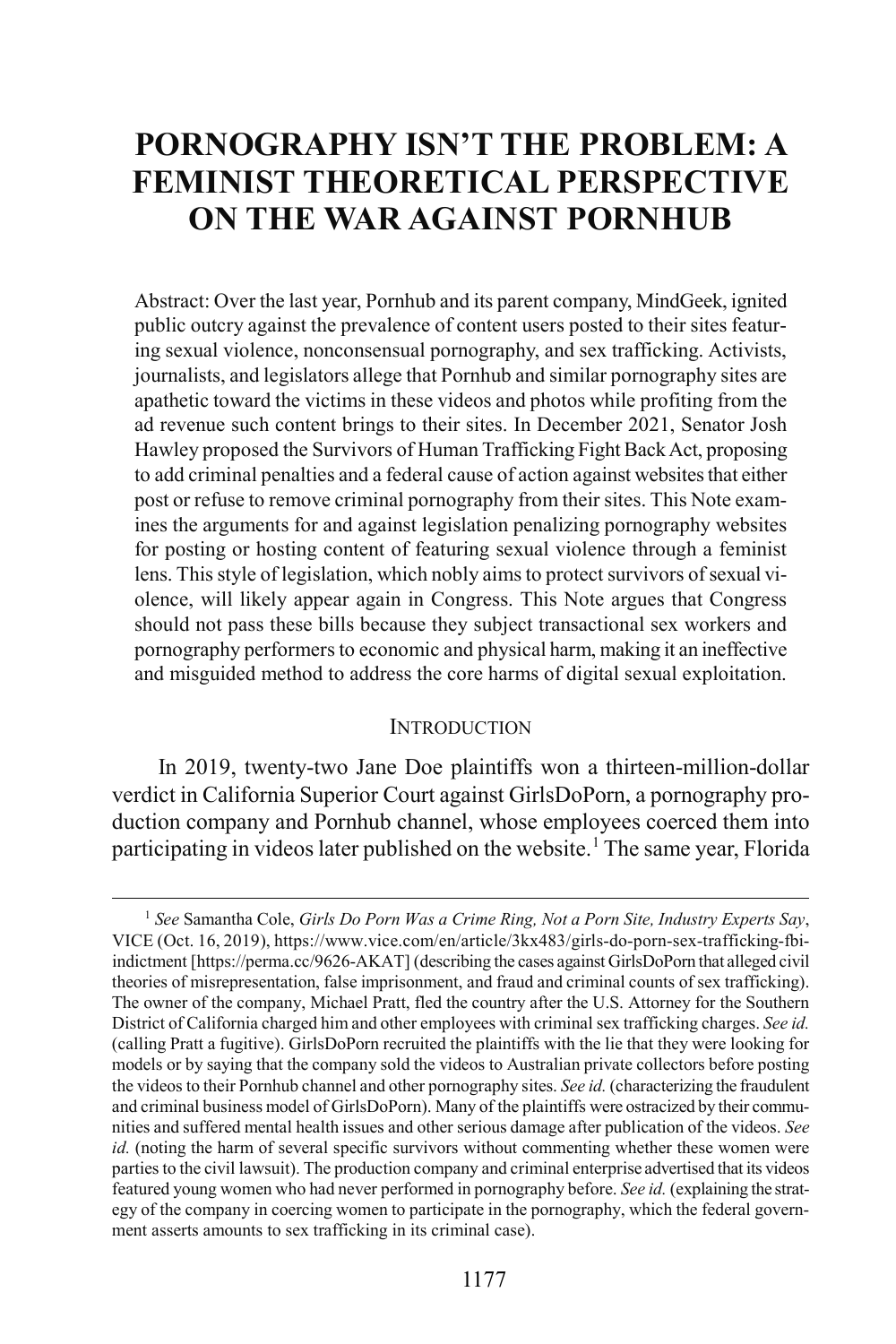police found a missing fifteen-year-old girl by using nearly sixty videos of her sexual abuse posted on Pornhub. [2](#page-2-1) In both instances, Pornhub ignored or delayed requests from the survivors and their families to take down the videos documenting their abuse, only removing the videos in response to significant public outcry.[3](#page-2-2)

<span id="page-2-5"></span><span id="page-2-0"></span>By February 2020, Laila Mickelwait published "Traffickinghub," a Change.org petition alleging widespread misuse of the online pornography website Pornhub to host and distribute sex trafficking and rape videos.<sup>[4](#page-2-3)</sup> Pornhub is one of the most frequented pornography websites in the world, and is successful, in part, because it allows users to post and view content for free.<sup>[5](#page-2-4)</sup> Due to the site's notoriety, the Traffickinghub petition quickly garnered two

<span id="page-2-2"></span><sup>3</sup> *See* Nicholas Kristof, *The Children of Pornhub: Why Does Canada Allow This Company to Profit Off Videos of Exploitation and Assault?*, N.Y. TIMES (Dec. 4, 2020), https://www.nytimes.com/ 2020/12/04/opinion/sunday/pornhub-rape-trafficking.html [https://perma.cc/8T9M-BZBX] (revealing that Pornhub has faced no liability for posting the illegal photos and videos). In both cases, the girls featured in the videos were minors at the time of filming, and thus the content was child pornography. *See id.* (discussing that the women were young teenagers when the videos were uploaded). Kristof asserts that by allowing user-submitted content, Pornhub has made the task of confirming that a person in a porn video is an adult a difficult, if not impossible, task. *See id.* (noting that it is difficult to differentiate between a fourteen-year-old and an eighteen-year-old in user-submitted content).

<span id="page-2-3"></span><sup>4</sup> *See* Laila Mickelwait, *Shut Down Pornhub and Hold Its Executives Accountable for Aiding Trafficking*, CHANGE.ORG, https://www.change.org/p/shut-down-pornhub-and-hold-its-executivesaccountable-for-aiding-trafficking [https://perma.cc/95LD-27C8] (petitioning the Department of Justice (DOJ), the Federal Bureau of Investigation, and foreign and domestic leaders to take action against Pornhub); *Two Million People Sign Petition to Shut Down Pornhub for Sex Trafficking Videos*, PR NEWSWIRE (Sept. 1, 2020), https://www.prnewswire.com/news-releases/two-million-peoplesign-petition-to-shut-down-pornhub-for-sex-trafficking-videos-301122030.html [https://perma.cc/K86D-BKWQ] (stating that Mickelwait published the petition alongside an op-ed condemning Pornhub for the prevalence of videos including sexual violence); *see also* Kristof, *supra* not[e 3](#page-2-0) (explaining that the Traffickinghub petition documented wrongdoing by Pornhub and demanded that the site be taken down). *See generally* EXODUS CRY, https://exoduscry.com/ [https://perma.cc/7VZ3-ZBG9] (declaring the mission of the Christian anti-trafficking organization that Mickelwait ran and promoted through Traffickinghub); TRAFFICKINGHUB, https://traffickinghub.com/ [https://perma.cc/S8UX-JDU2]. Exodus Cry is a Christian anti-trafficking organization that believes that all forms of sex work, including transactional sex, pornography, and stripping, should be criminalized. *See* EXODUS CRY, *supra* (calling the commercial sex industry systemically exploitative and advocating for a criminal justice solution). Traffickinghub, now independent of Change.org, claims it is nonpartisan and not affiliated with religious groups. *See* TRAFFICKINGHUB, *supra* (alleging that even though Exodus Cry backs the campaign, Traffickinghub is not involved with any political party or religious denomination).

<span id="page-2-4"></span><sup>5</sup> *See 2019 Year in Review*, PORNHUB (Dec. 11, 2019), https://www.pornhub.com/insights/2019 year-in-review [https://perma.cc/9939-R7WC] (detailing the statistics of Pornhub's growing success in attracting visitors to the website); *see also* Kristof, *supra* not[e 3](#page-2-0) (emphasizing the grandiosity of Pornhub's size and impact to advocate for regulation of the site or removal from the internet).

<span id="page-2-6"></span><span id="page-2-1"></span> <sup>2</sup> *See* Ben Feuerherd, *Suspect Arrested After Missing Teen Girl Was Spotted on Pornhub*,N.Y.POST, https://nypost.com/2019/10/24/mom-finds-missing-teen-girl-by-spotting-her-on-pornhub/ [https:// perma.cc/9V54-H868] (Oct. 25, 2019) (detailing the discovery and return of a teenager after her mother identified her in fifty-eight videos posted to Pornhub). Law enforcement found the teenage survivor with her adult abuser, also featured in the videos, whom they charged with sexual battery of a minor. *See id.* (emphasizing that the abuser posted videos of himself engaged in the crime, and implying that Pornhub did not remove these videos of criminal abuse before his arrest).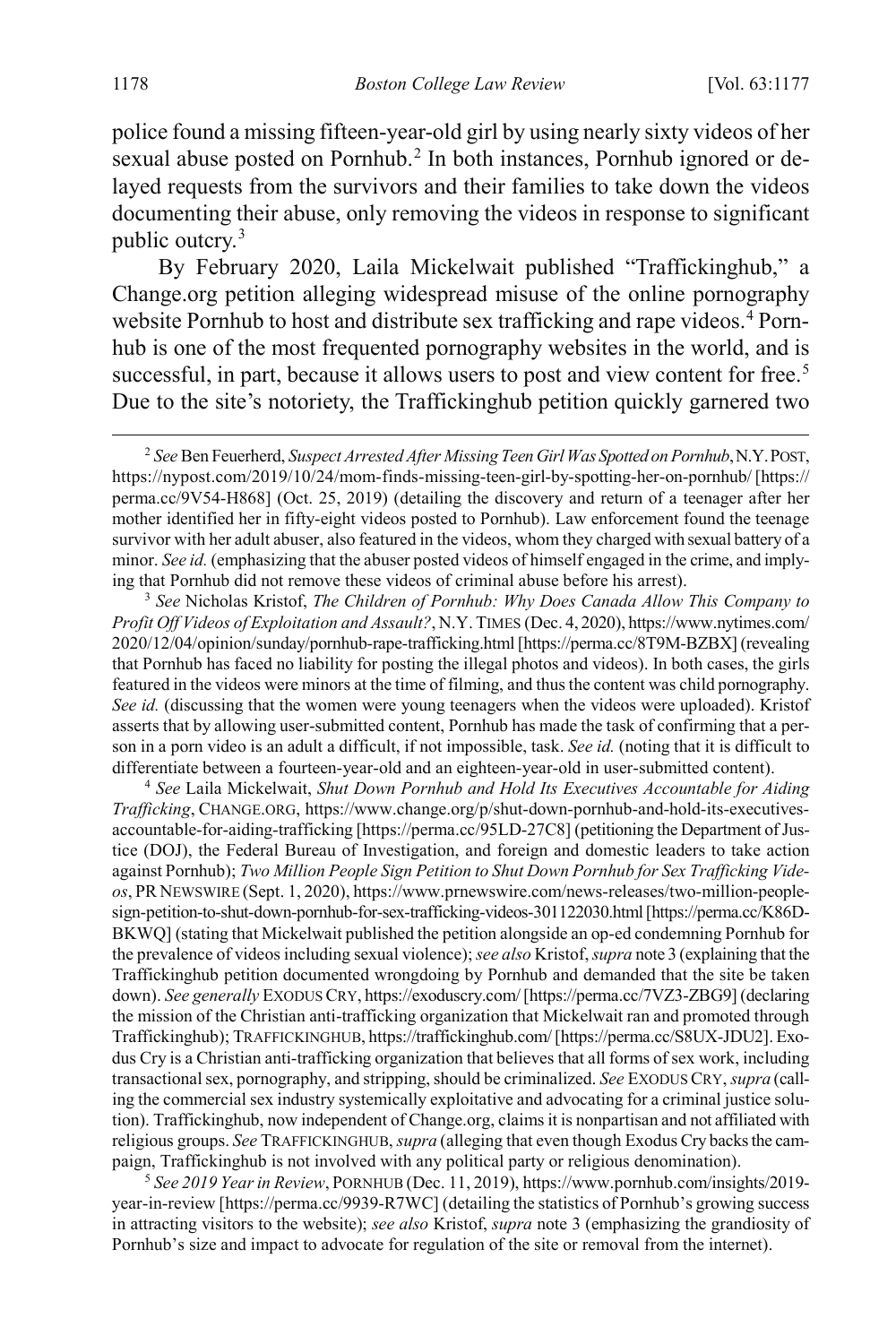<span id="page-3-3"></span>million signatures and prompted global conversation about Pornhub's inability to screen criminal content on the website.<sup>[6](#page-3-0)</sup> Although many dispute the motives behind and solutions proposed by Traffickinghub, the petition and subsequent media attention clearly established a long pattern of complacency by Pornhub on an international scale.[7](#page-3-1) Ben Sasse, a U.S. Senator from Nebraska, responded with an open letter calling for then-Attorney General William Barr to open a Department of Justice inquiry into the pornography website and its holding company, MindGeek, for their purported roles in enabling exploitation.<sup>[8](#page-3-2)</sup>

Mobilization around the issue exploded in December 2020, when *New York Times* writer Nicholas Kristof published a self-proclaimed investigative piece detailing Pornhub's prolific dissemination of content featuring sexual

<span id="page-3-1"></span><sup>7</sup> *See* Kristof, *supra* not[e 3](#page-2-0) (detailing the stories of men, women, and children who were featured in videos and photos uploaded to Pornhub without their consent); Mickelwait, *supra* note [4](#page-2-5) (calling for signatures on the Change.org petition); Megha Mohan, *I Was Raped at 14, and the Videos Ended Up on a Porn Site*, BBC (Feb. 10, 2020), https://www.bbc.com/news/stories-51391981 [https:// perma.cc/R7PH-ADBK] (detailing the story of child rape survivor Rose Kambela, released within days of the Traffickinghub petition); Melissa Gira Grant, *Nick Kristof and the Holy War on Pornhub*, NEW REPUBLIC (Dec. 10, 2020), https://newrepublic.com/article/160488/nick-kristof-holy-war-pornhub [https://perma.cc/9ZU7-F2C5] (calling Pornhub's failure to adequately moderate or respond to posted videos of sexual violence unethical and abusive towards women); TRAFFICKINGHUB, *supra* note [4](#page-2-5) (recounting the stories of many survivors of sex trafficking and violence whose videos and photos were posted to Pornhub).

<span id="page-3-2"></span><sup>8</sup> *See* Press Release, U.S. Senator from Nebraska Ben Sasse, Sasse Calls on DOJ to Investigate Pornhub (Mar. 10, 2020), https://www.sasse.senate.gov/public/index.cfm/2020/3/sasse-calls-on-dojto-investigate-pornhub [https://perma.cc/8235-W38Q] [hereinafter Sasse Press Release] (containing the full text of Sasse's open letter demanding investigation and potentially prosecution of Pornhub under the current law); *see also Two Million People Sign Petition to Shut Down Pornhub for Sex Trafficking Videos*, *supra* not[e 4](#page-2-5) (attributing the inspiration for Senator Sasse's letter to the viral Traffickinghub petition). Senator Sasse, a member of the GOP, quoted from the Pornhub website in his letter to emphasize that in 2019 Pornhub claimed it had over 115 million daily visits to the site, a figure equal to the populations of Australia, Poland, Canada, and the Netherlands combined. *See* Sasse Press Release, *supra* (quoting the Pornhub website, which proudly displays the striking number of visitors the site receives).

<span id="page-3-0"></span> <sup>6</sup> *See* TRAFFICKINGHUB, *supra* not[e 4](#page-2-5) (touting that millions of people signed the petition on the Traffickinghub website); *see also Two Million People Sign Petition to Shut Down Pornhub for Sex Trafficking Videos*, *supra* not[e 4](#page-2-5) (reporting that the Traffickinghub campaign reached several million signatures worldwide by September 2020); Kristof, *supra* not[e 3](#page-2-0) (noting 2.1 million people signed the Traffickinghub petition as of early December 2020). The Traffickinghub site is full of testimonials from anti-trafficking organizations and survivors speaking to the role Pornhub plays as a repository of content featuring sexual violence. *See* TRAFFICKINGHUB, *supra* not[e 4](#page-2-5) (including a large graphic of the MindGeek corporate organizational chart, which includes notable pornography websites such as Pornhub, Brazzers, and Playboy, and a form for survivors to report abuse by any of these sites). Traffickinghub also created a viral outreach video, "Pornhub exposed as #Traffickinghub." *See* Exodus Cry, *Pornhub Exposed as* #Traffickinghub, YOUTUBE (June 30, 2020), https://www.youtube.com/ watch?v=20x9xEzlODU [https://perma.cc/4BQR-YU54] (explaining Pornhub's poor track record of hosting videos featuring sexual violence); *see also* TRAFFICKINGHUB, *supra* note [4](#page-2-5) (describing the mission of Traffickinghub as a "movement").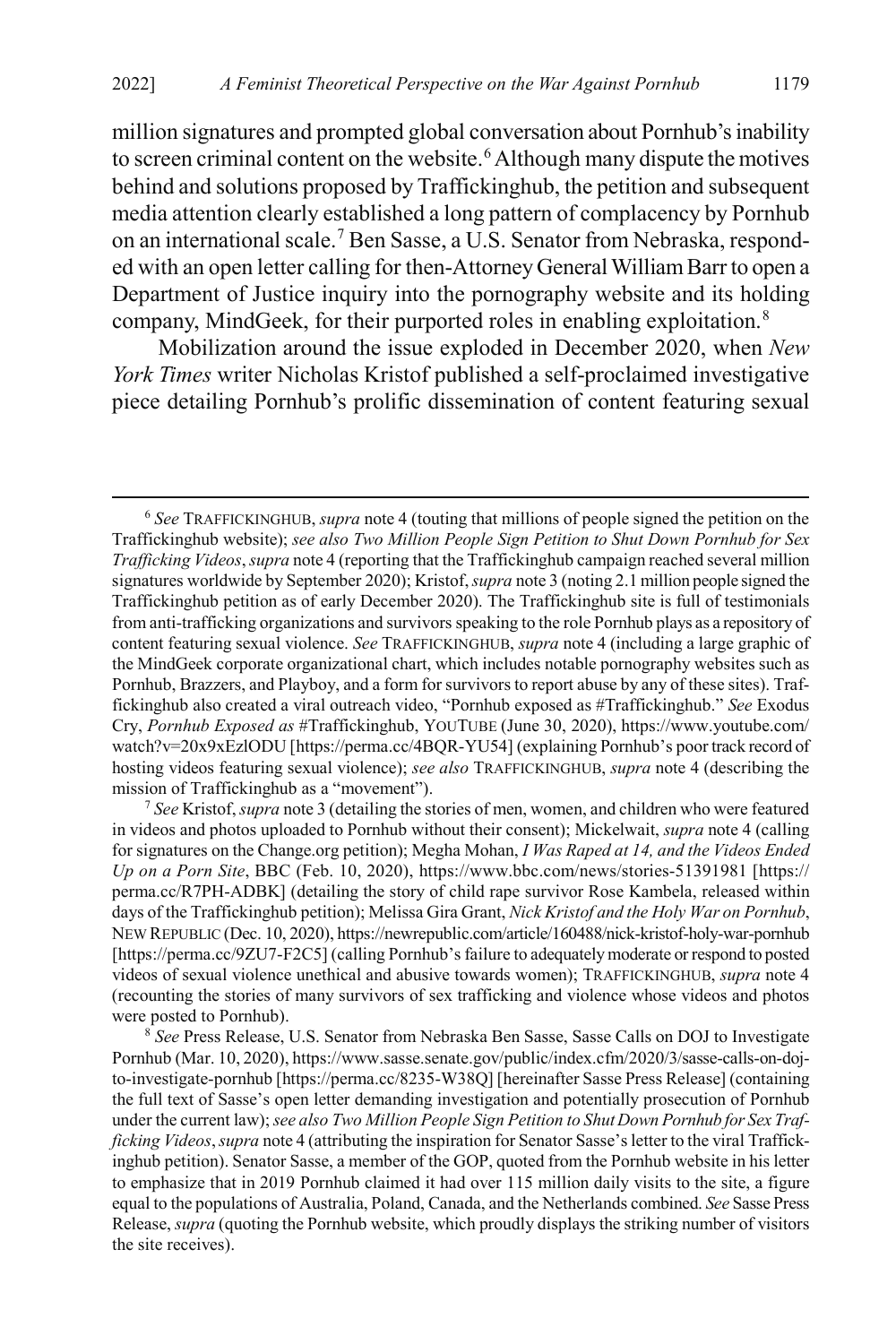<span id="page-4-6"></span>violence.<sup>[9](#page-4-1)</sup> Kristof previously gained notoriety with anti-trafficking and sex work advocates for his crusade against the website Backpage, a site for usersubmitted personal advertisements that transactional sex workers and sex traf-fickers once used to advertise sexual services.<sup>[10](#page-4-2)</sup> The piece led Visa and Mastercard to investigate Pornhub, after which both companies prohibited the use of their credit cards on the website.<sup>11</sup>

<span id="page-4-5"></span><span id="page-4-0"></span>Pornhub swiftly responded by modifying its community guidelines.<sup>[12](#page-4-4)</sup> Notably, the website removed users' ability to download content and limited the

<span id="page-4-1"></span> 9 *See* Kristof, *supra* note [3](#page-2-0) (describing a series of stories by survivors of revenge pornography, sexual assault, and sex trafficking, whose abusers uploaded photos and videos of the survivors to Pornhub). Kristof described this piece as investigative journalism, despite the *New York Time*'s publication of the piece as opinion and Kristof's designation as an opinion writer. *Id.* Kristof uses physical and sexual violence in graphic detail in his piece, such as explicit depictions of the sexual assault of minors and the use of weapons to mutilate a trafficking survivor. *See id.* (chronicling the stories told to the author by survivors of violence in graphic detail).

<span id="page-4-2"></span><sup>10</sup> *See* Nicholas Kristof, *When Backpage.com Peddles Schoolgirls for Sex*, N.Y. TIMES (Jan. 12, 2017), https://www.nytimes.com/2017/01/12/opinion/when-backpagecom-peddles-schoolgirls-forsex.html [https://perma.cc/CWX3-FNFS] (calling Backpage an "online brothel"). Kristof reported that in 2017, 75% percent of all child trafficking in the United States occurred on Backpage. *See id.* (noting that among other similar sites, including Google and Craigslist, Backpage featured the most advertising for sex work and sex trafficking). The op-ed is littered with graphic, violent accounts of harm done to women and girls while being trafficked over Backpage. *See id.* (depicting the accounts of abuse of survivors by their traffickers, which included family members and romantic partners).

<span id="page-4-3"></span><sup>11</sup> *See* Gillian Friedman, *Mastercard and Visa Stop Allowing Their Cards to Be Used on Pornhub*, N.Y. TIMES (Dec. 10, 2020), https://www.nytimes.com/2020/12/10/business/visa-mastercard-blockpornhub.html [https://perma.cc/28X4-VRMP] (expressing the decisions of both Visa and Mastercard to sever ties with MindGeek and its subsidiaries after investigation substantiated the concerning volume of videos of sexual violence on Pornhub); Nicholas Kristof, *An Uplifting Update, on the Terrible World of Pornhub*, N.Y.TIMES (Dec. 9, 2020), https://www.nytimes.com/2020/12/09/opinion/pornhubnews-child-abuse.html [https://perma.cc/M95C-RFFD] (noting that Visa and Mastercard publicly responded to Kristof's allegations in his article about Pornhub, pledged to investigate Pornhub, and announced that they would not allow use of their cards on Pornhub); Eshe Nelson, *Visa and Mastercard to Investigate Financial Ties to Pornhub*, N.Y. TIMES (Dec. 7, 2020), https://www.nytimes.com/ 2020/12/07/business/visa-mastercard-pornhub.html [https://perma.cc/BC6Z-488T] (reporting the public statements by Visa and Mastercard, pledging to investigate the claims that Pornhub facilitated abuse and criminal violence detailed in Kristof's explosive *New York Times* article); *see also* Kristof, *supra* not[e 3](#page-2-0) (decrying Pornhub's prolific failure to screen or remove videos featuring and/or furthering sexual violence). Both Visa and Mastercard asserted that if the allegations in Kristof's article proved true, the cards would no longer be accepted as payment on Pornhub, posing potential negative effects on Pornhub's revenue from paid services like Pornhub Premium. *See* Nelson, *supra* (stressing that Visa and Mastercard could immediately terminate their relationship with Pornhub if their investigation confirmed the allegations of the significant number of criminally violent videos on Pornhub).

<span id="page-4-4"></span><sup>12</sup> *See* Kristof, *supra* not[e 11](#page-4-0) (attributing Pornhub's changes to its community guidelines to Kristof's article and the insistence of credit card companies); Carlie Porterfield, *New Senate Bill Would Let Sex Trafficking and Revenge Porn Victims Sue Websites Like Pornhub*, FORBES (Dec. 9, 2020), https:// www.forbes.com/sites/carlieporterfield/2020/12/09/new-senate-bill-would-let-sex-trafficking-andrevenge-porn-victims-sue-websites-like-pornhub/ [https://perma.cc/4WFK-TTKQ] (listing the series of events, including Traffickinghub's founding, Kristof's article, and media attention surrounding specific survivors, that led Pornhub to modify its guidelines and U.S. Senator from Missouri Josh Hawley to introduce legislation targeting Pornhub). Senator Hawley responded to Pornhub's modified guidelines with a public statement promising that if the site's modifications functioned as described by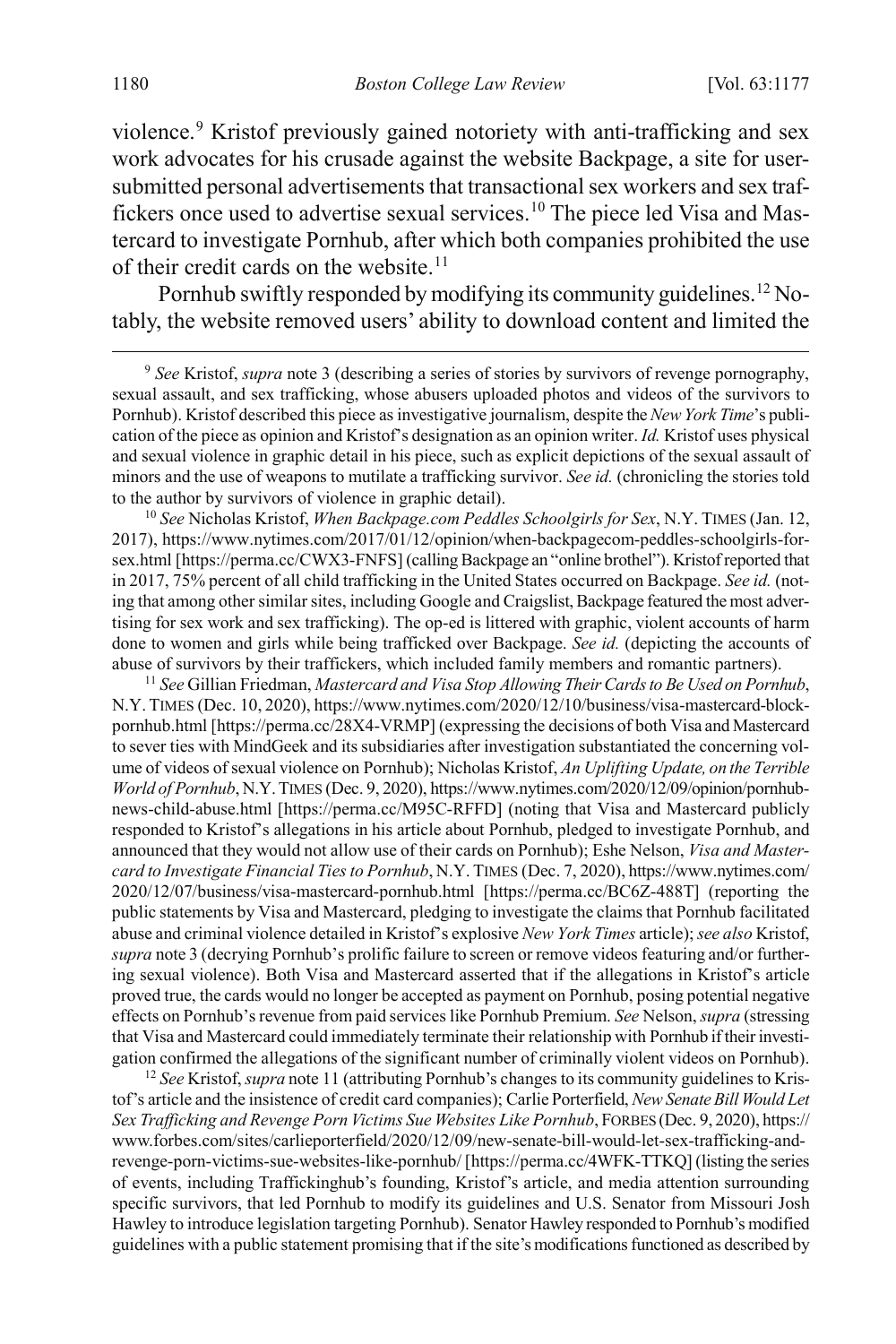<span id="page-5-0"></span>ability to upload content to verified users only.[13](#page-5-1) That Pornhub once allowed users to download content was contentious because the feature allowed private users to create duplicates of criminal material, such that even if the website removed illegal content through moderation, a user could reupload the offending content.[14](#page-5-2) In addition, Pornhub unveiled plans for increased moderation of photos and videos on the site through a partnership with the National Center for Missing and Exploited Children and various other international activist groups to aid the reporting and removal of illicit content.<sup>[15](#page-5-3)</sup>

 Pornhub, the website would not likely face liability under his proposed legislation. *See* Porterfield, *supra* (quoting a tweet from Senator Hawley that states, "[i]f true, then Pornhub has nothing to fear from my legislation allowing victims of fraud, coercion, and sex abuse to sue them"). Kristof suggested many of the changes made by Pornhub in his original article, including greater restrictions on which users can post content, banning content downloads, and increasing the number of moderators employed by the company to screen illegal content. *See* Kristof, *supra* not[e 3](#page-2-0) (concluding by suggesting three major changes that Pornhub should make to better protect against criminally violent videos).

<span id="page-5-1"></span><sup>13</sup> *See* Kristof, *supra* not[e 3](#page-2-0) (suggesting that Pornhub remove the ability to download content to prevent users from reuploading videos they previously downloaded—a measure against piracy and sex trafficking); Porterfield, *supra* not[e 12](#page-4-5) (outlining Pornhub's new community guidelines); *Our Commitment to Trust and Safety*, PORNHUB, https://help.pornhub.com/hc/en-us/categories/360002934613 [https://perma.cc/L4DA-EK2K] (noting the changes Pornhub recently made to their community guidelines and how each modification better prevents users from posting videos featuring sexual violence on the site). Pornhub now requires verification to upload videos to the site, requiring users to send a photo and legal identification to a third party who attaches the information to the user's account so authorities can identify the account owner if necessary. *See* Beck Diaz, *Pornhub Premium Is Here and This Is What It Means for You*, DAILY DOT, https://www.dailydot.com/nsfw/reviews/pornhubverified/ [https://perma.cc/SKH7-C5UL](Mar. 26, 2021) (espousing to help Pornhub users adjust to Pornhub's new verification system, likened to the "blue check" system used by Instagram and Twitter). Pornhub, however, was not initially transparent about what the verification process entails. *Our Commitment to Trust and Safety*, *supra* (describing that Pornhub will carry out user verification, but offering almost no information about who will verify the users or how). Additionally, the company removed the option to download photos and videos from the site except for paid downloads by verified users. *See id.* (explaining that Pornhub will change its download functions to prevent users from reuploading criminal content that Pornhub previously removed).

<sup>14</sup> *See* Kristof, *supra* note [3](#page-2-0) (detailing the dangers of downloads on Pornhub).

<span id="page-5-3"></span><span id="page-5-2"></span><sup>15</sup> *See* Porterfield, *supra* note [12](#page-4-5) (listing the modified measures of Pornhub to combat users who post sexual violence on the website); *Our Commitment to Trust and Safety*, *supra* not[e 13](#page-5-0) (same); *see also* Kristof, *supra* note [3](#page-2-0) (suggesting that Pornhub invest in greater moderation to identify illegal content). Moderators are employees of websites, like Pornhub and Facebook, who review posted content to ensure it meets the standards prescribed by the website and remove offending content. *See*  Kristof, *supra* not[e 3](#page-2-0) (accusing Pornhub of deficient moderation because the site allegedly hires only 15,000 moderators—in contrast to Facebook's 1.36 million moderators). Moderating pornography sites is an unpopular job because moderators must watch thousands of hours of user-submitted pornography, a significant portion of which is violent or involves children. *See id.* (noting the difficulty of moderation workers for online companies, who describe their work as "soul-destroying"). As part of its amended community guidelines, Pornhub has increased moderation both by hiring additional staff moderators, and by partnering with private organizations worldwide, including the National Center for Missing and Exploited Children, who will also report offending content through the Trusted Flagger Program. *See Our Commitment to Trust and Safety*, *supra* note [13](#page-5-0) (outlining the use of private partnerships to increase moderation, although not listing the names of any partner nongovernmental organizations).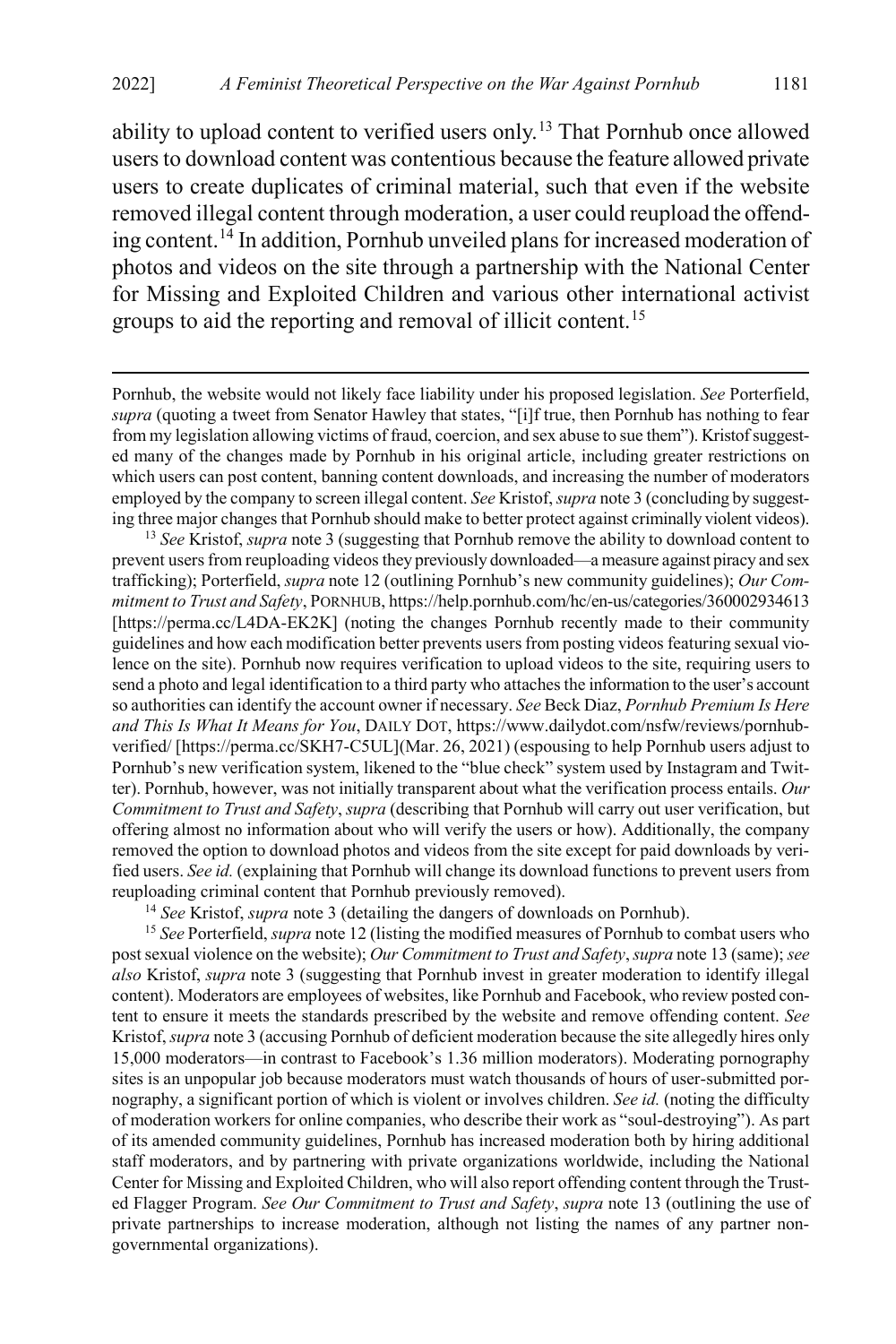<span id="page-6-0"></span>Days after Pornhub modified its user guidelines, Republican U.S. Senator Josh Hawley of Missouri introduced the Survivors of Human Trafficking Fight Back Act of 2020 (Fight Back Act), aimed at amending existing federal statutes to target sex trafficking, among other sex crimes, in pornography.[16](#page-6-1) The bipartisan legislation would have provided criminal penalties and a federal civil cause of action against websites that knowingly distribute or fail to remove posts that feature sexual assault or that a user publishes without the subject's consent.[17](#page-6-2) Notably, the Act would have allowed survivors of abuse recorded and uploaded to pornography websites—like Pornhub—to sue the sites for noncompliance with the  $Act.$ <sup>[18](#page-6-3)</sup>

<span id="page-6-5"></span>This legislation bears strong resemblance to Congress's past efforts to seize Backpage, a Craigslist-like website used primarily for advertising transactional sex work.[19](#page-6-4) In 2018, a joint action by the IRS Criminal Investigation

<span id="page-6-3"></span><sup>18</sup> *See* Survivors of Human Trafficking Fight Back Act of 2020, S. 4983 § 2; Kristof, *supra* note [11](#page-4-0) (implying that Kristof's original op-ed spurred the introduction of the Survivors of Human Trafficking Fight Back Act); Hawley Press Release, *supra* not[e 16](#page-6-0) (announcing the major criminal penalties and civil fines this legislation could issue against websites that post or host content featuring sexual violence, sex trafficking, or nonconsensual pornography).

<span id="page-6-4"></span><sup>19</sup> *See* Allow States and Victims to Fight Online Sex Trafficking Act, Pub. L. No. 115-164, 132 Stat. 1253 (2018) (codified as amended in scattered sections of 18 U.S.C. and 47 U.S.C.); Elizabeth Nolan Brown, *The Senate Accused Them of Selling Kids for Sex. The FBI Raided Their Homes. Backpage.com's Founders Speak for the First Time.*, REASON (Aug. 21, 2018), https://reason.com/2018/08/ 21/backpage-founders-larkin-and-lacey-speak/ [https://perma.cc/6MJA-76SC] (describing the rise of Backpage business model and the government campaign to destroy the website); Sarah N. Lynch & Lisa Lambert, *Sex Ads Website Backpage Shut Down By U.S. Authorities*, REUTERS (Apr. 6, 2018), https://www.reuters.com/article/us-usa-backpage-justice/sex-ads-website-backpage-shut-down-by-u-sauthorities-idUSKCN1HD2QP [https://perma.cc/J7QB-XX5S] (chronicling the passage of FOSTA-SESTA and the government seizure of Backpage.com following accusations of trafficking on the site). The U.S. Postal Service helped investigate Backpage with other federal agencies, and pursued traffickers who used Backpage for money laundering through the postal system. *See* Press Release, U.S. Dep't of Just., Justice Department Leads Effort to Seize Backpage.Com, the Internet's Leading Forum for Prostitution Ads, and Obtains 93-Count Federal Indictment, (Apr. 9, 2018), https://www.justice.

<span id="page-6-1"></span> <sup>16</sup> *See* Survivors of Human Trafficking Fight Back Act of 2020, S. 4983, 116th Cong. § 2 (2020) (creating civil and criminal penalties for websites that harbor pornography with criminal violence); Kristof, *supra* not[e 11](#page-4-0) (imparting that Josh Hawley introduced the Survivors of Human Trafficking Fight Back Act of 2020); Press Release, Josh Hawley, U.S. Senator for Missouri, Hawley, Colleagues Introduce Bipartisan Bill Empowering Victims of Porn Industry Exploitation to Sue Host Websites (Mar. 10, 2020), https://www.hawley.senate.gov/hawley-colleagues-introduce-bipartisan-bill-empowering-victimsporn-industry-exploitation-sue-host [https://perma.cc/3LJE-BWU7] [hereinafter Hawley Press Release] (announcing the introduction of the legislation, which aims to combat criminal violence in online pornography by targeting the websites where abusers post pornography, rather than the abusers themselves).

<span id="page-6-2"></span><sup>&</sup>lt;sup>17</sup> See Survivors of Human Trafficking Fight Back Act of 2020, S. 4983 § 2 (proposing a federal cause of action for survivors of violence posted to pornography websites and criminal penalties against the owners of such websites); Kristof, *supra* not[e 11](#page-4-0) (lauding the introduction of the Survivors of Human Trafficking Fight Back Act of 2020 as a major win against Pornhub); Hawley Press Release, *supra* not[e 16](#page-6-0) (announcing other co-sponsors of the Survivors of Human Trafficking Fight Back Act of 2020 in the Senate, including Democrat Maggie Hassan of New Hampshire, Republican Thom Tillis of North Carolina, and Republican Joni Ernst of Iowa).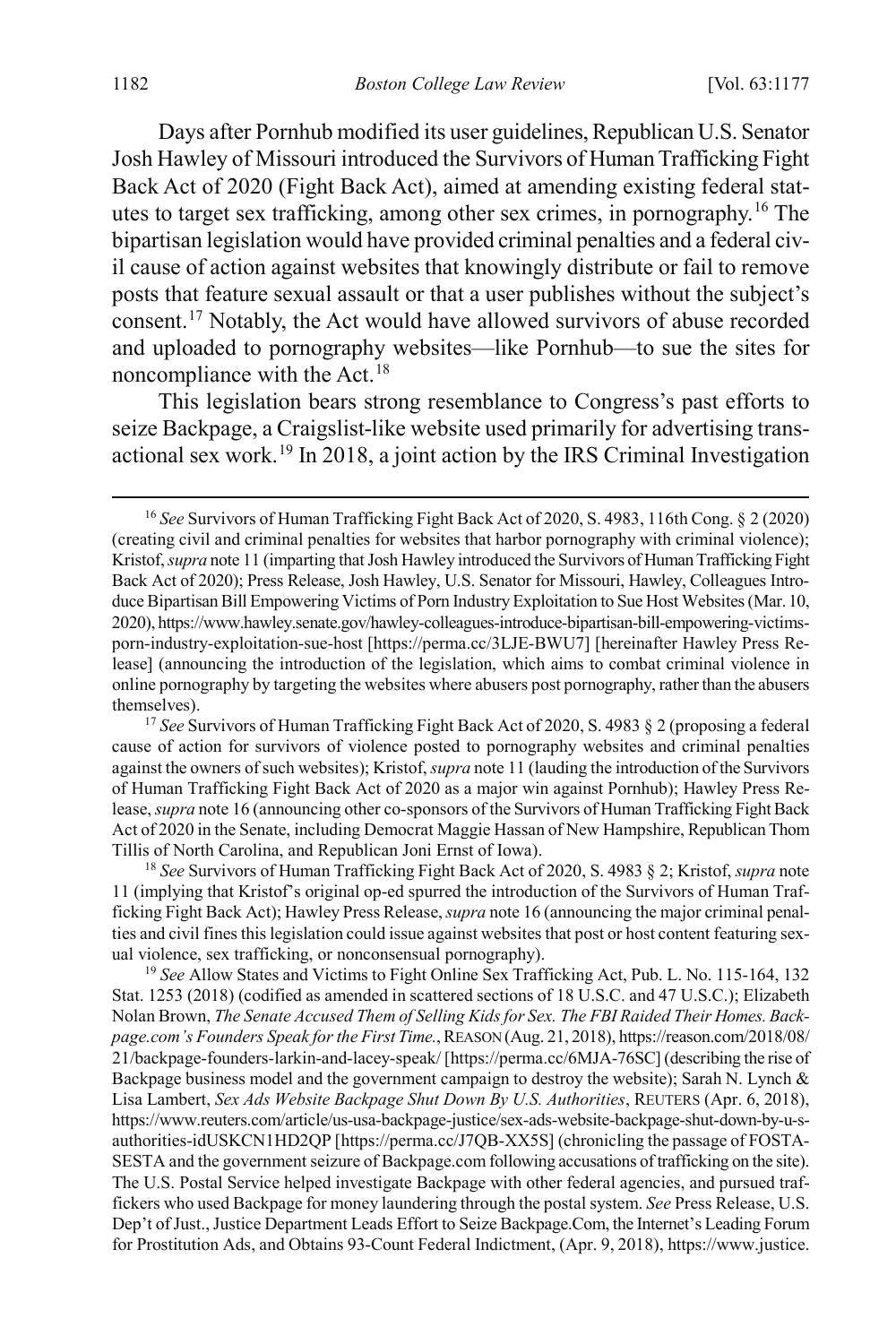Division, the FBI, and the U.S. Postal Service seized the website for its ties to sex trafficking.<sup>[20](#page-7-0)</sup> Subsequently, the U.S. Attorney for the District of Arizona charged the executives of Backpage, including founders James Larkin and Mi-chael Lacey, for the knowing publication of sex services ads.<sup>[21](#page-7-1)</sup>

Despite the public support for legal action against pornography websites, transactional sex workers, pornography performers, and their supporters argue strongly against such measures.<sup>[22](#page-7-2)</sup> Sex work advocates argue that Mickelwait and Kristof's crusade against trafficking and portrayals of the pornography industry demonize sex work, not sexual violence.[23](#page-7-3) These individuals assert that Kristof is not a credible narrator and often motivated by money and publicity, pointing to his long history of questionable journalism regarding survivors of sexual violence and promotion of a fraudulent anti-sex trafficking organization.[24](#page-7-4) Critics also point to Mickelwait's membership to dominionistic,

<span id="page-7-1"></span><sup>21</sup> *See* Brown, *supra* note [19](#page-6-5) (expounding upon Backpage's initial success, only to be brought down by legislation from Congress); Lynch & Lambert, *supra* note [19](#page-6-5) (observing that Larkin and Lacey are still awaiting trial). James Larkin and Michael Lacey are currently awaiting trial, and believe the government is stalling the proceedings to force them to plead guilty. *See* Brown, *supra* note [19](#page-6-5) (illustrating the case against Larkin and Lacey for facilitation of sex trafficking and prostitution, among other counts).

<span id="page-7-2"></span><sup>22</sup> *See* Grant, *supra* not[e 7](#page-3-3) (presenting the arguments against Kristof's *New York Times* article and the Survivors of Human Trafficking Fight Back Act of 2020 and asserting that both sources mischaracterize the issue for self-aggrandizement).

<span id="page-7-3"></span><sup>23</sup> *See id.* (criticizing Kristof's and Mickelwait's crusade against Pornhub for failing to distinguish that sex work is not innately sexual violence, and claiming that this failure actually exposes more people—namely sex workers—to violence).

<span id="page-7-4"></span><sup>24</sup> See id. (rejecting the controversial narrative spun by Kristof against Pornhub considering Kristof's past indiscretions). Kristof's critics know him for his gratuitous use of violence and identifying detail in his decades-long coverage of human trafficking and sex work. *See* Kristof, *supra* not[e 3](#page-2-0) (describing a trafficker's use of a potato peeler to mutilate a survivor of sex trafficking); Grant, *supra*  note [7](#page-3-3) (describing Kristof's use of graphic detail in reporting as "voyeurism," and stating his work verges on exposing anonymous trafficking and rape survivors to their abusers and society at large). Further, Kristof heavily promoted the Somaly Mam Foundation, run by a Cambodian activist and writer of the same name who gained international acclaim by running shelters for trafficking survivors in Southeast Asia. *See* Melissa Gira Grant, *The Price of a Sex-Slave Rescue Fantasy*, N.Y. TIMES (May 29, 2014), https://www.nytimes.com/2014/05/30/opinion/the-price-of-a-sex-slave-rescue-fantasy.html [https://perma.cc/76RT-U6YH] (detailing the downfall of the Somaly Mam Foundation). Kristof wrote multiple articles bolstering Somaly Mam's work before Simon Marks, in a *Newsweek* exposé, revealed that Somaly Mam invented her backstory of sex slavery, captured and physically imprisoned the sex workers she claimed to save and forced them to solicit money for her foundation. *See* Simon

<span id="page-7-5"></span>gov/opa/pr/justice-department-leads-effort-seize-backpagecom-internet-s-leading-forum-prostitutionads [https://perma.cc/V2VJ-T6B9] (announcing the official seizure of Backpage by federal authorities). The Fight Online Sex Trafficking Act and Stop Enabling Sex Traffickers Act of 2018 (FOSTA-SESTA) also used enhanced criminal and civil liability to target websites hosting personal sexual advertisements. *See* Allow States and Victims to Fight Online Sex Trafficking Act § 2, 132 Stat. at 1253 (targeting internet pornography websites explicitly in the language of the bill).

<span id="page-7-0"></span><sup>20</sup> *See* Brown, *supra* not[e 19](#page-6-5) (describing the success of Backpage, followed by the congressional and law enforcement campaign against the website); Lynch & Lambert, *supra* not[e 19](#page-6-5) (relaying that federal agencies shuttered Backpage and arrested Backpage executives and founders for the prevalence of sex trafficking on the site).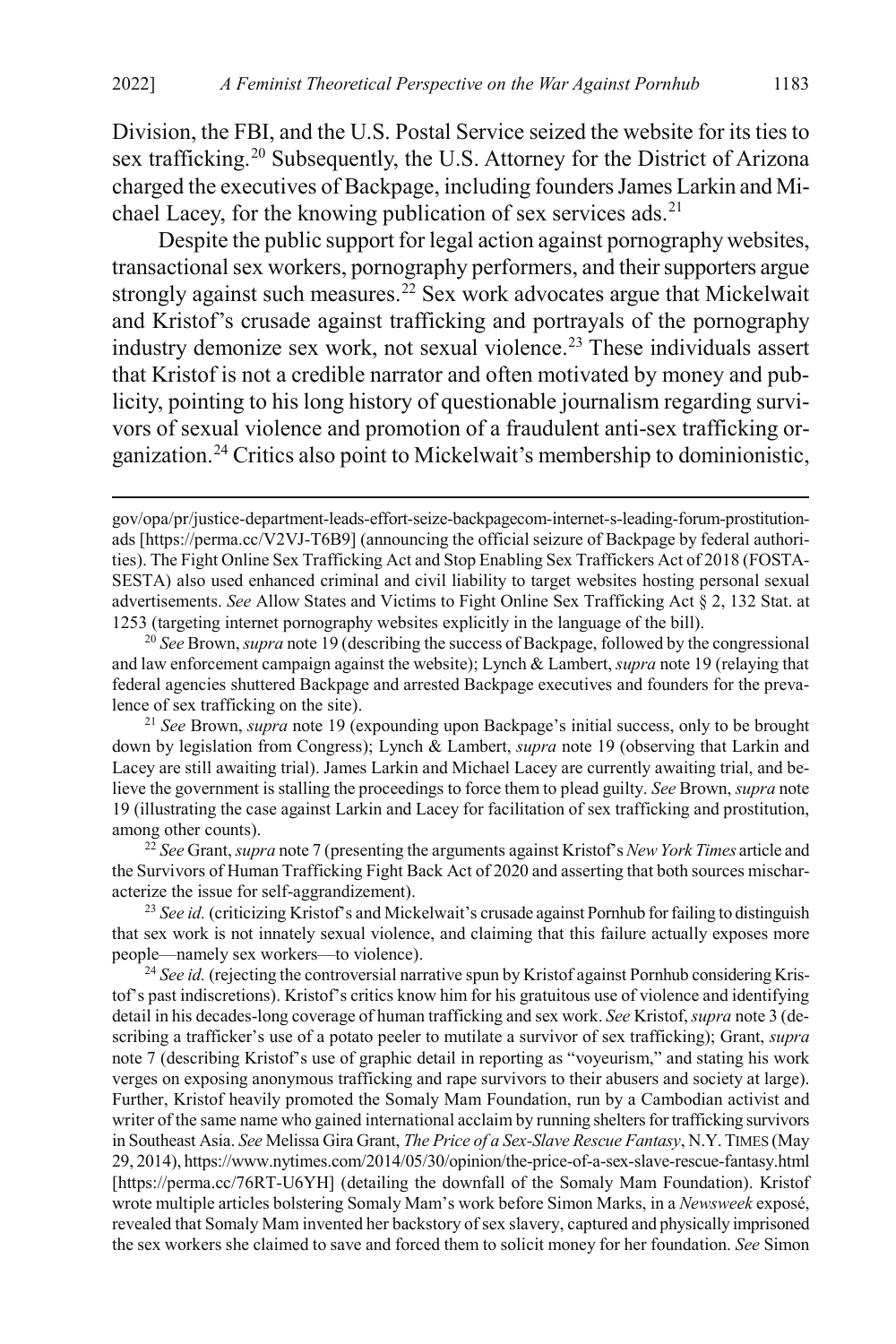<span id="page-8-0"></span>radical Christian groups like the International House of Prayer Kansas City to question her motives.<sup>[25](#page-8-1)</sup> Opponents argue that Mickelwait uses sex trafficking as a talking point to peddle a religious message of sexual morality, and that Kristof uses the narrative of sex trafficking to garner notoriety for his writing and charitable work.[26](#page-8-2)

<span id="page-8-5"></span>Despite this controversy, Pornhub's footprint on our society undeniable.<sup>27</sup> SimilarWeb, a website traffic analytics company, ranks Pornhub as the tenth most frequented website in the world,<sup>[28](#page-8-4)</sup> amassing around 3.5 billion monthly

 Marks, *Somaly Mam: The Holy Saint (and Sinner) of Sex Trafficking*, NEWSWEEK (May 21, 2014), https://www.newsweek.com/2014/05/30/somaly-mam-holy-saint-and-sinner-sex-trafficking-251642. html [https://perma.cc/K3J5-SCYF] (reporting that Somaly Mam lied for years about her experiences as a trafficking survivor and mischaracterized her work with trafficking survivors); *see also* Grant, *supra* not[e 7](#page-3-3) (criticizing Kristof's support of Somaly Mam); Grant, *supra* (noting that celebrities like Susan Sarandon and journalists like Kristof enabled Somaly Mam by promoting the foundation without ever confirming its legitimacy, allowing the foundation to fraudulently solicit donations based on a false narrative of sex trafficking).

<span id="page-8-1"></span><sup>25</sup> *See* Grant, *supra* note [7](#page-3-3) (stressing Mickelwait's membership in radical evangelical groups). Dominionism is a Christian theology that asserts the United States should be governed under biblical law. *See* Elizabeth Flock, *Dominionism: A 'Dangerous' Christian Movement Influencing Michele Bachmann and Rick Perry?*, (Aug. 15, 2011), WASH. POST, https://www.washingtonpost.com/blogs/ blogpost/post/dominionism-a-dangerous-christian-movement-with-an-influence-on-michelle-bachmannand-rick-perry/2011/08/15/gIQAydn5GJ\_blog.html [https://perma.cc/673J-MJQU] (noting the relationships between prominent political figures and organizations that believe "Christians have an obligation, a mandate, a commission, a holy responsibility to reclaim the land for Jesus Christ—to have dominion [over] incivil [sic] structures"). The International House of Prayer Kansas City (IHOPKC) is an evangelical Christian group known both for its 24-hour streams of ministry and its hateful speech towards marginalized groups, including statements that God supported Adolf Hitler's genocide against the Jewish community. *See* Grant, *supra* note [7](#page-3-3) (detailing the extensive criticism of IHOPKC). Further, IHOPKC's leader, Mike Bickle, preaches "that homosexuality 'opens the door to the demonic realm.'" *Id.* Mickelwait also works for Exodus Cry, an anti-sex work organization that is a partner of IHOPKC, and was herself a missionary at IHOPKC. *See id.* (explaining that Exodus Cry reports back to IHOPKC and cohosts events with the hate group). IHOPKC has publicly praised Exodus Cry for adding human trafficking to its campaign against abortion, causing activists to criticize the organization's use of human trafficking as a Trojan horse for an anti-abortion narrative. *See id.* (criticizing Mickelwait's connection to IHOPKC and Exodus Cry).

<span id="page-8-2"></span><sup>26</sup> *See* Grant, *supra* not[e 7](#page-3-3) (explaining that fundamentalist Christian groups often co-opt sex trafficking to peddle a narrative of sexual purity, rather than a genuine critique of gender-based violence); Grant, *supra* not[e 24](#page-7-5) (detailing how Kristof's support of a fraudulent sex trafficking organization gave its leader the credibility and notoriety necessary to steal money and spread misinformation about sex trafficking); Marks, *supra* not[e 25](#page-8-0) (reporting how Somaly Mam abused the individuals she claimed to rescue).

<span id="page-8-3"></span><sup>27</sup> *See The Tech Companies That Have Had the Biggest Impact on Society in the 21st Century*, DIGGITY, https://diggitymarketing.com/most-influential-tech-companies-2020/ [https://perma.cc/8U85- PDL4] (noting that Pornhub is one of the most distinguished websites of the last century); *see also*  Kristof, *supra* not[e 3](#page-2-0) (claiming that Pornhub's massive size makes it as condemnable as Jeffery Epstein and Harvey Weinstein by implying Pornhub has caused comparable harm to survivors of sexual abuse).

<span id="page-8-4"></span><sup>28</sup> *See* Kristof, *supra* note 3 (implying that Pornhub, because of its immense size, has done as much harm to individuals as some of the most notorious sexual predators of the last decades); *Top Websites Ranking*, SIMILARWEB, https://www.similarweb.com/top-websites/ [https://perma.cc/L667- 7RC8] (crowning Pornhub as one of the most visited sites in the world). It is worth noting that in the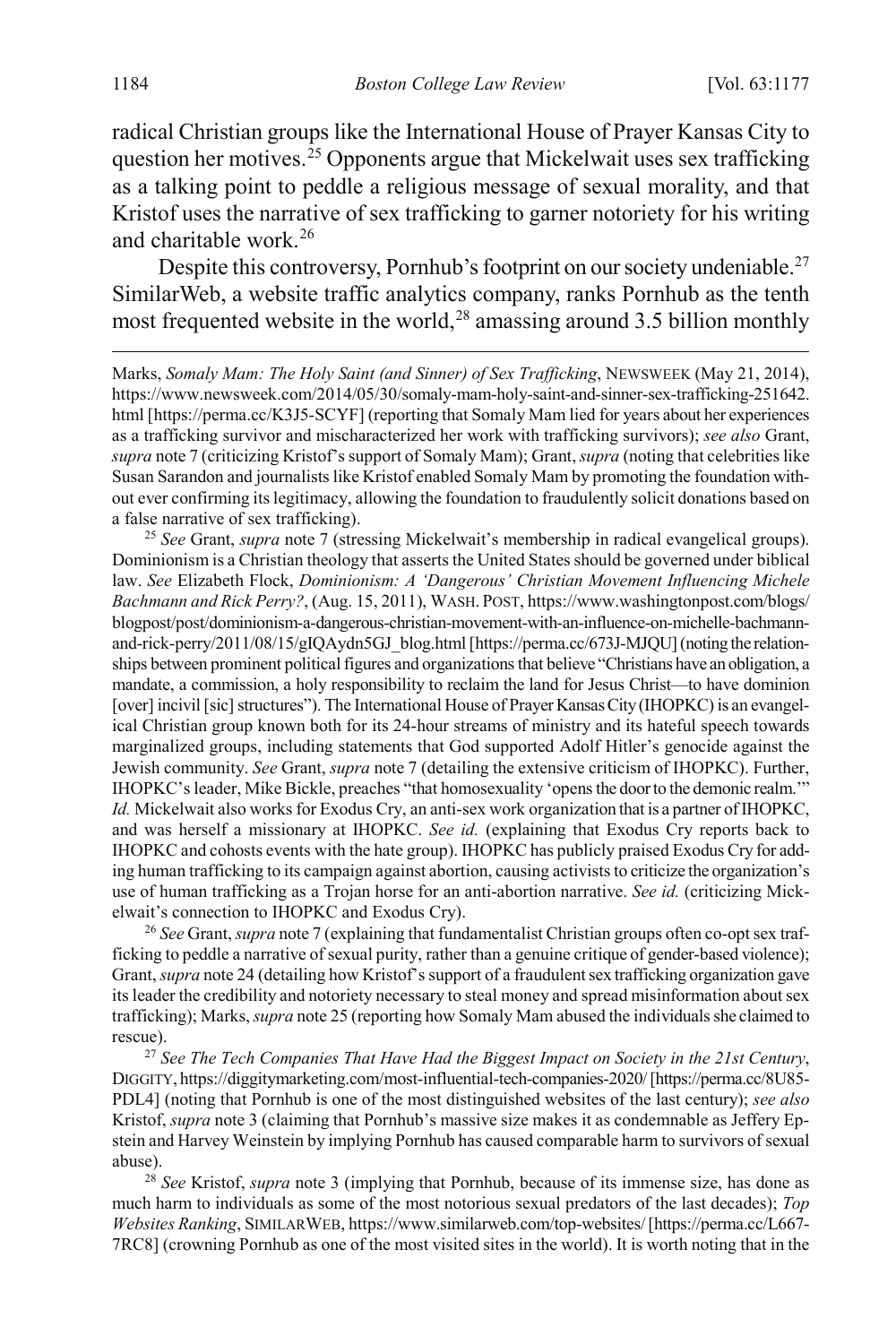visits.<sup>[29](#page-9-0)</sup> Pornhub hosts over an additional six million videos annually,<sup>[30](#page-9-1)</sup> gener-ating three billion new views to the ads on Pornhub daily.<sup>[31](#page-9-2)</sup> As a result, Diggity Marketing declared Pornhub to be the third-most "socially impactful" technology firm of the century.[32](#page-9-3)The demonstrated inadequacy of Pornhub's content screening, paired with its monolithic reign over the pornography industry, begs the question: are new criminal and civil causes of action against Pornhub an effective way to regulate this issue? $33$ 

This Note argues no, asserting that a criminal legal approach to the regulation of pornography conflates sex work and sex trafficking, further marginal-izing all sex workers.<sup>[34](#page-9-5)</sup> Part I of this Note discusses the history and theory surrounding the internet and different forms of sex work, including established and rising feminist discourses, modern business models for internet-based sex work, and related legislation.<sup>[35](#page-9-6)</sup> Part II presents a deeper look at how anti-sex work advocates and opposing narratives shape legislative approaches to regu-lating sex work broadly, and internet pornography specifically.<sup>[36](#page-9-7)</sup> Finally, Part III argues that the carceral approach of the Fight Back Act, supported by Kristof and Mickelwait, is an ineffective and misguided method of addressing sex trafficking and protecting the survivors of sexual violence. $37$ 

duration of writing this Note, Pornhub's rank has fallen within the list of the world's most visited websites. *See Top Websites Ranking*, *supra*.

<span id="page-9-0"></span><sup>29</sup> *See 2019 Year in Review*, *supra* not[e 5](#page-2-6) (reporting Pornhub's growing success in attracting visitors to the website); *see also* Kristof, *supra* not[e 3](#page-2-0) (distinguishing the grandiosity of Pornhub's size and impact from other, less lewd businesses and websites).

<span id="page-9-1"></span><sup>30</sup> *See 2019 Year in Review*, *supra* not[e 5](#page-2-6) (noting that PornHub hosted 6.83 million new videos in 2019); *see also* Kristof, *supra* not[e 3](#page-2-0) (emphasizing Pornhub's large size and impact to contextualize the gravity of harm Pornhub may be causing).

<span id="page-9-2"></span><sup>31</sup> *See Traffic Statistics*, TRAFFICJUNKY, https://www.trafficjunky.com/online-advertising/trafficstatistics [https://perma.cc/9AVE-QJNA] (recording and marketing Pornhub's daily advertisement impressions to potential advertisers); *see also* Kristof, *supra* note [3](#page-2-0) (reporting the number of times individuals view an advertisement on Pornhub per day).

<span id="page-9-3"></span><sup>32</sup> *See The Tech Companies That Have Had the Biggest Impact on Society in the 21st Century*, *supra* not[e 27](#page-8-5) (calling Pornhub one of the most impactful websites of the century); *see also* Kristof, *supra* not[e 3](#page-2-0) (noting statistics about Pornhub's size and impact to argue, in part, that the American and Canadian governments must take action against the company). Diggity Marketing ranked companies by their influence on society, "including [factors like] communication, data security, sustainability, knowledge sharing, charitable giving and overall contribution to society." *The Tech Companies That Have Had the Biggest Impact on Society in the 21st Century*, *supra* not[e 27.](#page-8-5)

<span id="page-9-7"></span><span id="page-9-6"></span><span id="page-9-5"></span><span id="page-9-4"></span><sup>33</sup> *See* Kristof, *supra* note [3](#page-2-0) (asserting that Pornhub's size and the unchecked proliferation of criminal content on the site require either legislative intervention or drastic company-wide change).

<sup>34</sup> *See infra* note[s 235](#page-41-0)[–288](#page-48-0) and accompanying text.

<sup>35</sup> *See infra* note[s 38–](#page-10-0)[162](#page-31-0) and accompanying text.

<sup>36</sup> *See infra* note[s 163](#page-31-1)[–234](#page-41-1) and accompanying text.

<span id="page-9-8"></span><sup>37</sup> *See infra* note[s 235](#page-41-0)[–288](#page-48-0) and accompanying text.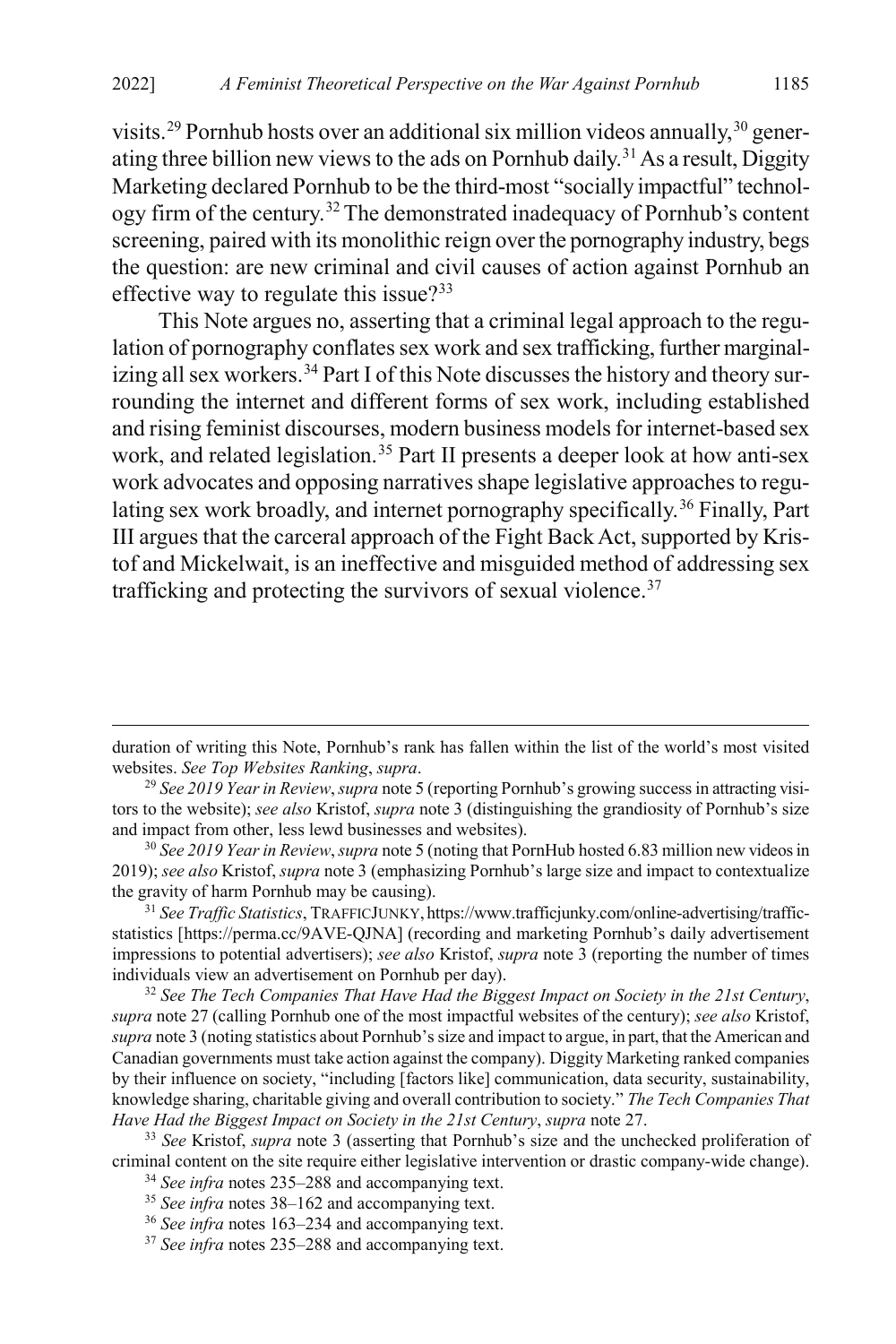## <span id="page-10-1"></span><span id="page-10-0"></span>I. AN EXPLORATION OF FEMINIST THEORY, THE RISE OF INTERNET PORNOGRAPHY, AND MODERN LEGAL RESPONSES TO THE MORAL PANIC SURROUNDING SEX WORK

The public's understanding of the role of women in society influences the discourse on sex work, including the current moral outrage and reactive federal legislation surrounding the topic.<sup>[38](#page-10-4)</sup> This Part traces the origins of modern strat-egies against sexual violence in the sex industry to their theoretical roots.<sup>[39](#page-10-5)</sup> Section A of this Part outlines the various waves of feminist thought and their positions on transactional sex work, pornography, and sexual violence.<sup>[40](#page-10-6)</sup> Sec-tion B provides an overview of sex work in the United States generally.<sup>[41](#page-10-7)</sup> Section C examines the history of the internet as a platform for sex work, discuss-ing Pornhub and Backpage as modern adaptations of age-old markets.<sup>[42](#page-10-8)</sup> Section D concludes by surveying several legal approaches to regulate and curtail these businesses, particularly those used to shutter Backpage and criminally charge its owners.<sup>[43](#page-10-9)</sup>

## <span id="page-10-12"></span><span id="page-10-3"></span><span id="page-10-2"></span>*A. The Conflicting Feminist Legal Perspectives of Sex Work*

Scholars organize the generational ebb and flow of feminist thought in activism and academia through the metaphor of "waves."[44](#page-10-10) Each wave, defined temporally and by core substantive principles, imparts a different understanding of sexuality, social hierarchy, and culture.[45](#page-10-11) The following subsections pro-

- <span id="page-10-5"></span><sup>40</sup> *See infra* note[s 44–](#page-10-3)[77](#page-17-0) and accompanying text.
- <sup>41</sup> *See infra* note[s 78–](#page-17-1)[103](#page-21-0) and accompanying text.
- <sup>42</sup> *See infra* note[s 104](#page-21-1)[–127](#page-24-0) and accompanying text.
- <sup>43</sup> *See infra* note[s 128](#page-25-0)[–162](#page-31-0) and accompanying text.

<span id="page-10-10"></span><span id="page-10-9"></span><span id="page-10-8"></span><span id="page-10-7"></span><span id="page-10-6"></span><sup>44</sup> *See* Aikau et al., *supra* not[e 38,](#page-10-0) at 3–11 (conceptualizing feminist thought in waves). Feminist scholars Hokulani Aikau, Karla Erickson, and Jennifer Pierce note that despite the "wave" analogy's usefulness, it can be misleading to rigidly define the natural evolution of discourse into disconnected segments. *See id.* (clarifying both the utility and confusion around the waves of feminism).

<span id="page-10-11"></span><sup>45</sup> *See id.* at 3–4 (explaining the connection between the contextual experience of feminist scholars and their work, who were greatly influenced by the contemporary access to work and struggles with sexism). Feminist scholars argue that the different waves of feminism reached regions of the United States at slightly different times and impacted them at different levels, making the study of feminist waves imprecise. *See id.* at 4 (illustrating that the lived experience of women, which deeply shapes feminist thought, is constantly in evolution). This is particularly true of the third feminist wave, which critics often said was difficult to distinguish from the second wave. *See id.* (noting that every generation of feminism does not cleanly break from the previous, and many attributes of one feminist wave carry over to the next).

<span id="page-10-4"></span> <sup>38</sup> *See infra* notes [39](#page-10-1)[–162](#page-31-0) and accompanying text. *See generally* Hokulani K. Aikau, Karla A. Erickson & Jennifer L. Pierce, *Introduction: Feminist Waves, Feminist Generations*, *in* FEMINIST WAVES, FEMINIST GENERATIONS: LIFE STORIES FROM THE ACADEMY 1 (Hokulani K. Aikau, Karla A. Erickson & Jennifer L. Pierce eds., 2007) (discussing how the evolution of feminist thought has influenced the goals of each wave of feminism).

<sup>39</sup> *See infra* note[s 40–](#page-10-2)[162](#page-31-0) and accompanying text.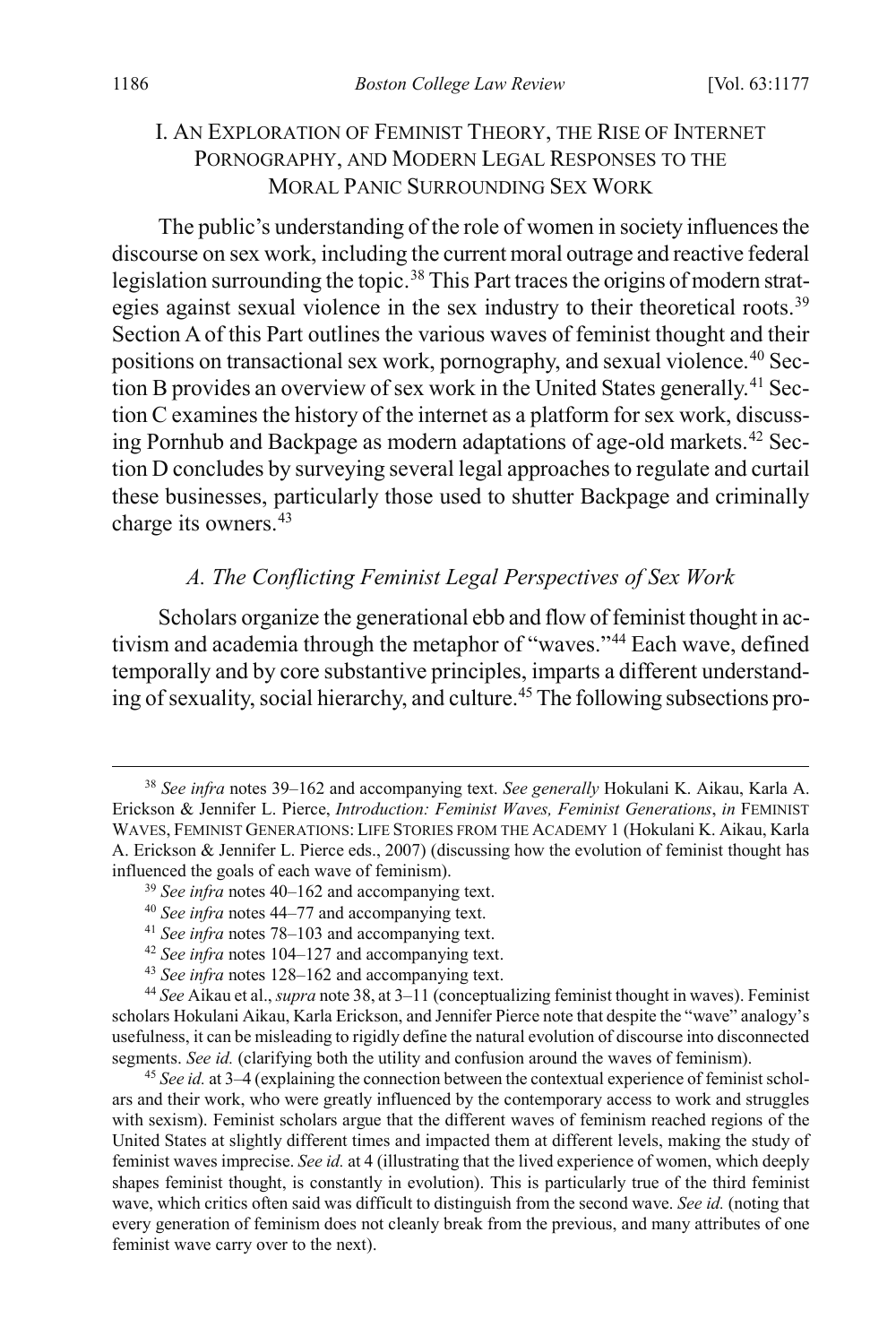vide a limited overview of the second, third, and fourth waves of feminist thought regarding sexuality and sex work, and their historical contexts.[46](#page-11-1)

#### 1. Second-Wave Feminism and the Post-Civil Rights Era

<span id="page-11-0"></span>The second wave of Western feminism arose between 1960 and 1970 and reflected the period's culture of activism.[47](#page-11-2) The Civil Rights and Black Power Movements deeply influenced the Women's Liberation Movement, focusing on the intersection of political and civil rights and calling for legal and cultural equality.[48](#page-11-3) Scholars characterize this wave by the rise of women in the workplace and academia, marked also by strong reactive misogyny in those spaces.<sup>49</sup>

<span id="page-11-2"></span><sup>47</sup> *See* Aikau et al., *supra* note [44,](#page-10-3) at 5 (illustrating that second-wave feminism arose out of a period of counterculture and civil rights movements). Some scholars identify a brief interim period between the second and third waves in the 1980s defined by characteristics such as the creation of gender studies departments across American universities and achieving parity in the numbers of women and men in doctoral programs. *See id.* at 14–16 (distinguishing the "2.5 wave" of feminism in the 1980s).

<span id="page-11-3"></span><sup>48</sup> *See* Drucker, *supra* not[e 44](#page-10-3) (discussing the political consciousness of the second wave in relation to other civil rights movements).

<span id="page-11-4"></span><sup>49</sup> *See* Aikau et al., *supra* note [44,](#page-10-3) at 11 (noting that during this period women were frequently excluded from faculty leadership, tenure, and other important facets of social life and prestige in the university setting). The first American university "Women's Center" opened in 1960 at the University of Minnesota to improve the experiences of women at the university, initially attempting to retain married women who typically left college before earning a degree. *See id.* (describing the rise of women's studies programs in the United States). Soon after, Shymala Rajender, a University of Minnesota assistant professor, settled an employment discrimination suit with the University resulting in a consent decree that required the University to hire additional female faculty. *See id.* (revealing the University of Minnesota's role in the increased presence of women faculty nationwide because of its historic consent decree to combat gender discrimination in faculty hiring). Following the suit, universities across the United States began hiring, promoting, and retaining women in record numbers. *See id.* (analyzing how Rajender's suit acted as a catalyst for the increased presence of women in academia, as universities hired more women to avoid similar anti-discrimination lawsuits). The resulting change in faculty demographics at universities in the United States created an intense disparity between the triumph of growing female representation in higher education and the vilification those women faced as lone female scholars in male-dominated communities. *See id.* at 16 (explaining the animosity women faculty experienced both inside and outside the university setting). At the time, the National Association of Scholars, among other organizations, publicly criticized sexual harassment prevention training as a violation of the First Amendment. *See id.* (describing the outrage from male

<span id="page-11-1"></span> <sup>46</sup> *See infra* note[s 47](#page-11-0)[–77](#page-17-0) and accompanying text. For the sake of brevity, this Note will not include an anthology of the first feminist wave. *See, e.g.*, Sally Ann Drucker, *Betty Friedan: The Three Waves of Feminism*, OHIO HUMANITIES (Apr. 27, 2018), http://www.ohiohumanities.org/betty-friedanthe-three-waves-of-feminism/ [https://web.archive.org/web/20210630170648/http://www.ohio humanities.org/betty-friedan-the-three-waves-of-feminism/] (describing generally the first feminist wave). This Note excludes the first feminist wave because its primary focus was the achievement of civil and political rights, and scholars primarily associate it with the suffragette movement in the ninetieth and twentieth centuries through which women gained enfranchisement. *See id.* (recounting the major historical events that were central to the first feminist wave). The first wave, however, did not engage with sex work or female sexuality as a core component of its mission. *See id.* (including no mention of sex work or sexuality when discussing the first wave, but deeply considering female sexuality and sexual orientation when discussing the second and third waves).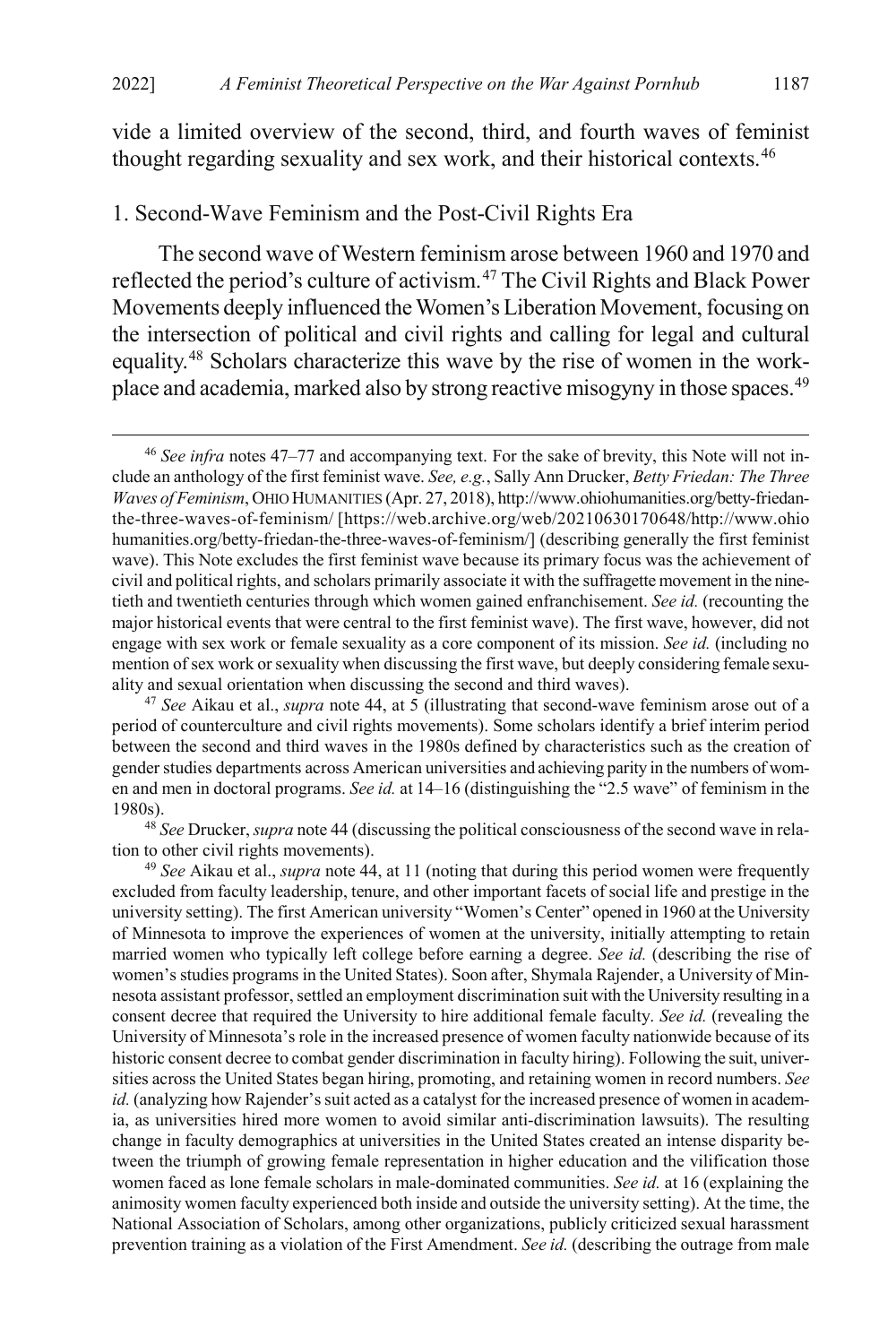<span id="page-12-0"></span>This focus on women in academia and professional settings shaped the scholarship and thought of the second-wave era, which today is aptly criticized for centering middle-class, white, and heterosexual experiences to the exclu-sion of other narratives.<sup>[50](#page-12-1)</sup> Unsurprisingly, the increased role of women in the workplace prompted women's movements to target workplace issues such as equality in pay, advancement, and harassment.<sup>[51](#page-12-2)</sup> In part, the movements of the period centered around the concept of "male chauvinism," the antagonistic and even violent role men play in the subordination of women.<sup>[52](#page-12-3)</sup>

<span id="page-12-5"></span>Thus, it is not shocking that second-wave feminism characterized sex work as inherently exploitative.<sup>[53](#page-12-4)</sup> At the time, feminists viewed transactional

<span id="page-12-1"></span><sup>50</sup> *See* Rosalyn Baxandall & Linda Gordon, *Second-Wave Feminism*, *in* ACOMPANION TO AMER-ICAN WOMEN'S HISTORY 414, 417 (Nancy A. Hewitt ed., 2005) (clarifying that Black women, despite inspiring and aiding the women's rights movement of the 1960s and 1970s, were excluded from the movement's goals and membership). Perhaps the most dramatic shift in feminist theory is the move towards "globalism," demonstrated by the role of women in supranational organizations like the United Nations and the International Criminal Court. *See id.* at 425 (characterizing how Western, secondwave feminism played an integral role in international governing bodies). With the scope of feminist consciousness expanded, the goals of mainstream Western feminism took a "neocolonialist" perspective—though which internationally powerful nations use cultural, political, and political power to dominate other nations—toward international issues like poverty, war, and environmental destruction that disproportionally affect women and children. *See id.* at 426 (observing the irony of early secondwave feminism's anti-colonial roots compared to its primarily imperial narrative). Nevertheless, feminists of the era painted non-Western nations as primitive and anti-women while failing to discuss the prevalence of these same issues in the United States. *See id.* (asserting that although issues like infant mortality and poverty plagued the United States during this period, international feminism did not focus on the Global West).

<span id="page-12-2"></span><sup>51</sup> *See id.* at 414 (reporting that under the Kennedy administration, Eleanor Roosevelt chaired the Presidential Commission on the Status of Women). The Presidential Commission on the Status of Women issued a 1963 report calling for pay equality, paid maternity leave, and childcare among other goals aimed at improving the condition and status of women in the workplace. *See id.* (tracing the goals of the Presidential Commission on the Status of Women to the workplace and educational equality platforms of the second wave). Scholars believe that President Kennedy created the group to appease female constituents without any intention of supporting the organization sufficiently to make an impact, although the findings of the commission later led Congress to pass the Equal Pay Act. *See id.* (defining President Kennedy's begrudging role in appointing the Presidential Commission on the Status of Women to emphasize that political figures of both parties were at best facially committed to women's issues).

<span id="page-12-3"></span><sup>52</sup> *See id.* (relaying that people frequently used the word "chauvinism" in feminist discourse at the time). Chauvinism describes an attitude of arrogance or superiority towards another group, and is an age-old phrase used to describe how patriarchy manifests in casual interactions between people. *See Chauvinism*, ENCYC. BRITANNICA https://www.britannica.com/topic/chauvinism [https://perma.cc/ M4QV-BFVZ] (defining chauvinism and its socio-historical roots).

<span id="page-12-4"></span><sup>53</sup> *See* Baxandall & Gordon, *supra* not[e 50,](#page-12-0) at 421(explaining the often sex-negative—or a view of sex as repressive or shameful—approach of early second-wave feminism); Catharine A. MacKinnon, *Trafficking, Prostitution, and Inequality*, 46 HARV.C.R.-C.L.L.REV. 271, 273(2011)(characterizing sex work, like sex trafficking, as innately exploitive, because both are interactions in which men always benefitted to the detriment of women).

faculty, administrators, and scholars following the increased inclusion of women in leadership on college campuses).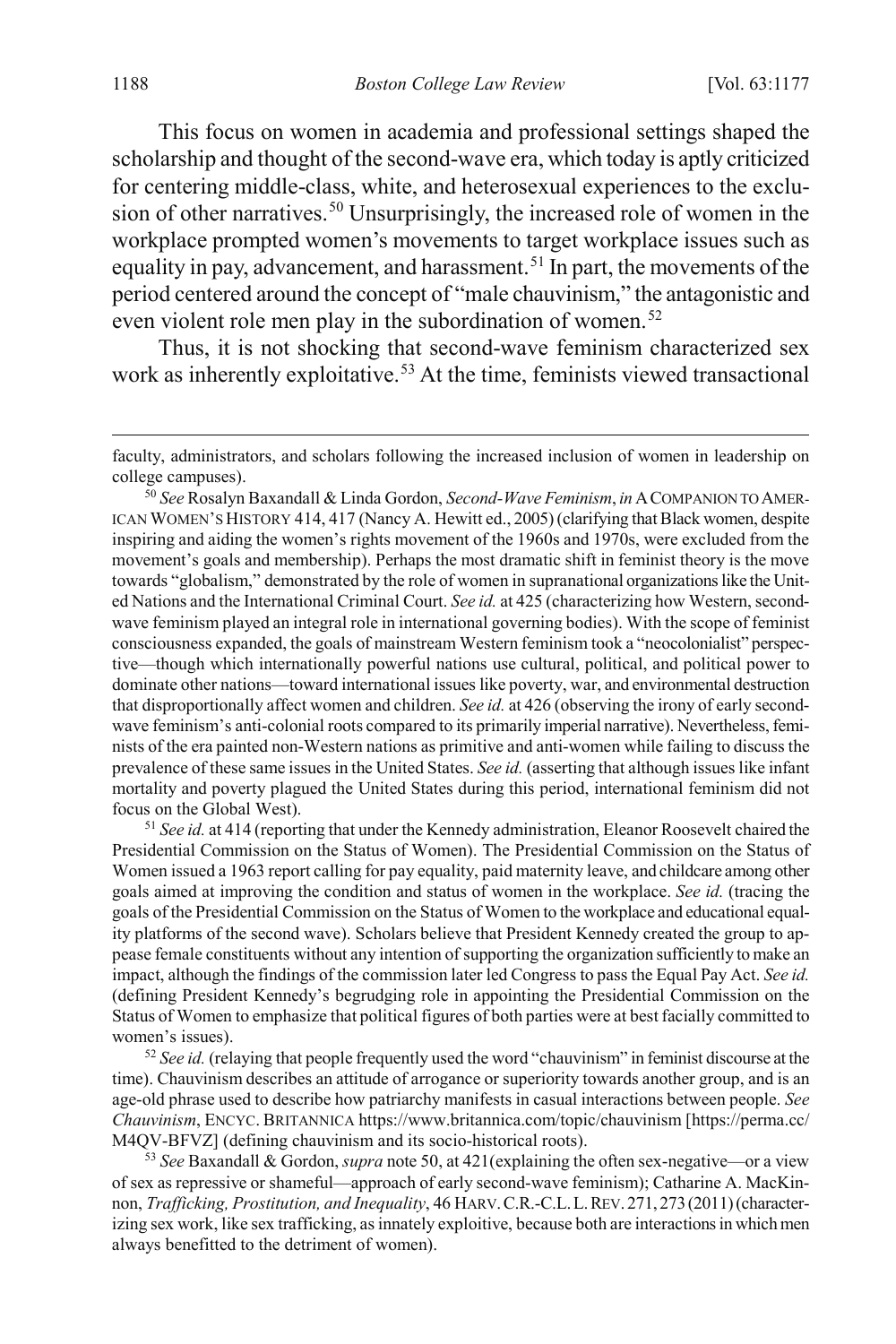sex work and pornography as the violent exploitation of women by men.<sup>[54](#page-13-0)</sup> Specifically, women mobilized against the newly booming pornography market by advocating for zoning and censorship legislation to limit the spread of pornography theaters and retailers.<sup>55</sup> This view of sex and sex work created cognitive dissonance within the movement, as many second-wave feminists claimed that transactional sex work and pornography contributed to patriarchal sexual domination while simultaneously painting sex workers and pornogra-phy performers as victims of exploitation.<sup>[56](#page-13-2)</sup>

#### <span id="page-13-5"></span>2. Third-Wave Feminism and the Birth of Sex Positivity

As the second wave receded, the third wave of feminism rose in the 1990s, marked by a boom in the number women of color and white women at universities as faculty and students.<sup>[57](#page-13-3)</sup> More women visibly filled positions of power, including Janet Reno as the first female Attorney General, Madeleine Albright as the first female Secretary of State, and Carly Fiorina as the first female CEO of a Fortune 500 Company.[58](#page-13-4) The U.S. Supreme Court reaffirmed

<span id="page-13-6"></span><span id="page-13-0"></span> <sup>54</sup> *See* Baxandall & Gordon, *supra* note [50,](#page-12-0) at 421 (noting the aggressively anti-pornography rhetoric and activism of feminist groups of the period, which eventually formed an odd partnership with evangelicals due to their mutual opposition to pornography). During the period, some feminist groups viewed nonviolent pornography as equally harmful as violent pornography. *See id.* (describing the stance of feminist groups like Women Against Pornography (WAP) and Women Against Violence Against Women (WAVAW), who opposed even non-violent, consensual pornography). WAVAW also initiated demonstrations against The Rolling Stones for publishing an album cover and billboard picturing an excited woman who is bruised and bound with the slogan "I'm Black and Blue from the Rolling Stones and I Like It." *See id.* (depicting the offending Rolling Stones album cover as glamorizing and inciting violence against women).

<span id="page-13-1"></span><sup>&</sup>lt;sup>55</sup> See id. (setting forth the fervor against pornography characteristic of the second-wave period, which included outcry from a diverse political coalition of radical feminists, evangelical Christians, and traditional Republicans). The Feminists Against Censorship Taskforce was an organization that actively opposed the anti-pornography campaign by WAP, other feminist organizations, and antifeminist conservative groups. *See id.* (describing the schism within the feminist community between radical feminists and early sex-positive feminist). This battle was so profound that the media colloquially labeled it the "porn wars." *See id.* (labeling the conflict over pornography in the 1980s).

<span id="page-13-2"></span><sup>56</sup> *See* R. Claire Snyder-Hall, *Third-Wave Feminism and the Defense of "Choice*", 8 PERSPS. ON POL. 255, 257 (2010) (quoting CATHARINE A. MACKINNON, *Desire and Power*, *in* FEMINISM UN-MODIFIED: DISCOURSES ON LIFE AND LAW 46, 54 (1987)) (highlighting that although feminists of the period labeled sex workers and pornography performers as victims of the men with whom they transacted, they also villainized these same women for contributing to the objectification of all women). Modern feminists heavily criticize this victim-villain dichotomy, because it simultaneously blames sex workers for violence enacted by men against women and paints them as powerless in their own lives. *See id.* at 258–59 (noting that the third wave of feminism expressly abandoned the second wave's exclusion and disparagement of sex workers).

<span id="page-13-3"></span><sup>57</sup> *See* Aikau et al., *supra* not[e 44,](#page-10-3) at 14 (emphasizing that for the first time in history, women made up nearly half of all medical, legal, and graduate students in the country, and the proportion of students of color in the same programs rose to 18%).

<span id="page-13-4"></span><sup>58</sup> *See* Allison Yarrow, *How the '90s Tricked Women into Thinking They'd Gained Gender Equality*, TIME (June 13, 2018), https://time.com/5310256/90s-gender-equality-progress/ [https://perma.cc/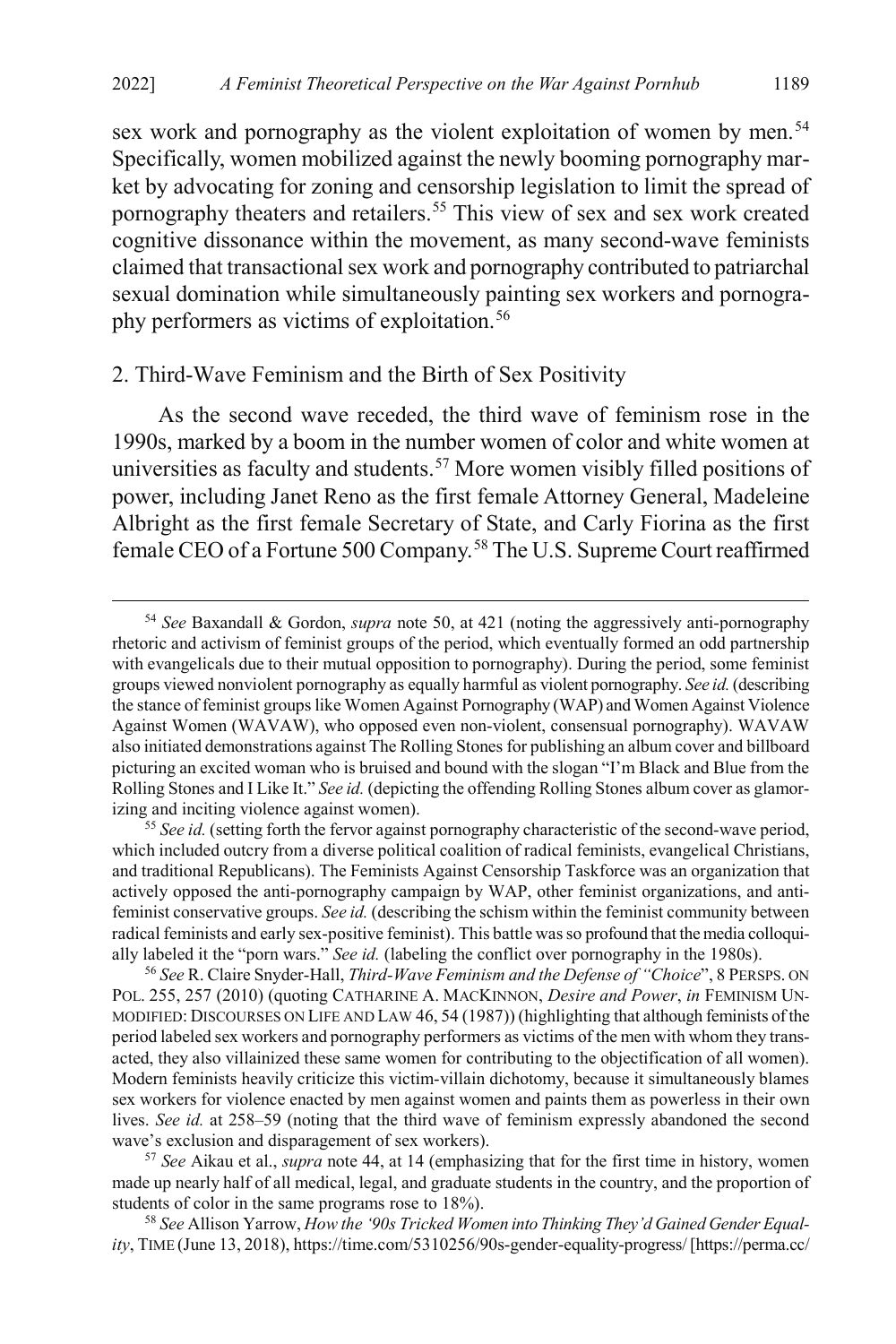<span id="page-14-4"></span>abortion as a constitutional right in the 1992 decision in *Planned Parenthood v. Casey*. [59](#page-14-0) With the rise of LGBTQ+ representation in academic spaces in the late 1990s, increased diversity led to more inclusive feminist thought and the origins of intersectional feminism.<sup>[60](#page-14-1)</sup> Although still whitewashed, mainstream feminism became more queer and more Black as white feminists integrated issues faced by queer and Black women into the feminist discourse.<sup>[61](#page-14-2)</sup>

Often defined in opposition to the perceived rigidity and judgment of second-wave feminists, scholars describe the third wave as "choice feminism", which values the freedom of female autonomy over rejecting specific behaviors or identities—particularly about sexuality.[62](#page-14-3) As a result, the third wave does not have a centralized platform or common cause, opting instead for a cultural feminism through which tag lines like "Girl Power" became part of

<span id="page-14-1"></span><sup>60</sup> *See* Aikau et al., *supra* note [44,](#page-10-3) at 19 (noting that several of the first university centers for LGBTQ+ studies appeared in the 1990s). "Whitewashing" refers to the domination of certain spaces by white people to the exclusion of people of color, including the erasure of people of color from history or art. *See* Andrea Merodeadora, *Whats and Whys of Whitewashing*, MEDIUM (June 14, 2017), https://puentera.medium.com/whats-and-whys-of-whitewashing-611e7f8a17ca [https://perma.cc/LZ2Z-HZRQ] (explaining that whitewashing is commonly referenced in movies, where white actors play characters of color). Although queer scholarship was a part of feminist discourse before the third wave, the growth of third-wave feminism towards intersectionality amplified the role of queer scholars and activists within the feminist movement. Aikau et al., *supra* not[e 44,](#page-10-3) at 14 (describing the role that *Poisoned Ivy: Lesbians and Gay Academics Confronting Homophobia* and other novel works played in opening academia and academic spaces to queer studies and scholars). Intersectionality is a term originating in feminist scholarship referring to the impact of overlapping marginalized identities. *What is Intersectionality?*, ENCYC. BRITANNICA, https://www.britannica.com/story/what-is-intersectionality [https://perma.cc/Q8NQ-Y7L5]. For example, intersectionality could examine the lives of Black women as the intersecting identities of race and gender to create a socio-political experience of inequality unique from being only Black or only a woman. *See id.* (remarking that scholars often discuss intersectionality in terms of race and gender).

<span id="page-14-2"></span><sup>61</sup> *See* Snyder-Hall, *supra* not[e 56,](#page-13-5) at 258–59 (recounting the growth of intersectionality and intersectional goals within the feminist movement in the late twentieth and early twenty-first century); Aikau et al., *supra* note [44,](#page-10-3) at 19 (describing the diversification of feminist advocates in academic institutions, including in gender and queer studies programs).

<span id="page-14-3"></span><sup>62</sup> *See* Snyder-Hall, *supra* not[e 56,](#page-13-5) at 258–59 (explaining that scholars often describe third-wave feminism as more accepting of people of color and queer people and less doctrinal than second-wave feminism). Many scholars critique third-wave feminism for its similarity to the second wave, but lack of major social and political accomplishments. *See id.* at 255 (taking note of the conflict between second-wave and third-wave feminists, who co-exist in the same academic and activist spaces).

BY6L-QPVJ] (interpreting the rise in notable female figures in business and government as a sign of greater equity in the workplace and society).

<span id="page-14-0"></span><sup>59</sup> *See* Planned Parenthood of Southeastern Pennsylvania v. Casey, 505 U.S. 833, 845–46 (1992) (affirming the right to choose to have an abortion, first articulated in the Supreme Court's 1973 decision in *Roe v. Wade*, under the doctrine of stare decisis); Roe v. Wade, 410 U.S. 113, 113 (1973) (declaring criminal laws limiting access to abortion unconstitutional). In 1992, the U.S. Supreme Court in *Planned Parenthood v. Casey* clarified how courts should review statutes regulating access to abortions, holding that the Constitution bars regulations that impose undue burden or pose a "substantial obstacle" to obtaining an abortion "before the fetus attains viability." *See Casey*, 505 U.S. at 877–78.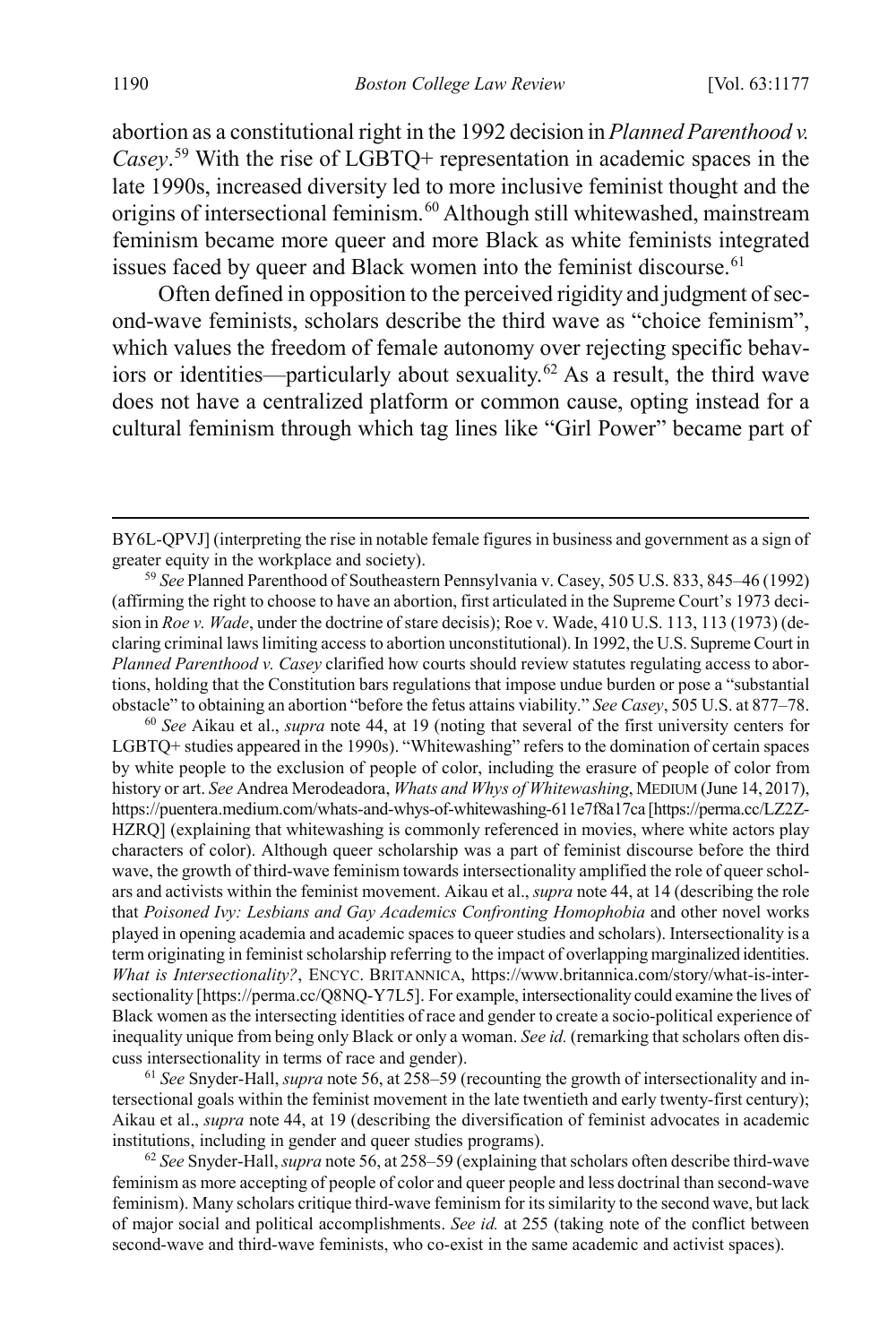popular culture[.63](#page-15-0) This period hosted a rise in hypersexuality and the consensus that sexualization and feminism are compatible.<sup>[64](#page-15-1)</sup>

Thus, the concept of "sex positivity," or the belief that any form of con-sensual, adult sex can be healthy and even empowering, emerged.<sup>[65](#page-15-2)</sup> On one hand, feminists rallied behind sexual liberation and sex workers, often venerating and even fetishizing strippers and pornography actresses for their per-ceived liberation.<sup>[66](#page-15-3)</sup> On the other, the third wave's support of sex workers was largely superficial, as activist groups did little to advocate for legal or social change that benefitted sex workers.<sup>[67](#page-15-4)</sup>

#### 3. Fourth-Wave Feminism, Anti-Carceral Feminism, and Sex Work

<span id="page-15-8"></span>The fourth wave is the result of countless factors, most dramatically, the role of the internet.<sup>[68](#page-15-5)</sup> Emerging in the mid-2000s and reaching its peak around 2016, the fourth wave emerged after the election of President Donald Trump and the subsequent public trials of serial sexual predators like Harvey Wein-stein and Bill Cosby.<sup>[69](#page-15-6)</sup>The fourth wave is loud, aggressive, and impolite femi-nism that takes on a narrative of justice framed by protest.<sup>[70](#page-15-7)</sup>

<span id="page-15-3"></span><sup>66</sup> *See* Nina K. Martin, *Porn Empowerment: Negotiating Sex Work and Third Wave Feminism*, ATLANTIS, Sept. 2007, at 31–32 (noting that at the peak of the third wave during the early 2000s, feminists radically shifted their views towards sex work, although did not always rally behind the social and legal issues sex workers identified). Scholars identify this period by the shifting aesthetics of feminists, who wear makeup and dress provocatively. *See id.* (explaining how women's fashion trends relate to feminist ideologies). Sex workers, particularly strippers, became fashion influencers, setting trends like exposed thongs and bras, brightly colored clothing, bleached hair, and long nails. *See id.* (criticizing that fashion trends of the era taken from sex workers of color without proper credit). Interestingly, the fetishization of sex workers in this period lead to the rise of pole dancing as a popular exercise class. *See id.* (noting the veneration of sex workers in pop culture).

<span id="page-15-4"></span><sup>67</sup> *See, e.g.*, *id.* (describing the rise of sex workers in pop culture and the technical acceptance of sex workers as feminist, but not identifying any tangible socio-political action by feminists to improve the lives of sex workers).

<span id="page-15-5"></span><sup>68</sup> *See* Miglena Sternadori, *Situating the Fourth Wave of Feminism in Popular Media Discourses*, *in* MISOGYNY AND MEDIA IN THE AGE OF TRUMP 31, 32 (Maria B. Marron ed., 2020) (describing the role of the internet as a creator of culture and platform for ideas as deeply intertwined with modern feminism).

<span id="page-15-6"></span><sup>69</sup> *See id.* at 33 (asserting that a campaign against sexual violence with a social justice spin is at the center of early fourth-wave feminism, in relation to publicized cases of prolific sexual abuse by celebrities and politicians). Famed producer Harvey Weinstein and comedian Bill Cosby were both

<span id="page-15-7"></span><span id="page-15-0"></span> <sup>63</sup> *See* Yarrow, *supra* not[e 58](#page-13-6) (explaining the cultural and historical context of third-wave feminism, particularly in relation to the growing importance of pornography to modern society).

<span id="page-15-1"></span><sup>64</sup> *See* Snyder-Hall, *supra* not[e 56,](#page-13-5) at 258 (distinguishing third-wave feminists by their rejection of the sex-negative perception of sex by second-wave feminists, who characterized female heterosexuality as tied to the patriarchy).

<span id="page-15-2"></span><sup>65</sup> *See* Snyder-Hall, *supra* not[e 56,](#page-13-5) at 259 (recounting the growing acceptance and mobilization behind sexuality in the third wave of feminism). "Sex positivity" refers to an individual's or group's comfort with sexual activity and sexual identities of themselves and others. *What Does "Sex Positive" Mean?*, INT'L SOC'Y FOR SEXUAL MED., https://www.issm.info/sexual-health-qa/what-does-sexpositive-mean/ [https://perma.cc/X7Y7-BAX3].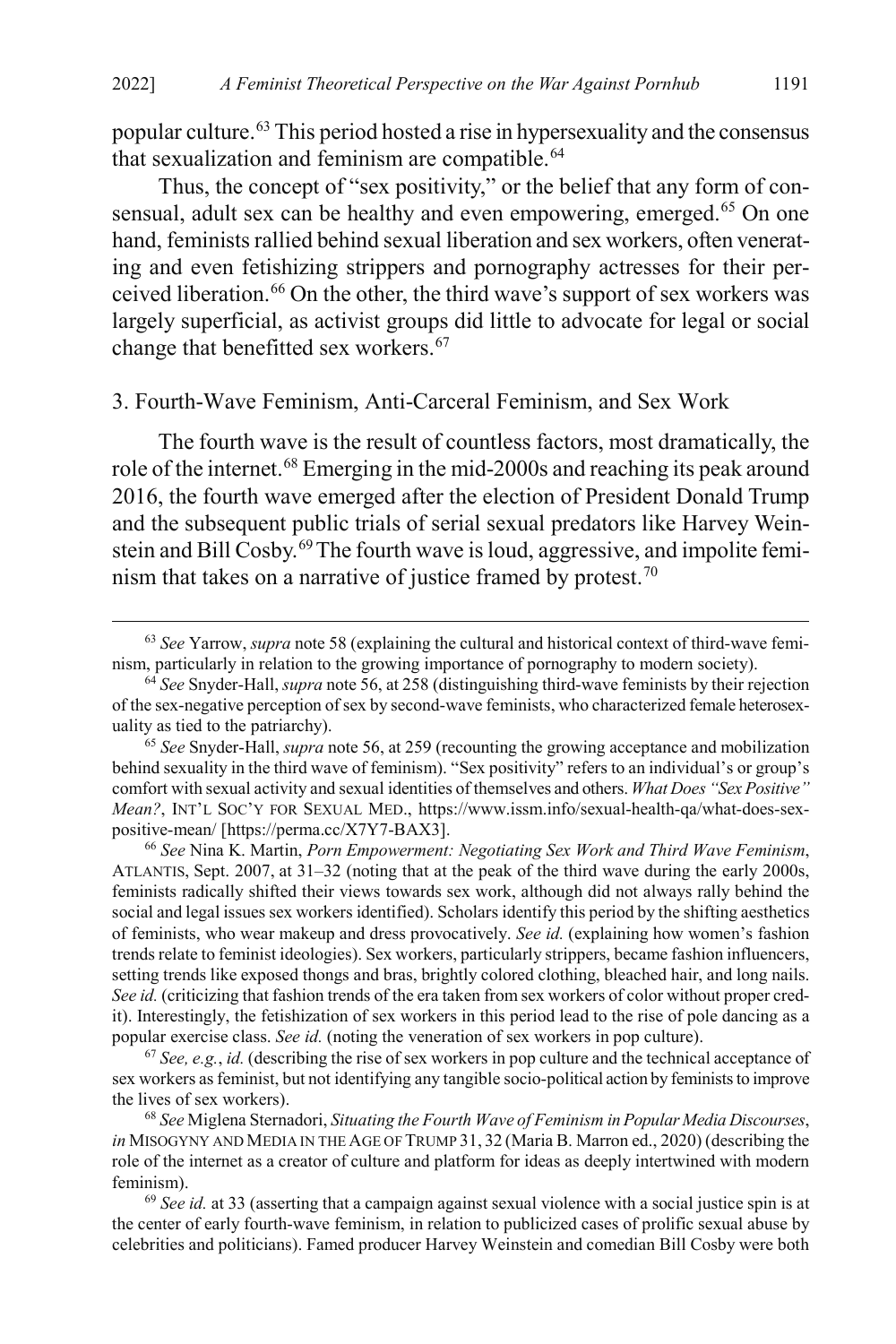In part due to the prolific #MeToo movement created by activist Tarana Burke, the current wave of feminism focuses on reducing sexual violence, emphasizing experiences shared by women, and increasing transparency.<sup>71</sup> The fourth wave is deeply intersectional, and emphasizes the experiences of wom-en of color, trans women, and sex workers.<sup>[72](#page-16-1)</sup> The overlap of the movement with the rise of social media contributed to the phenomena of "cancel culture," in which individuals hold content and people accountable for misogyny, rac-ism, or other offensive effects.<sup>[73](#page-16-2)</sup> Additionally, scholars identify the fourth wave by its inclusion of male feminists and its attention to the issue of toxic mascu-linity as it harms both women and men.<sup>[74](#page-16-3)</sup>

Scholars also describe fourth-wave feminism in part as "choice feminism," a reference to the wave's emphasis on the empowerment of women's

<span id="page-16-1"></span><sup>72</sup> *See* Sternadori, *supra* note [68,](#page-15-8) at 33–34, 40–41 (observing that feminist thought outside the typical white, middle class, cishet, female gaze is central in the discourse of the newest wave of the movement).

<span id="page-16-2"></span><sup>73</sup> *See id.* at 31 (illustrating the role of social media and the internet in the fourth-wave feminist trend of policing offensive language).

criminally tried for a series of violent rapes perpetrated against women over the course of several decades. *Id.*

<sup>70</sup> *See id.* at 32 (emphasizing that fourth-wave feminism is outspoken and rejects the social norms of pleasantness often imposed upon women). A controversial example of this is supermodel Cara Delevingne's vest at the 2021 Met Gala, designed by Christian Dior, emblazoned with the phrase "Peg the Patriarchy." *See* Samantha Riedel, *Cara Delevingne's "Peg the Patriarchy" Outfit Sparks Controversy*, THEM (Sept. 16, 2021), https://www.them.us/story/cara-delevingne-peg-the-patriarchyoutfit-sparks-controversy [https://perma.cc/59TW-GR5Y] (explaining that the phrase refers to the sexual practice in heterosexual relationships by which women penetrate male partners).

<span id="page-16-0"></span><sup>71</sup> *See id.* (stressing the prolific impact of the #MeeToo movement in building the culture of fourth-wave feminism and creating recognition for it in the media and scholarship). Legal feminist scholars, notably Kimberlé Crenshaw, argue that the lack of intersectionality in anti-discrimination law fails to capture the plight of women of color who face discrimination at the intersection of multiple marginalized identities. *See* Jamillah Bowman Williams, *Maximizing #MeToo: Intersectionality & the Movement*, 62 B.C. L.REV. 1797, 1798–99 (2021) (discussing Crenshaw's seminal work coining the term "intersectionality" in legal feminist theory and arguing that her thesis still rings true today, as women of color experience severe marginalization); *see also* not[e 60](#page-14-4) *supra* and accompanying text (defining intersectionality and its effect on third-wave feminism, which Crenshaw initially critiqued as ignoring the myriad of social, political, and economic harms to Black women in American society). These scholars, although optimistic about the impact of fourth-wave and #MeToo feminism on the legal rights of Black women, assert that women's rights movements exclude race from their initiatives. *See* Williams, *supra*, at 1801–02 (arguing, as an example, that feminist initiatives promoting anti-sexual harassment legislation often ignore that people harass women of color both because they are women and because they are not white).

<span id="page-16-3"></span><sup>74</sup> *See id.* at 40 (discussing the perceived increasing prevalence of male feminists as a distinctly fourth-wave phenomenon). Toxic masculinity often identifies male "machismo," or extreme masculinity, as negative to women and men alike, and attributes these characteristics to the socialization of men to promote misogyny, violence, and suppressed emotions. Maya Salam, *What Is Toxic Masculinity?*, N.Y. TIMES (Jan. 22, 2019), https://www.nytimes.com/2019/01/22/us/toxic-masculinity.html [https://perma.cc/4QND-6HEL].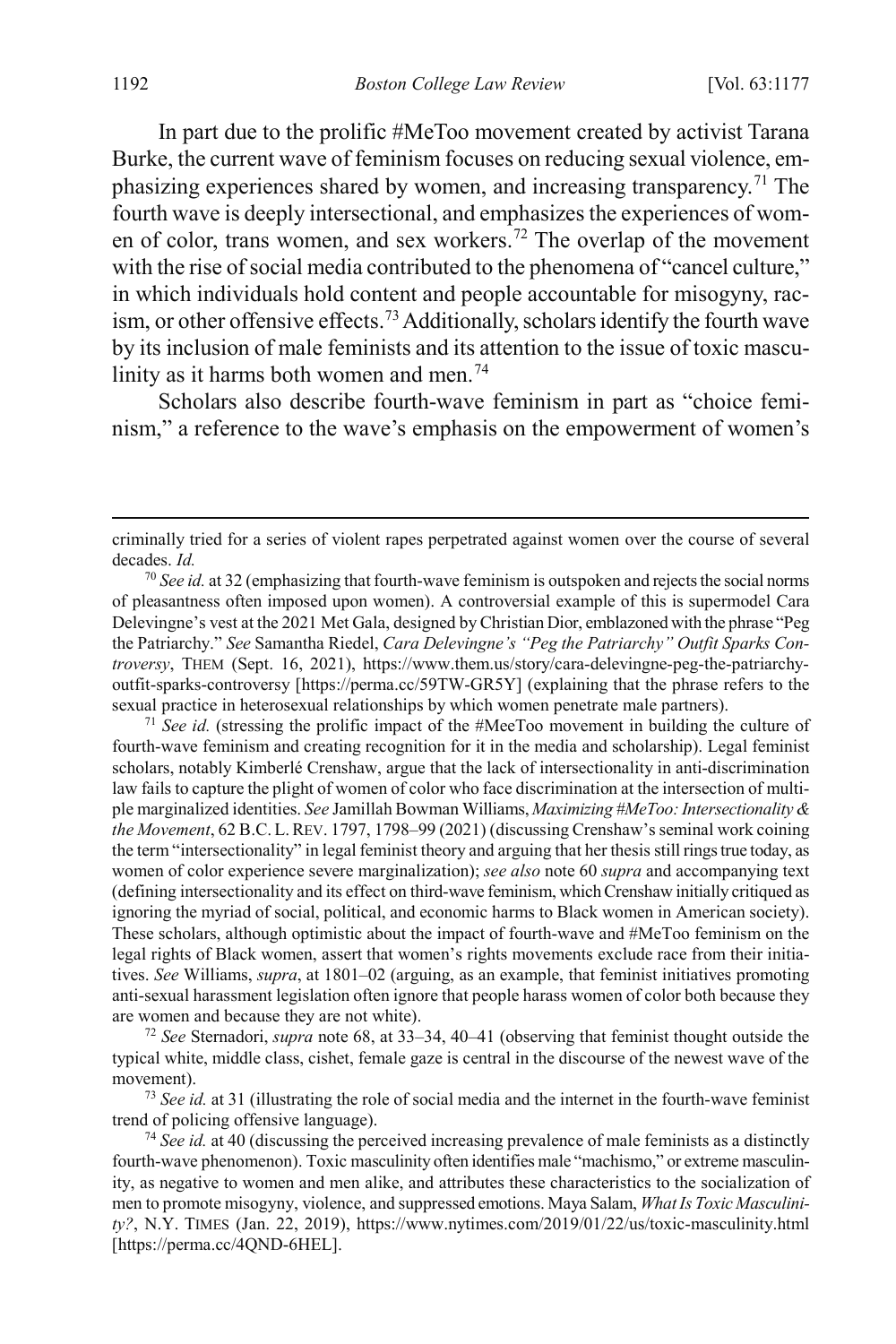choices, particularly in the context of sex.<sup>[75](#page-17-2)</sup> As a result, most fourth-wave feminists are explicitly pro-sex worker, and many support the decriminalization of transactional sex.[76](#page-17-3) The power of these beliefs led anti-sex work scholar Julie Bindel to note that young feminists are more offended by the idea of abolishing transactional sex work than by transactional sex.[77](#page-17-4)

#### <span id="page-17-8"></span><span id="page-17-1"></span><span id="page-17-0"></span>*B. Sex Work in the United States*

Sex work, as advocates and scholars refer to it in modernity, encompasses the many ways adults exchange consensual sexual services or performances for money or other goods.[78](#page-17-5) The term "sex worker" includes people engaged in transactional sex work,<sup>[79](#page-17-6)</sup> stripping, and pornography.<sup>[80](#page-17-7)</sup> Although American

<span id="page-17-7"></span><sup>80</sup> *See id.* (listing classic professions within the sex industry). In the last decade and, increasingly since the onset of the COVID-19 pandemic, sex work has migrated to online platforms. Alex J. Nelson, Yeon Jung Yu & Bronwyn McBride, *Sex Work During the COVID-19 Pandemic*, SOC'Y FOR THE ANTHROPOLOGY. OF WORK (Nov. 2, 2020), https://saw.americananthro.org/pub/sex-work-during-thecovid-19-pandemic/release/1 [https://perma.cc/2TYU-4KCV]. A prolific example of this online transition is rise of webcam and erotic models on sites like OnlyFans, on which individuals create profiles and sell subscriptions for access to sexual content. *See id.* (explaining the role of cam sites and online modeling during the pandemic, during which in-person sex work has lessened due to social distancing). *See generally* Jacob Bernstein, *How OnlyFans Changed Sex Work Forever*, N.Y.TIMES (Feb. 9, 2019), https://www.nytimes.com/2019/02/09/style/onlyfans-porn-stars.html [https://perma.cc/KA8G-W84W] (commenting that OnlyFans not only revolutionized the sex industry, but also gave sex workers greater control over their labor compared to the traditional pornography industry, because they essentially own and run their own businesses).

<span id="page-17-2"></span> <sup>75</sup> *Compare* Snyder-Hall, *supra* not[e 56,](#page-13-5) at 255 (defining and explaining choice feminism in the context of the third feminist wave), *with* Jessica Abrahams, *Everything You Wanted to Know About Fourth Wave Feminism––But Were Afraid to Ask*, PROSPECT (Aug. 14, 2017), https://www.prospect magazine.co.uk/magazine/everything-wanted-know-fourth-wave-feminism [https://perma.cc/234V-4Z9X] ("For many feminists, the endgame is choice. Women should be free to do whatever they want, without judgment and without facing additional obstacles to men . . . .").

<span id="page-17-3"></span><sup>76</sup> *See* Sternadori, *supra* not[e 68,](#page-15-8) at 41 (noting that feminism is increasingly pro-sex worker since the initiation of the fourth feminist wave).

<span id="page-17-4"></span><sup>77</sup> *See* JULIA BINDEL, THE PIMPING OF PROSTITUTION: ABOLISHING THE SEX WORK MYTH, at vii (2017) (expressing anger and exasperation at the support of young feminists for sex work, while arguing for the abolition of sex work as a whole).

<span id="page-17-5"></span><sup>78</sup> *See Understanding Sex Work in an Open Society*, OPEN SOC'Y FOUND., https://www.open societyfoundations.org/explainers/understanding-sex-work-open-society [https://perma.cc/9JXX-ZVE8] (Apr. 2019).

<span id="page-17-6"></span><sup>&</sup>lt;sup>79</sup> See id. (advocating for the use of "sex worker" and "sex work" in lieu of derogative terms like "prostitute" or "prostitution"). Although sex work encompasses the same economic structure as prostitution, sex workers and activists prefer to use the terms "transactional sex work" or "sex worker." *See id.* (explaining that "sex worker" is a preferred term to prostitute). "Prostitute" is historically pejorative because it implies criminality and moral depravity, such that many persons who work in the sex industry prefer the term "sex worker" as a less stigmatizing label. *See id*. (emphasizing that the stigma around the term "prostitute" makes it difficult for sex workers to access social services, legal aid, and healthcare).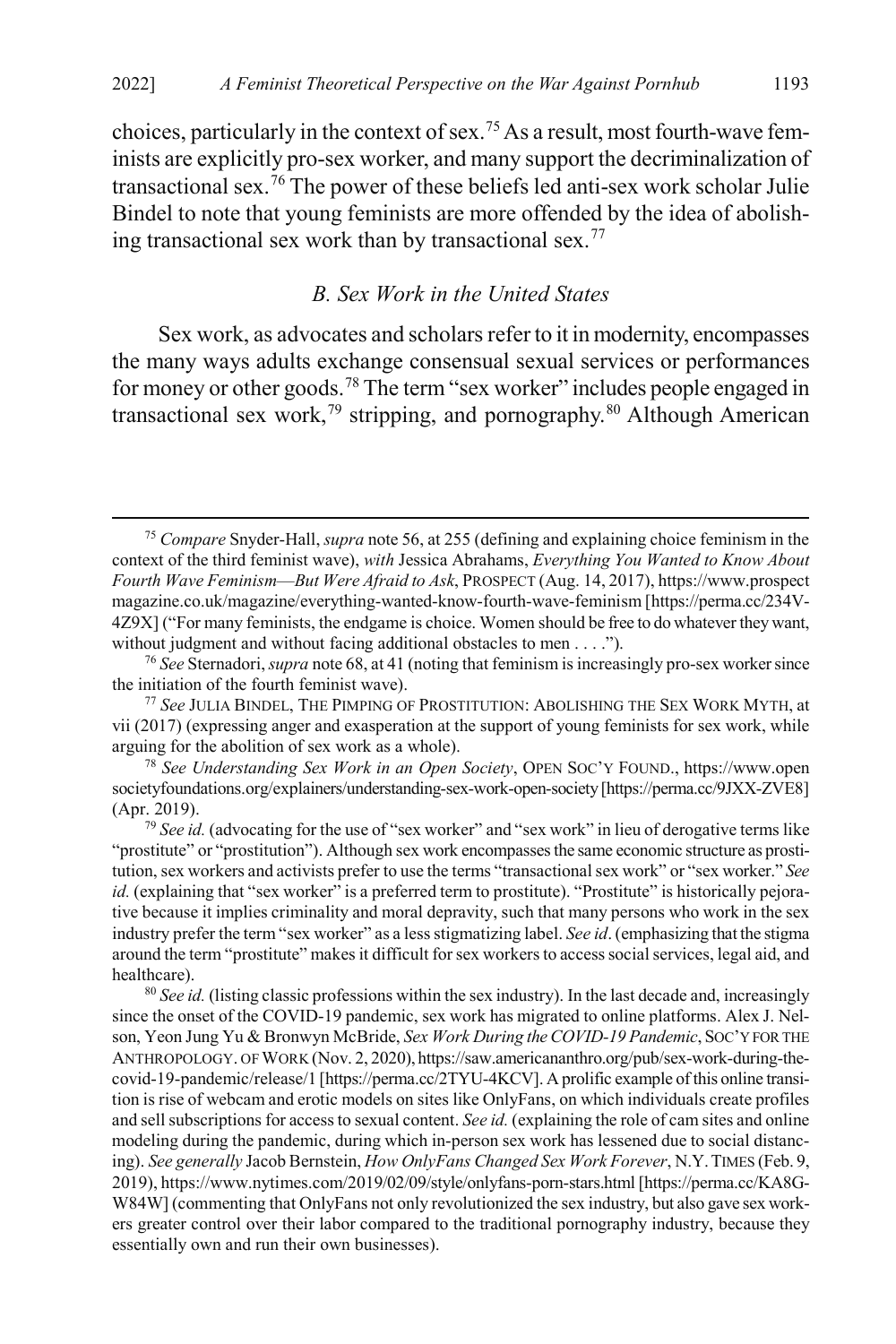<span id="page-18-7"></span>attitudes toward sex work and the legal approaches to sex work fluctuate, the marginalization of sex workers has remained constant throughout history.<sup>[81](#page-18-0)</sup>

Before the founding of the United States, transactional sex work was not only legal, but an essential component of society for European colonizers in the Americas.[82](#page-18-1) In a society with very few women, men viewed transactional sex workers as a necessity to fulfil the sexual needs of the early colonial settlers.[83](#page-18-2)As women and children began to migrate to the Americas, transactional sex work continued to flourish as a source of economic mobility for impover-ished women, particularly indentured servants and immigrants.<sup>[84](#page-18-3)</sup>

Entering the eighteenth century, most colonists viewed transactional sex work as a nuisance, associating the practice with disruption, drinking, and gambling.[85](#page-18-4) Vigilantes took some of first formal action against transactional sex work, exemplified by the Whorehouse Riots in which residents attacked and destroyed brothels in lower-class neighborhoods.<sup>[86](#page-18-5)</sup>

Throughout the eighteenth and nineteenth centuries, city ordinances became the principal source of legal action against prostitution.<sup>87</sup> Such laws took what would be considered today a progressive approach to sex work, regulating the industry through the lens of public health, often by requiring transac-

<span id="page-18-0"></span> <sup>81</sup> *See* April Lynn Jackson, The History of Prostitution Reform in the United States 1 (May 6, 2004) (undergraduate honors thesis, University of Tennessee) (on file with University of Tennessee), https://trace.tennessee.edu/utk\_chanhonoproj/754 [https://perma.cc/AW7E-2AUK] (outlining the socio-legal transformation of sex work in the United States, and noting the consistent physical, economic, socio-cultural, and legal harm experienced by sex workers).

<span id="page-18-1"></span><sup>&</sup>lt;sup>82</sup> *See id.* (recounting the importance of sex work to early colonial American society). In the earliest periods of European settlement in the Americas, most women in colonized regions were sex workers. *See id.* (noting the lack of women during the period as men initially created the first colonial settlements). Sex workers of the era experienced greater social and legal freedom in comparison to the more rigid social structures for women in Europe at the time. *See id.* (commenting that despite the consistent stigma around sex work, women often selected into the profession to find space outside of stereotypical gender roles in which women had no control over their work or sexuality).

<span id="page-18-2"></span><sup>&</sup>lt;sup>83</sup> *See id.* (emphasizing that the sexual desires of men were treated as a necessity in colonial America, and that sex workers played an important role in those societies because wives were not available as an outlet for those desires).

<span id="page-18-3"></span><sup>84</sup> *See id.* at 1–2 (describing that as early American society became more stable and families joined the communities of men, sex work continued to be a demanded profession). As religious institutions appeared in colonist communities, however, the stigma against sex workers became more pronounced, and the first signs of public condemnation against sex work took place. *See id.* (connecting the rise of religiosity in Boston to the first ban on brothels in region).

<span id="page-18-4"></span><sup>&</sup>lt;sup>85</sup> See id. at 2 (explaining that sex work occurred most commonly in lower-class immigrant neighborhoods, and a lesser amount of sex work took place in wealthy neighborhoods).

<span id="page-18-5"></span><sup>86</sup> *See id.* (portraying the scope and devastating aftermath of the Whorehouse Riots, which burned down blocks of East Coast and Mid-Western cities). These demonstrations took place across the midto late-1700s in Boston, New York, St. Louis, Chicago, and Detroit in reaction to perceived complacency by law enforcement against brothels. *See id.* (listing the most well-known riots against brothels).

<span id="page-18-6"></span><sup>87</sup> *See id.* at 3 (distinguishing the Victorian attitudes about sex work and the ordinance regulation model of the period from the previous non-addressal of sex work by the law).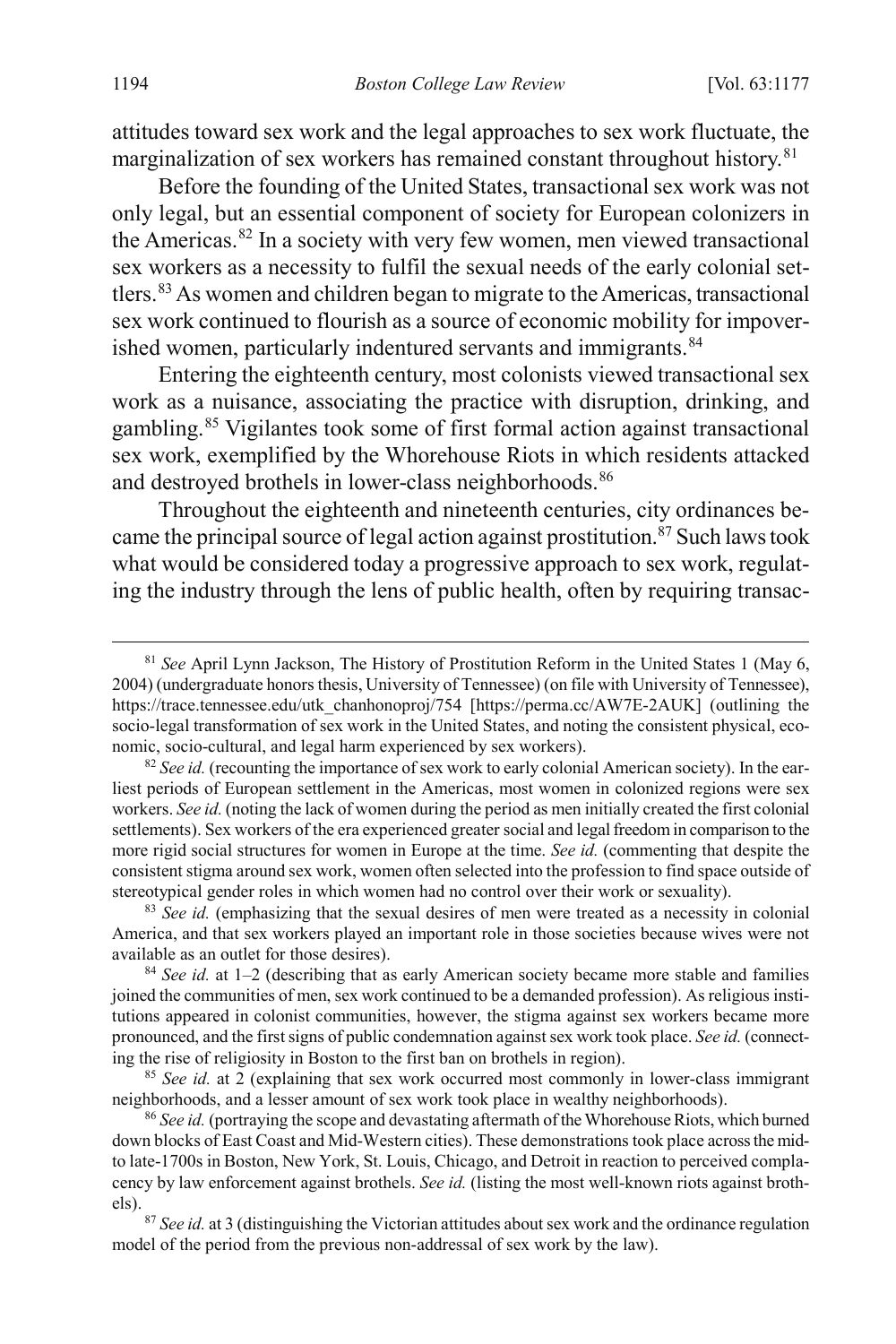tional sex workers to be tested for sexually transmitted infections in exchange for freedom to work without disruption by law enforcement.<sup>[88](#page-19-0)</sup> Transactional sex work became confined to specific geographic areas in urban cities known as "red light districts.["89](#page-19-1)

At the same time, Victorian American culture began to look at transactional sex work in terms of morality.<sup>[90](#page-19-2)</sup> In an era focused on the sexual purity of women, women's activist groups blamed men for seducing and trapping women in transactional sex work.<sup>[91](#page-19-3)</sup> These female activist organizations identified poverty, alcoholism, and immigrant status as core causes of transactional sex work, turn-ing the campaign against sex work into a charitable exercise.<sup>[92](#page-19-4)</sup> Notably, some sex workers of the era chose transactional sex work because it was preferable to

<span id="page-19-1"></span><sup>89</sup> See id. (explaining that by confining sex work to specific areas, law enforcement could create the perception that sex work was less prevalent and quell public outrage by city inhabitants).

<span id="page-19-3"></span><sup>91</sup> See id. (detailing the female perspective and advocacy of the Victorian era against sex work as vilifying the men that purchased sex, rather than sex workers, in contrast to later views on sex work). Women often pushed the narrative that male corruptors and abusers were responsible for the growth of sex work in the period, targeting at-risk women through women's homes and other organizations to provide alternatives to sex work. *See id.* (recounting the rise of "Magdalen societies" and other charitable entities designed to combat sex work).

<span id="page-19-4"></span><sup>92</sup> *See id.* at 5 (discussing female mobilization in the Victorian era around sex work and related issues through charitable causes, as women had little political or legal power at the time); Marie Conn, *Magdalen Society*, ENCYC. OF GREATER PHILA., https://philadelphiaencyclopedia.org/archive/ magdalen-society/ [https://perma.cc/C4G7-NBAR] (recounting the history of the Magdalen Society of Philadelphia). Although these charitable organizations did not often influence public policy, they did have a prominent role socially and culturally. *See* Conn, *supra* (identifying the impact of women's organizations in the Victorian age). Anti-sex work societies had newspapers, hospitals, women's homes, and other charitable structures devoted to rescuing and rehabilitating women from sex work. Jackson, *supra* not[e 81,](#page-18-7) at 5 (remarking upon the prominence of Magdalen Societies in metropolitan communities as prestigious charitable work).

<span id="page-19-0"></span> <sup>88</sup> *See id.* at 6 (recounting that the Minnesota cities of Minneapolis and St. Paul were two pioneers of this progressive style of city regulation of sex work). City officials often required sex workers to undergo a licensure process, through which medical exams were prescribed. *See id.* (portraying the ordinance model of regulating sex work, indicating that at least some legislators viewed sex work as a public health concern and not a crime). Other cities without formal ordinances used raids and arrests of sex workers to effectively regulate sex work in the same manner, and to foster public sentiment that law enforcement was tackling sex work. *See id.* (explaining the de facto control model of sex work enforcement). The role of law enforcement in regulating the industry also exposed sex workers to rampant abuse and extortion. *See id.* (discussing the negative impact of regulation on sex workers in the era, because police officers would threaten criminal punishment to rape, steal from, and otherwise physically harm sex workers).

<span id="page-19-2"></span><sup>90</sup> *See id.* at 4–5 (chronicling the role of morality and religion in the increasingly carceral responses to sex work, as society began to view the male purchasers of sex as tainting and violating women). Men and women adopted very different stances against sex work, with the male view influencing the laws criminalizing sex work and the female role focusing on charity and outreach for sex workers. *See id.* (noting the dichotomy between views of sex work by men and women during a period in which men and women existed in nearly separate communities). Men often adopted an attitude that sex work was a matter of necessity and viewed sex work as immoral but vital to meeting male sexual needs. *See id.* (discussing that because men viewed sex work as a necessity, society allowed the industry to thrive legally without significant regulation).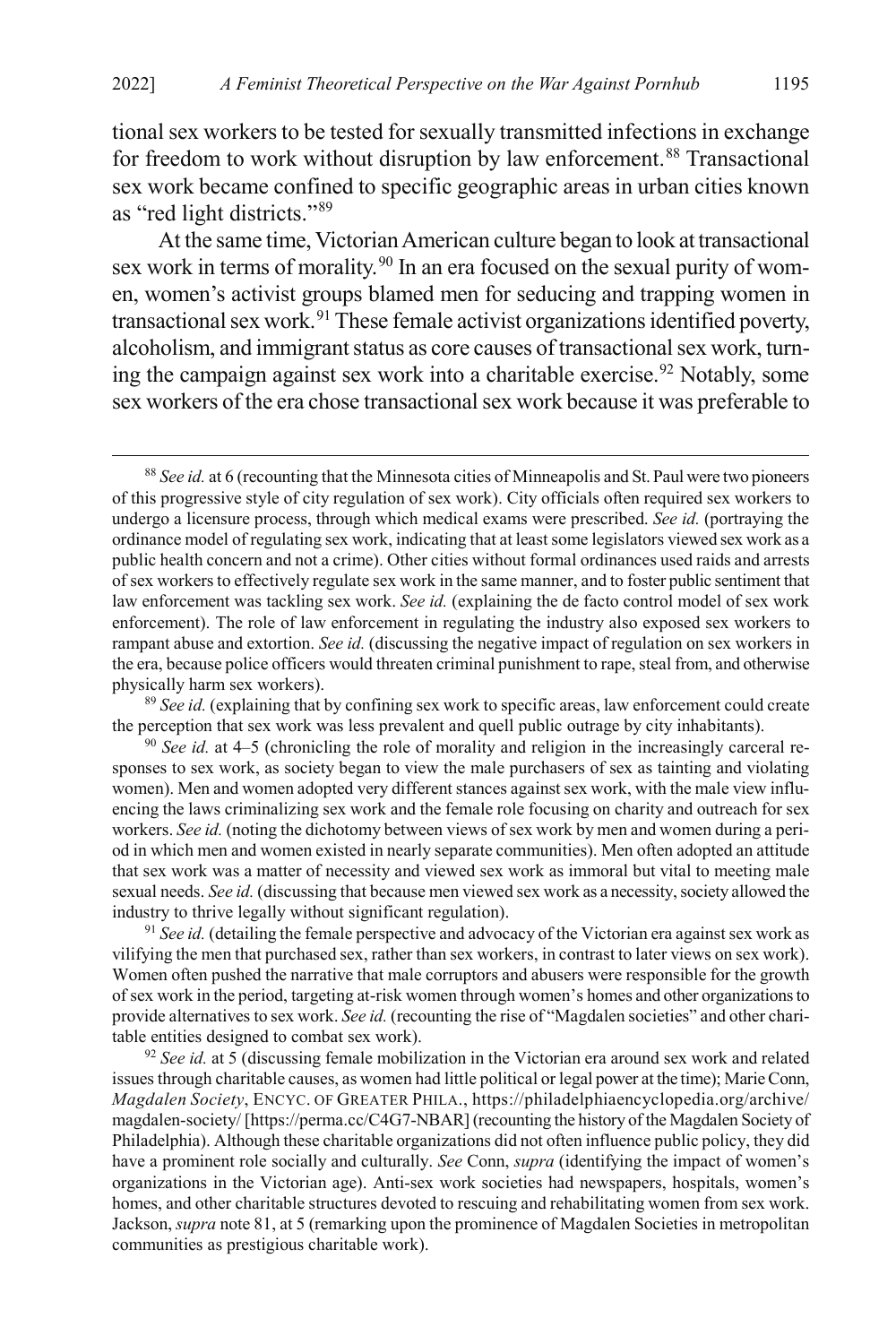the horrific working conditions in industrial America, in which factories injured workers, paid them low wages, and forced them to work brutal hours.<sup>[93](#page-20-0)</sup>

In the early twentieth century, women influenced the narrative surrounding transactional sex work to focus on the men purchasing sex, and many legislatures enacted criminal legislation targeting male seducers who trapped women in transactional sex work.<sup>[94](#page-20-1)</sup> By the 1960s, however, the rise of "germ" theory" and the modern understanding of sexually transmitted infections contributed to the demonization of transactional sex workers as unclean or disease-carrying.[95](#page-20-2) Propaganda from the First and Second World Wars depicted soldiers sleeping with foreign sex workers as a dereliction of duty, and por-trayed transactional sex work as synonymous with disease.<sup>[96](#page-20-3)</sup>

Pornography emerged on a mass scale in the nineteenth and twentieth centuries, despite powerful criminalization under obscenity legislation.<sup>[97](#page-20-4)</sup> Obscenity laws at both the state and federal level targeted erotic or sexually lewd material.[98](#page-20-5) In 1973, in *Miller v. California*, the U.S. Supreme Court held that depictions of sex in pornography are not intrinsically obscene, and protected in

<span id="page-20-0"></span> <sup>93</sup> *See* Jackson, *supra* not[e 81,](#page-18-7) at 6 (emphasizing that for otherwise marginalized women, sex work was a less dangerous occupation than others available in the industrial United States). Women working in factory settings often made less money, were more harshly supervised, and at greater risk of physical harm from the crude machinery used at the time. *See id.* (discussing how the introduction of women into the workplace generally during the Industrial Revolution often led women to sex work).

<span id="page-20-1"></span><sup>&</sup>lt;sup>94</sup> See id. at 8 (noting the widespread myths that pimps and traffickers put together elaborate rouses, such as fake weddings, to trick women and force them into sex work). An example of legislation based on this misconception is the federal Mann Act of 1910, harnessing the power of the Commerce Clause to prohibit the interstate conveyance of women for "immoral" objectives. *See id.* (discussing the Mann Act to demonstrate the influence of rescue myths on legislation); White-Slave Traffic (Mann) Act, Pub. L. No. 61-277, 36 Stat. 825 (1910) (codified as amended at 18 U.S.C. §§ 2421– 2424).

<span id="page-20-2"></span><sup>95</sup> *See* Jackson, *supra* note [81,](#page-18-7) at 8 (remarking that as the modern concept of hygiene emerged, a new layer of stigma against sex workers came with it). Following the rise of public concern about germs and health, people viewed sex workers as immoral and physically dirty, although the stigma did not extend to the men purchasing sex. *See id.* (discussing the beginnings of a health-based stigma against sex workers in the then-primarily male professions of military service and medicine).

<span id="page-20-3"></span><sup>96</sup> *See id.* at 8–9 (explaining that because sexually transmitted infections were rampant among American soldiers, the federal government used propaganda in videos and print advertising to villainize foreign sex workers as the source of high rates of infection). The American military associated sex workers with enemy forces and portrayed the women as unhealthy and unclean. *See id.*(commenting that the U.S. Army even hired Disney to create a film about venereal diseases to help stop the spread of STIs in the military).

<span id="page-20-4"></span><sup>97</sup> *See, e.g.*, Miller v. California, 413 U.S. 15, 23–24 (1973) (holding that the First Amendment categorically excludes protections for obscene content, but clarifying that pornography is not always obscene); Elizabeth Harmer Dionne, *Pornography, Morality, and Harm: Why* Miller *Should Survive*  Lawrence, 15 GEO. MASON L. REV. 611, 618 (2008) (noting that following *Miller*, consensual adult pornography, which the First Amendment protects, is often defined in opposition to obscenity, which the First Amendment does not protect).

<span id="page-20-5"></span><sup>98</sup> *See Miller*, 413 U.S. at 24 (illustrating the breadth of obscenity legislation at all levels of government, capturing behaviors that the First Amendment clearly protects).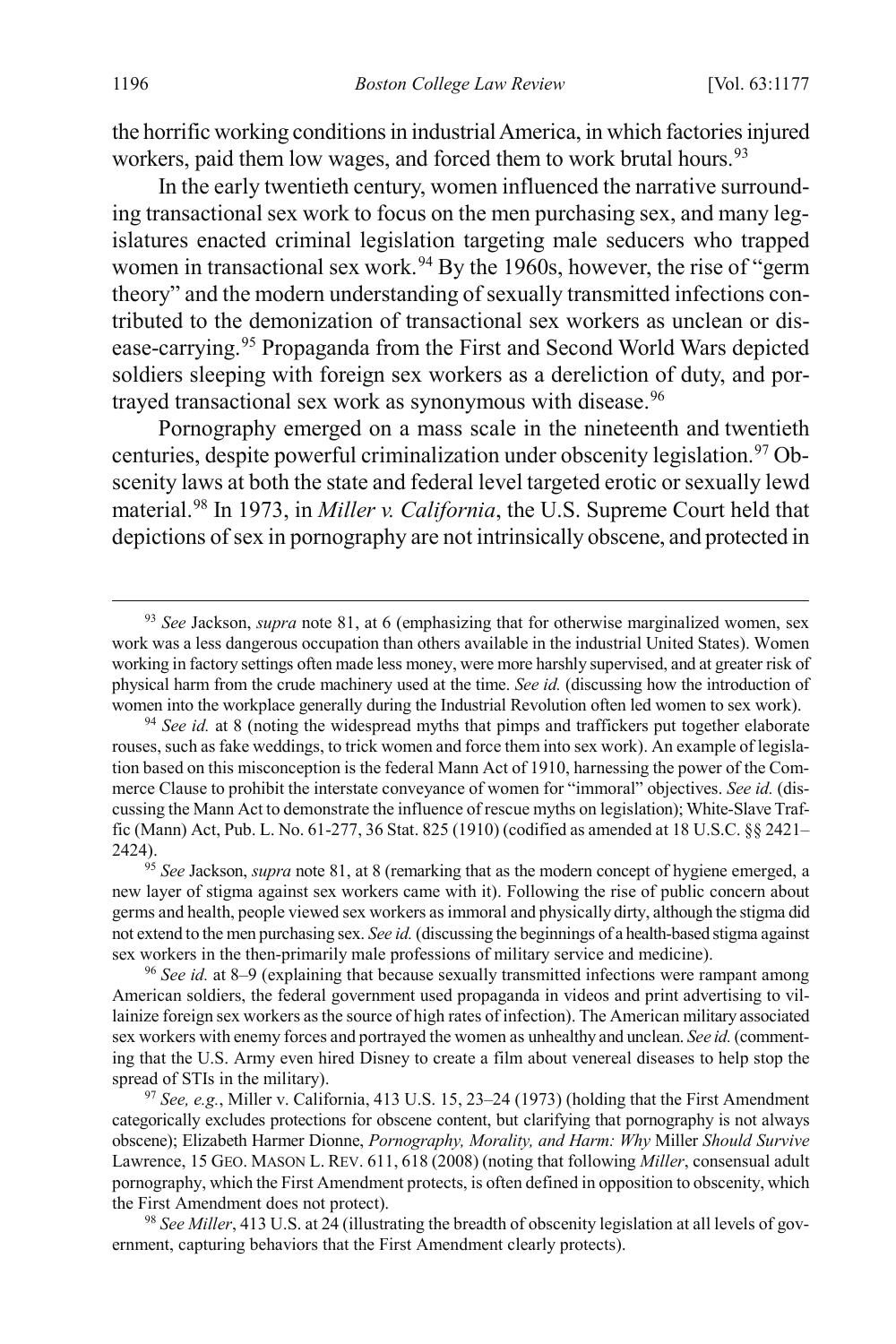most cases by the First Amendment.<sup>[99](#page-21-2)</sup> This decision invalidated laws restricting the production and distribution of pornography and opened the door for the expansion of the modern pornography industry.<sup>[100](#page-21-3)</sup>

Currently, purchasing or solicitating transactional sex is illegal in all U.S. states except Nevada.[101](#page-21-4) Nevada regulates transactional sex at the county level, where it is legal in ten counties and illegal in seven.<sup>102</sup> Other forms of sex work, including pornography and stripping, are legal throughout the United States.<sup>[103](#page-21-6)</sup>

#### <span id="page-21-10"></span><span id="page-21-1"></span><span id="page-21-0"></span>*C. A Brief History of the Internet, Pornography, and Sex Work*

With the rise of the internet, the sex industry adapted to the new technol-ogy as a new frontier to provide and advertise sexual goods and services.<sup>[104](#page-21-7)</sup> Backpage and Pornhub are representative of the migration of the sex industry at large to the internet.<sup>[105](#page-21-8)</sup> The two following subsections describe how Backpage and Pornhub's websites revolutionized different aspects of the sex industry, the dynamism of their business model, and the relevant controversy over their platforms.<sup>[106](#page-21-9)</sup>

<span id="page-21-3"></span><sup>100</sup> *See* United States v. Mecham, 950 F.3d 257, 260 (5th Cir. 2020) (explaining that the *Miller*  test effectively barred most legislation against adult pornography, creating the need for specific statutes criminalizing child pornography), *cert. denied*, 141 S. Ct. 139 (2020).

<span id="page-21-2"></span><sup>&</sup>lt;sup>99</sup> See id. (holding that pornography is not inherently obscene, and there must be a greater showing of societal harm to criminalize sexual material). In 1973, the U.S. Supreme Court set forth a specific test for obscenity in *Miller v. California*. For content to be deemed obscene, the *Miller* test requires the state to demonstrate that the content  $(1)$  attracted "prurient interest,"  $(2)$  was offensive to community norms, and (3) lacked value to the sciences, writing, politics, or the arts. *See id.* (holding that most obscenity legislation violated the First Amendment by capturing pornography, which is protected speech); *see also* Carmen M. Cusack, *Busting Patriarchal Booby Traps: Why Feminists Fear Minor Distinctions in Child Porn Cases*, 39 S.U. L. REV. 43, 45 (2011) (stating that modern courts still rely on the *Miller*factors in analyzing the legitimacy of obscenity prosecution). "Prurient" refers to having inappropriate, often excessive, preoccupation with sex. *Prurient*, BLACK'S LAW DIC-TIONARY (11th ed. 2019).

<span id="page-21-4"></span><sup>101</sup> *See US Federal and State Prostitution Laws and Related Punishments*, PROCON.ORG, https:// prostitution.procon.org/us-federal-and-state-prostitution-laws-and-related-punishments/ [https://perma. cc/U3MS-VLLN] (May 4, 2018) (giving a fifty-state survey of prostitution laws).

<span id="page-21-5"></span><sup>&</sup>lt;sup>102</sup> *See id.* (breaking down the criminalization of prostitution in Nevada by country). One of the seven countries in which transactional sex is illegal is Clark County, containing the City of Las Vegas. *Id.*

<span id="page-21-6"></span><sup>103</sup> *See Miller*, 413 U.S. at 24 (noting that pornography is not inherently obscene and is protected by the First Amendment).

<span id="page-21-7"></span><sup>104</sup> *See generally* Brown, *supra* not[e 19](#page-6-5) (detailing the success of Backpage as an online classified advertiser prolifically used by transactional sex workers); Benjamin Wallace, *The Geek-Kings of Smut*, N.Y. MAG. (Jan. 28, 2011), https://nymag.com/news/features/70985/ [https://perma.cc/D7HQ-YYC5] (illustrating the explosive impact of online pornography on the pornography industry).

<span id="page-21-9"></span><span id="page-21-8"></span><sup>105</sup> *See generally* Brown, *supra* not[e 19](#page-6-5) (outlining the rise of Backpage following the decline of print media and attributing the success of the website to the fact that it filled the void left by classified ads in newspapers); Wallace, *supra* not[e 104](#page-21-1) (describing the rise of Pornhub and its creators as a foil to the decline of the Hollywood-esque pornography industry).

<sup>106</sup> *See infra* notes [107–](#page-22-0)[127](#page-24-0) and accompanying text.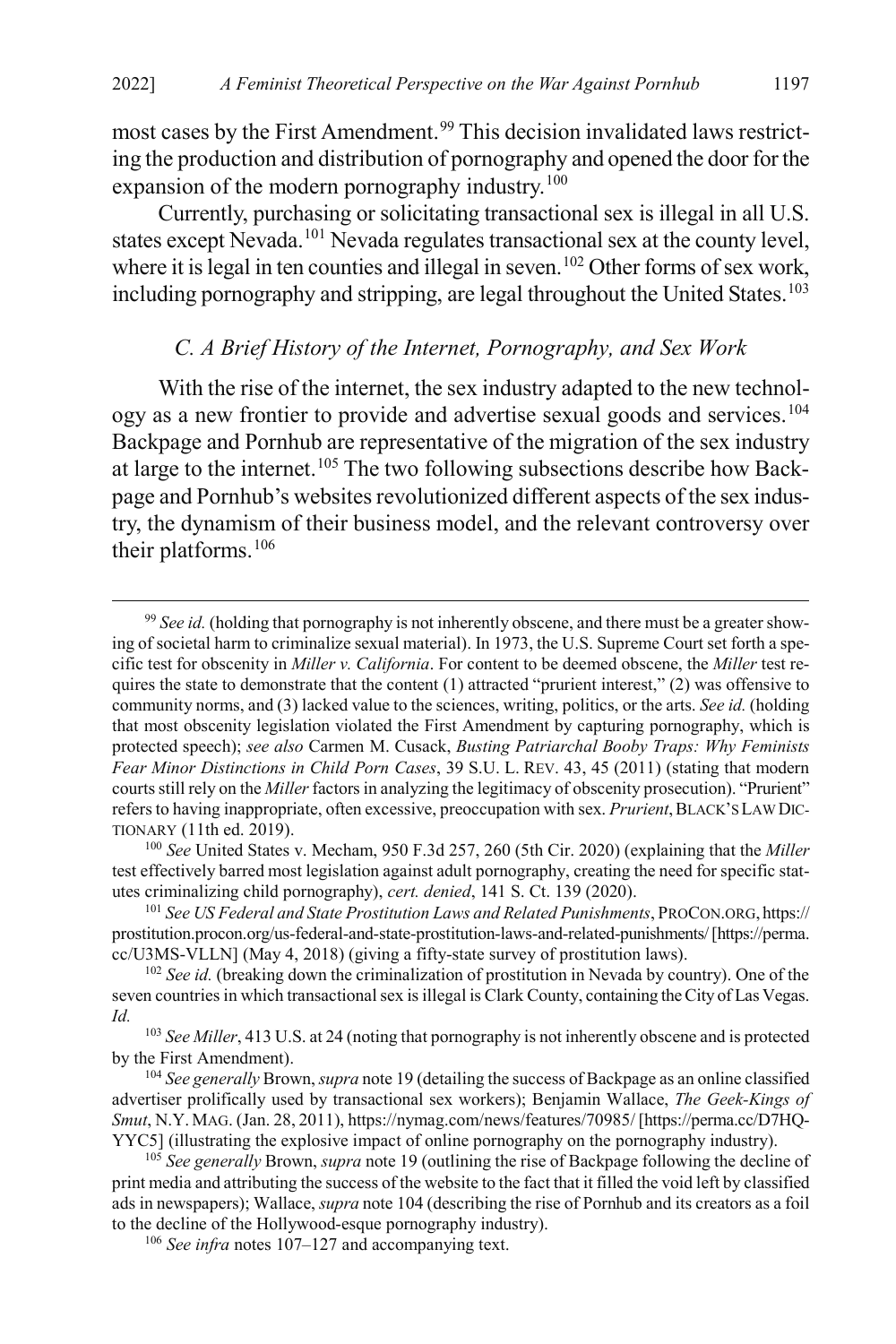#### 1. Backpage: Classified Ads with a Virtual Twist

<span id="page-22-0"></span>Backpage founders James Larkin and Michael Lacey forged the website from years of experience in print media.[107](#page-22-1) The pair rose to prominence in the 1970s with the publication of the *Phoenix New Times*, an anti-war, anti-"Big Media" newspaper.<sup>[108](#page-22-2)</sup> Although the duo initially found success from the Pulitzer Prize-winning stories in their seventeen accumulated newspapers, they retained success by adopting audiotext technology that allowed readers to call in responses to personal ads in their newspapers.<sup>[109](#page-22-3)</sup>

With the fall of print media, Lacey and Larkin founded Backpage in 2004 as a natural extension of their classified ads in the *Phoenix New Times*. [110](#page-22-4) Declining newspaper and magazine readership created a void for personal ads; Backpage filled that void by providing a space online where individuals could advertise for everything from babysitting to used furniture.<sup>[111](#page-22-5)</sup> The website's business model mirrored that of Craigslist and newspapers.<sup>[112](#page-22-6)</sup> Individuals could post on the site for free, but paid to advertise and promote their listings on the site  $^{113}$ 

This business model made Backpage a hotspot for transactional sex work advertising, which was prevalent in newspapers before the explosion of the

<span id="page-22-1"></span> <sup>107</sup> *See* Brown, *supra* not[e 19](#page-6-5) (chronicling Lark and Lacey's rise to notoriety running newspapers that often published content too risqué for larger media conglomerates).

<span id="page-22-2"></span><sup>&</sup>lt;sup>108</sup> *See id.* (describing several high-profile controversies and ensuing legal battles from the contents of *Phoenix New Times* reporting). The *Phoenix New Times* is best known for exposing Cindy McCain's opioid addiction, prescription forgeries, and theft from her children's charity to supply her addiction. *See id.* (noting that this style of exposé reporting made the founders of Backpage longtime enemies of the McCains as early as the 1970s). The newspaper also wrote explicitly pro-choice and pro-LGBTQ+ articles when abortion and the queer community were taboo topics. *See id.* (recounting several articles published by the *Phoenix New Times* which instructed readers on how to travel from Arizona to California to get an abortion).

<span id="page-22-3"></span><sup>&</sup>lt;sup>109</sup> See id. (explaining that when the newspaper's avant-garde writing no longer paid for the cost of publication, Lacey and Lakin became some of the first newspaper owners to use audiotext). Lacey and Larkin won a Pulitzer Prize for the work of food critic Jonathan Gold in 2007 in *LA Weekly*. *See id.* (highlighting the success of the small media empire the Backpage founders accumulated). Audiotext was a program that allowed readers to dial 1-900 phone numbers which linked to a voicemail box, allowing them to respond to advertisements over the phone. *See id.* (explaining that audiotext improved upon the original classifieds structure by allowing customers to use voicemail instead of written mail).

<span id="page-22-4"></span><sup>110</sup> *See id.* (tracing the natural continuation of audiotext and personal advertising into online classified advertising websites, which improved an existing method of business with new technology).

<span id="page-22-5"></span><sup>111</sup> *See id.* (attributing the success of Backpage and Craigslist in part to the decline in newspapers and magazines, where such advertisements were originally published).

<span id="page-22-7"></span><span id="page-22-6"></span><sup>&</sup>lt;sup>112</sup> *See id.* (tracing the similarity between Craigslist and Backpage and the age-old use of print newspapers to place advertisements). Craigslist is a website resembling the classifieds section in newspapers, allowing users to post personal advertisements and receive responses. *See id.* (detailing the modern adaptation of classified ads online through services like Craigslist and Backpage).

<sup>&</sup>lt;sup>113</sup> *See id.* (outlining how the generally free nature of Backpage generated revenue).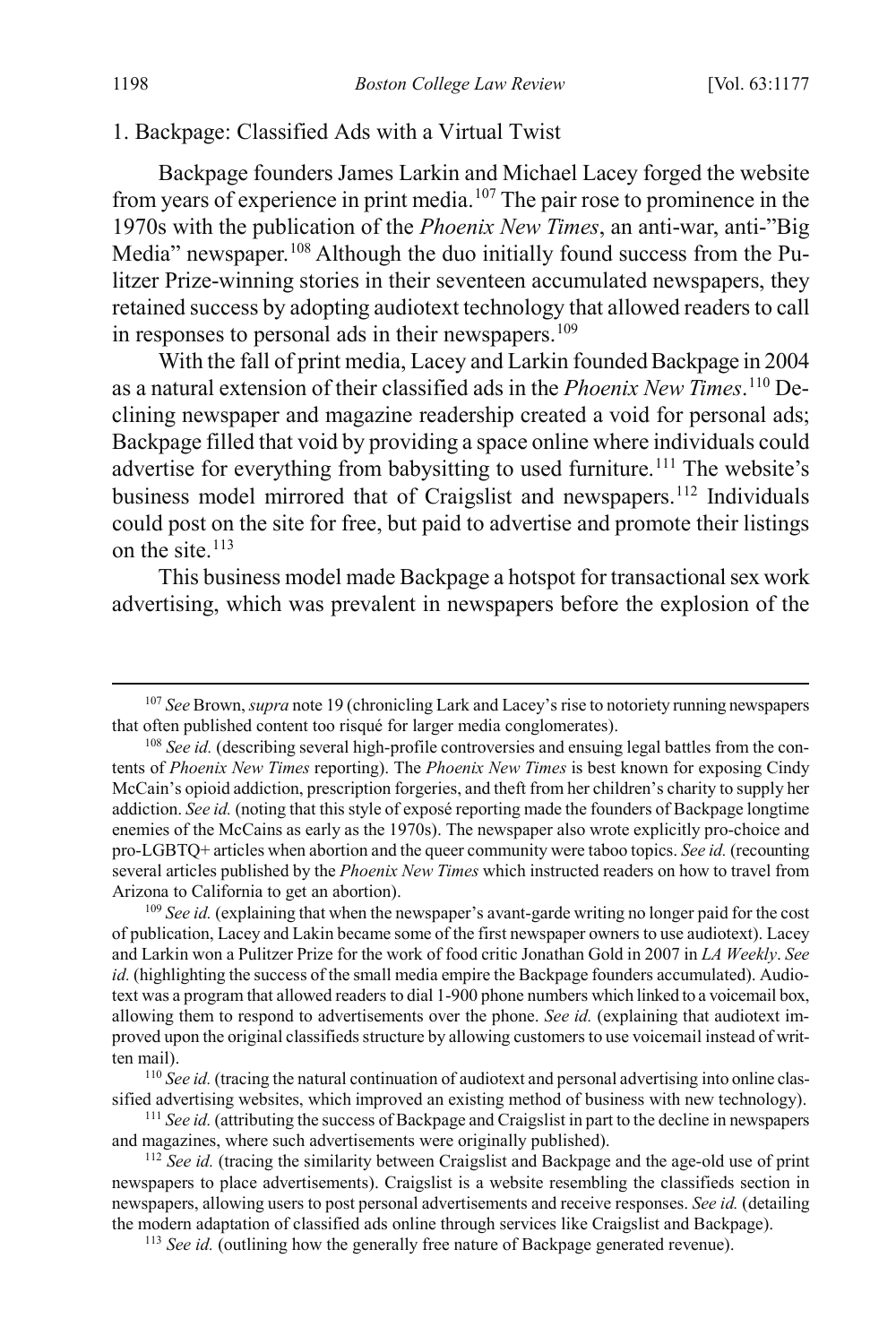<span id="page-23-0"></span>internet.<sup>[114](#page-23-1)</sup> Backpage's community guidelines, however, barred transactional sex advertisements and other criminal behavior.<sup>115</sup> Additionally, the website structured all transactions around credit cards, which allowed Backpage to work with credit card companies to identify and report suspected traffickers among the classified ads.<sup>[116](#page-23-3)</sup> Despite these efforts, by 2018 the company allegedly housed approximately eighty percent of transactional sex work advertis-ing in the United States.<sup>[117](#page-23-4)</sup>

## 2. Pornhub: Bringing the "Tubist" Model to Pornography

The structure of online pornography before MindGeek typically resembled a pay-per-view model, in which the company owning the website produced its own content and charged users to view it.<sup>[118](#page-23-5)</sup> In 2007, young Montreal developers Stephane Manos and Ouissan Youssef created Pornhub, a revolutionary pornography website offering free access to users.<sup>119</sup> The duo sold the company to Fabian Thylmann, who incorporated it into the larger company Manwin, which owned many of the world's most popular pornography websites.<sup>[120](#page-23-7)</sup> Manwin eventually changed its name to MindGeek, and the company as whole amassed hundreds of pornography websites and production companies.<sup>[121](#page-23-8)</sup>

<span id="page-23-9"></span>Pornhub and other MindGeek affiliates run on a "Tubist" model website, which allows users to post and watch content for free, generating high profit

<span id="page-23-1"></span> <sup>114</sup> *See id.* (underscoring that Backpage worked with law enforcement to combat sex trafficking on its website until law enforcement eventually stopped contacting the site); Danielle Keats Citron & Benjamin Wittes, *The Problem Isn't Just Backpage: Revisiting Section 230 Immunity*, 2 GEO. L. TECH. REV. 453, 453 (2018) (emphasizing the prevalence of sex trafficking on Backpage before its seizure, as some commenters claimed most sex trafficking advertising occurred on Backpage).

<span id="page-23-2"></span><sup>115</sup> *See* Brown, *supra* not[e 19](#page-6-5) (noting the community guidelines Backpage used to regulate sex trafficking and ban, at least in theory, content promoting sex trafficking from the site).

<span id="page-23-3"></span><sup>116</sup> *See id.* (emphasizing that for a long period Backpage had a great working relationship with federal and state law enforcement, who commended Backpage's transparency with data).

<span id="page-23-4"></span><sup>117</sup> Citron & Wittes, *supra* not[e 114,](#page-23-0) at 453; *see also* Doe v. Backpage.com, 817 F.3d 12, 25 (1st Cir. 2016) (emphasizing that the petitioners successfully demonstrated that Backpage dominates the market for sex trafficking advertising online).

<span id="page-23-5"></span><sup>118</sup> *See* Citron & Wittes, *supra* not[e 114,](#page-23-0) at 453 (defining MindGeek's business model in opposition to the traditional pay-per-view model that was most common in the period); Wallace, *supra* note [105](#page-21-10) (affirming that YouTube-style pornography sites destroyed the market for pay-per-view sites because users could watch content, often pirated from other websites, for free).

<span id="page-23-6"></span><sup>119</sup> *See* Wallace, *supra* not[e 114](#page-23-0) (elaborating that the founders of Pornhub met after recently graduating from Concordia University in Canada). Manos and Youssef met playing competitive Foosball and became friends while traveling to the United States to play in a Foosball tournament. *Id.* The pair also founded the competitor website, Brazzers, in 2004. *See id.* (calling the founders of Pornhub and Brazzers brilliant, irreverent "geeks").

<span id="page-23-7"></span><sup>&</sup>lt;sup>120</sup> See id. (featuring a flow chart explaining how MindGeek, owned by Thylmann, acquired most of the pornography industry, including Brazzers, XTube, and Spankwire).

<span id="page-23-8"></span><sup>121</sup> *See* David Auerbach, *Vampire Porn*, SLATE, https://slate.com/technology/2014/10/mindgeekporn-monopoly-its-dominance-is-a-cautionary-tale-for-other-industries.html [https://perma.cc/SDQ9- H5XF] (June 22, 2016) (detailing the transition from Manwin to MindGeek).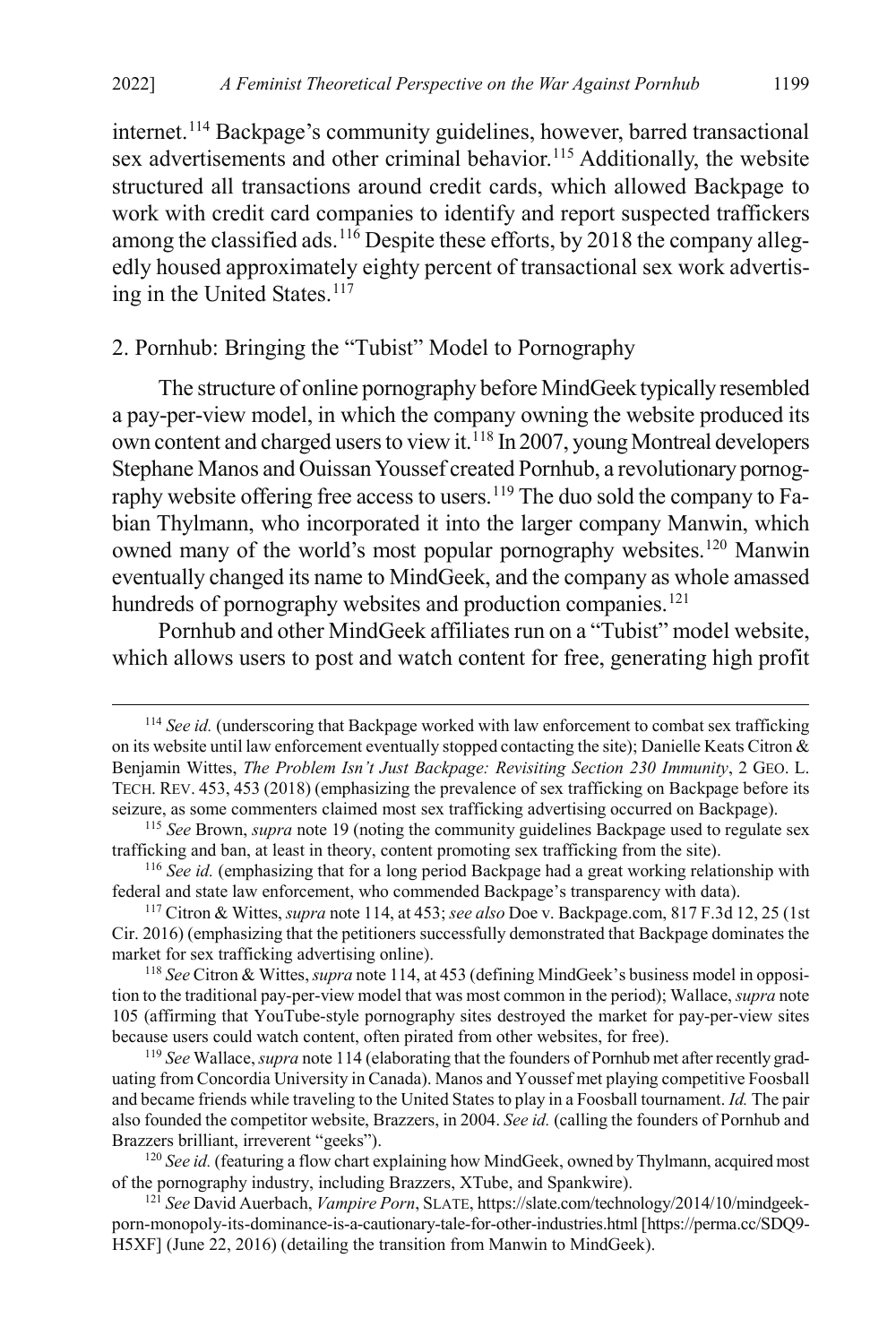margins by selling advertising space.<sup>[122](#page-24-1)</sup> The innovative business model also incentivizes incredible amounts of piracy, as users frequently post content sto-len from other production companies.<sup>[123](#page-24-2)</sup> As a result, the success of Pornhub was the death of the traditional pornography production industry, which could no longer generate profit in a market flooded with pirated content available for free on Pornhub.<sup>[124](#page-24-3)</sup>

Over time, MindGeek acquired nearly all the major pornography producers and websites to create an overwhelming monopoly in the porn industry.[125](#page-24-4) Described as a "vampiric ecosystem," MindGeek's production companies create films for Pornhub and other free pornography sites, yielding less profit for those businesses, and thus performers.[126](#page-24-5) Following Pornhub's takeover, performers in the industry lost significant control over their work, pay, and ability to speak about problems in the industry for fear of the giant's blacklisting policy.<sup>127</sup>

<span id="page-24-1"></span><span id="page-24-0"></span><sup>&</sup>lt;sup>122</sup> See id. (describing MindGeek's business model as so unbelievably successful that it quickly became a monopoly in the market for pornography); Wallace, *supra* not[e 114](#page-23-0) (blaming Pornhub and related sites for choking out the market for paid pornographic videos and sites). Tubist sites, which take their name from YouTube, allow users to submit their own content for the viewing of others for free, and generate profit by selling advertising space on their sites to other businesses. Wallace, *supra* note [114.](#page-23-0)

<span id="page-24-2"></span><sup>123</sup> *See* Auerbach, *supra* not[e 121](#page-23-9) (maintaining that the old pornography industry model could not survive the Tubist revolution because it did not have the resources to challenge all the instances of piracy on Pornhub and other Tubist sites); Wallace, *supra* not[e 114](#page-23-0) (narrating the resentment against Tubist sites and Pornhub by porn stars at the 2011 Adult Video Awards); *see also* Grant, *supra* not[e 7](#page-3-3) (asserting that although Pornhub deserves criticism for its monopolistic and exploitive business structure, the backlash against Pornhub as a cause of sex trafficking ignores Pornhub's abuses as an employer). The pornography production community was so threatened by the rise of Tubist sites that during the 2011 Adult Video Awards multiple award winners opined in their speeches that the audience needs to pay for their pornography, rather than using free sites. *See* Wallace, *supra* not[e 114](#page-23-0) (portraying the animosity towards Pornhub during its rise to domination, which led the 2011 Adult Video Awards to feature the tagline "Buy the [f\*\*\*ing] movies.").

<span id="page-24-3"></span><sup>124</sup> *See* Auerbach, *supra* not[e 121](#page-23-9) (lamenting that the San Fernando Valley is no longer the Hollywood-like capital of pornography production, because Pornhub destabilized the pornography industry through piracy); Wallace, *supra* not[e 114](#page-23-0) (reflecting that in 2011, nearly all pornography production companies went out of business due to the popularity of Pornhub); *see also* Grant, *supra* not[e 7](#page-3-3) (asserting that although Pornhub is inarguably a morally bad company, the narrative Kristof pushes about sex work and criminal violence ignores the porn giant's labor abuses).

<span id="page-24-4"></span><sup>125</sup> *See* Auerbach, *supra* not[e 121](#page-23-9) (noting that MindGeek owns Pornhub, YouPorn, Redtube, and hundreds of other popular pornography websites); Grant, *supra* not[e 7](#page-3-3) (calling Pornhub and its parent company, MindGeek, an exploitive monopoly and suggesting that the best approach to Pornhub may be to limit its power through anti-trust legislation).

<span id="page-24-5"></span><sup>126</sup> *See* Auerbach, *supra* not[e 121](#page-23-9) (referring to MindGeek as a "vampire," describing the predatory manner by which the company rose to prominence and acquired the existing pornography industry); Grant, *supra* not[e 7](#page-3-3) (criticizing MindGeek's overwhelming dominance of the pornography industry and the effect on pornography performers).

<span id="page-24-6"></span><sup>127</sup> *See* Auerbach, *supra* not[e 121](#page-23-9) (denouncing MindGeek for its practice of blacklisting performers who publicly criticize the company, effectively banishing the workers from the pornography industry); Grant, *supra* not[e 7](#page-3-3) (explaining that performers essentially must work for MindGeek or not at all because it owns such a significant stake of the pornography industry).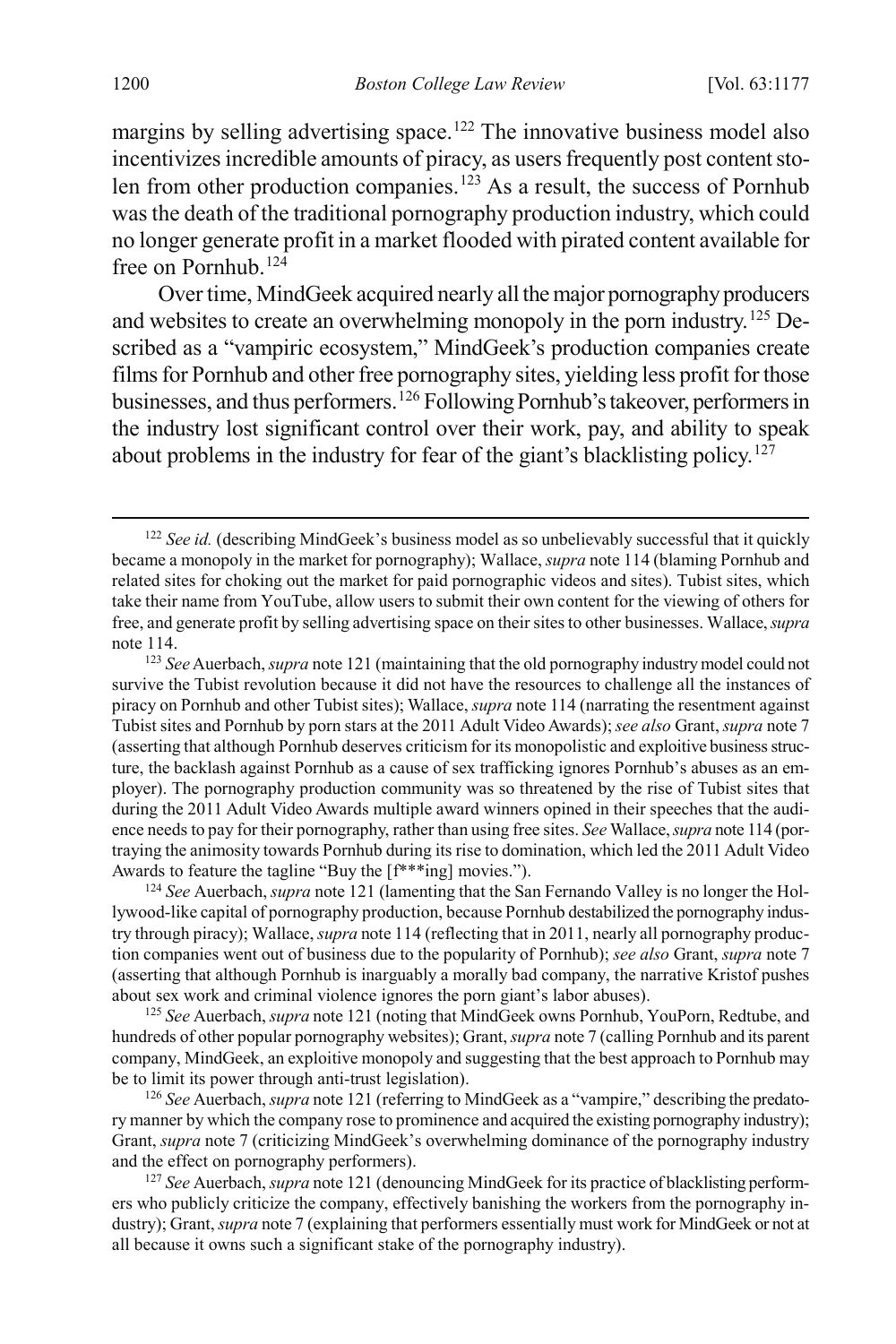## <span id="page-25-0"></span>*D. The Modern Use of Law to Address Transactional Sex Work, Pornography, and Sex Trafficking Online*

The foundational legislation regulating sexual content on the internet is the Communications Decency Act (CDA), limited by the grants of immunity for websites under  $\S 230$ .<sup>[128](#page-25-2)</sup> As the sex industry has adapted to the internet and expanded in novel ways, Congress struggles to amend and supplement the CDA to regulate criminal sexual content online.[129](#page-25-3) Subsection 1 outlines the history of the CDA.<sup>[130](#page-25-4)</sup> Subsection 2 details Congress's amendment of  $\S$  230 and enactment of FOSTA-SESTA to target Backpage.[131](#page-25-5) Subsection 3 provides a summary of the reaction to FOSTA-SESTA's enactment.[132](#page-25-6) Subsection 4 ex-plains the proposed Fight Back Act of 2020.<sup>[133](#page-25-7)</sup>

#### 1. The Communications Decency Act and § 230 Immunity

<span id="page-25-1"></span>Congress created the CDA in part to prevent children from accessing sexual content online and to incentivize websites and online businesses to develop new technology to block explicit content from minors.[134](#page-25-8) In 1995, in *Stratton* 

<span id="page-25-2"></span> <sup>128</sup> *See* Communications Decency Act of 1996, Pub. L. No. 104-104, §§ 501–509, 551–552, 561, 110 Stat. 56, 133–43 (1996) (codified as amended in scattered sections of 47 U.S.C.). The Communication Decency Act's (CDA) immunity provisions offer a safe harbor for websites where users generate content and post independently, like social media platforms and Tubist video streaming websites. *See id.*; Charles Matula, *Any Safe Harbor in a Storm: SESTA-FOSTA and the Future of § 230 of the Communications Decency Act*, 18 DUKE L. & TECH. REV. 353, 354 (2020) (noting that § 230 protects public forum websites allowing user-posted content or media from liability). Under the CDA, websites have immunity from criminal and civil penalties if they take steps to remove offensive content and either over-police permissible content or miss offending content. *See* Communications Decency Act of 1996, §§ 501–509, 551–552, 561, 110 Stat. at 133–43; Matula, *supra*, at 354.

<span id="page-25-4"></span><span id="page-25-3"></span><sup>129</sup> 47 U.S.C. § 230; *see* Communications Decency Act of 1996, §§ 501–509, 551–552, 561, 110 Stat. at 133–43 (amending the Communications Decency Act of 1996 to include immunity for internet service providers); Matula, *supra* not[e 128,](#page-25-0) at 354 (explaining how the codification of § 230 qualified the liability imposed by the Communications Decency Act).

<sup>130</sup> *See infra* notes [134–](#page-25-1)[139](#page-27-0) and accompanying text.

<sup>131</sup> *See infra* notes [140–](#page-27-1)[149](#page-28-0) and accompanying text.

<sup>132</sup> *See infra* notes [150–](#page-29-0)[159](#page-30-0) and accompanying text.

<sup>133</sup> *See infra* notes [160–](#page-30-1)[162](#page-31-0) and accompanying text.

<span id="page-25-8"></span><span id="page-25-7"></span><span id="page-25-6"></span><span id="page-25-5"></span><sup>134</sup> 47 U.S.C. § 230; *see* Communications Decency Act of 1996, §§ 501–509, 551–552, 561, 110 Stat. at 133–43 (amending the Telecommunications Act of 1996); Citron & Wittes, *supra* not[e 114,](#page-23-0) at 456 (observing that the CDA actively targeted child access to internet pornography and other offensive content, including graphic violence). Although a complete history of the CDA and its interpretation in the courts is beyond the scope of this Note, it is worth mentioning that the Supreme Court struck some of the language of the CDA for constitutional vagueness. Reno v. ACLU, 521 U.S. 844, 859–60 (1997) (striking portions of the CDA referring to indecent communications with minors for unconstitutional vagueness); *see* 47 U.S.C. § 223(a), (d) (prohibiting messages to minors that include obscene content or communication). In 1997, in *Reno v. ACLU*, Justice Paul Stevens held for the U.S. Supreme Court that the construction of the filtering requirements of the CDA could impermissibly limit adult access to indecent material, and that Congress could not limit expression or access to material based only on what content issuitable for children. *See* 521 U.S. at 859–60 (holding that the CDA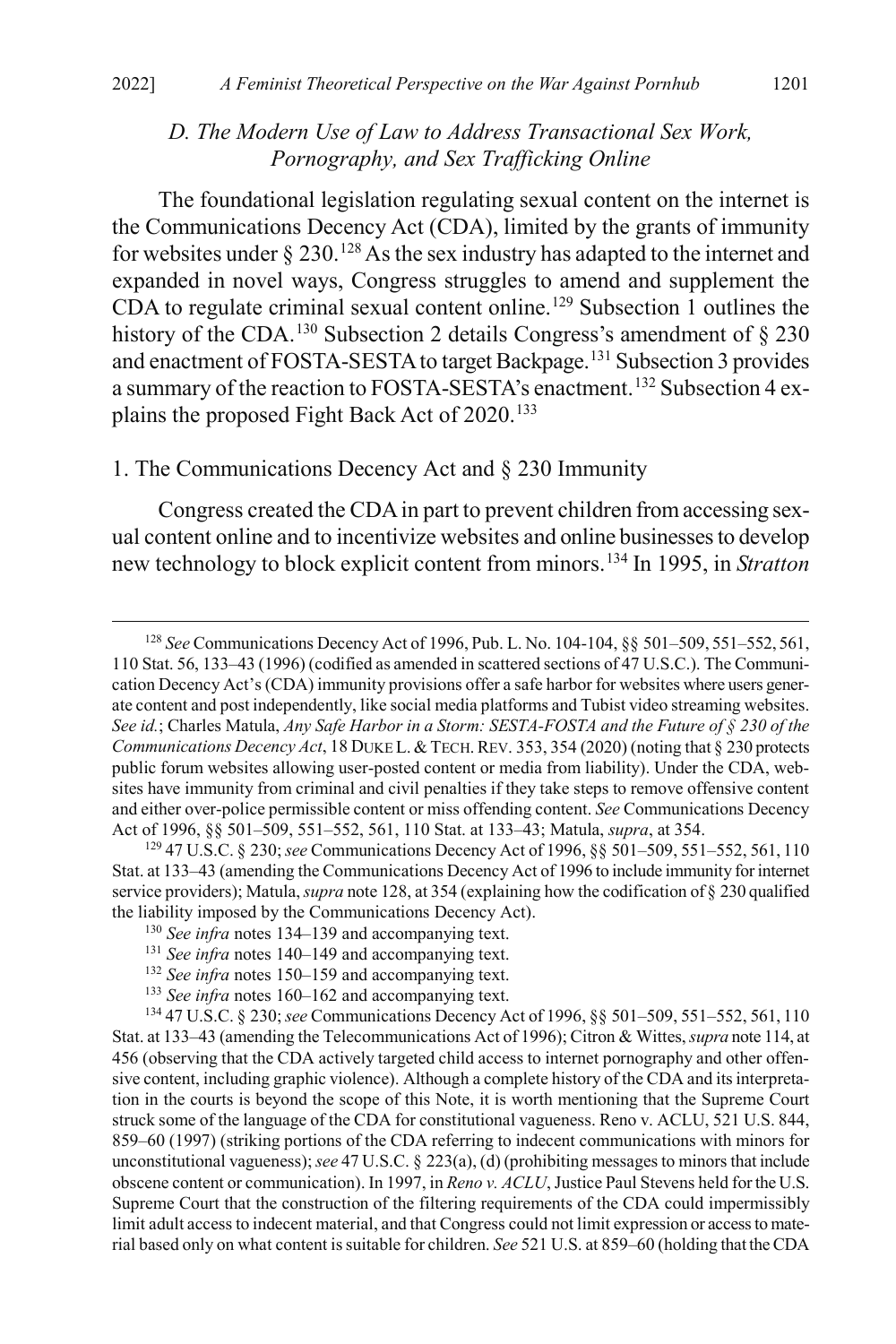*Oakmont v. Prodigy Services*, the New York Supreme Court held an internet service provider liable for defamatory material posted to a third party's website because the provider's filters did not identify and block the material.<sup>[135](#page-26-0)</sup> Congress quickly responded by amending the CDA with § 230, aimed at protecting websites from liability if they cannot successfully block or filter indecent material, particularly sexual or violent content.[136](#page-26-1) Congress feared that without the exception, websites would be incentivized not to screen content for fear of CDA liability if their screening was inadequate.<sup>137</sup>

Following the § 230 amendments, websites implementing screening measures cannot be held liable if they: (1) miss offensive content despite their best efforts; or (2) screen too much content.<sup>[138](#page-26-3)</sup> Thus, in practice under  $\S 230$  of

<span id="page-26-0"></span><sup>135</sup> *See* Stratton Oakmont v. Prodigy Servs. Co., 1995 WL 323710, at \*5 (N.Y. Sup. Ct. May 24, 1995) (holding Prodigy Services liable for hosting defamatory content on its website); Citron & Wittes, *supra* not[e 114,](#page-23-0) at 457–58 (explaining the role of *Stratton Oakmont v. Prodigy Services* in influencing the introduction of § 230 to amend the CDA). The court decided *Stratton Oakmont* before the codification of the CDA, which was still pending legislation at the time. *See Stratton Oakmont*, 1995 WL 323710, at  $*5$  (stating that the ruling of the court may be preempted by the CDA if Congress passes the legislation).

<span id="page-26-1"></span><sup>136</sup> *See* 47 U.S.C. § 230; Communications Decency Act of 1996, §§ 501–509, 551–552, 561, 110 Stat. at 133–43; Citron & Wittes, *supra* not[e 114,](#page-23-0) at 456 (noting that Congress introduced § 230 in part to modify the CDA following *Stratton Oakmont* because Congress did not want internet service providers to face liability for taking beneficial steps to moderate content on their websites). Websites that miss content despite their best efforts can neither be civilly sued nor criminally prosecuted for their efforts. *See* Citron & Wittes, *supra* not[e 114,](#page-23-0) at 456 (distinguishing the facets of § 230 immunity). Essentially, the CDA's immunity incentivizes websites to proactively remove content by negating the risk that these companies will be sued if they imperfectly moderate. *See id.* (illustrating that Congress also introduced § 230 to garner the efforts of businesses in removing offensive conduct and remove liability that may cause websites not to act proactively).

<span id="page-26-2"></span><sup>137</sup> *See* 47 U.S.C. § 230; Communications Decency Act of 1996, §§ 501–509, 551–552, 561, 110 Stat. at 133–43; Citron & Wittes, *supra* not[e 114,](#page-23-0) at 457 (emphasizing how § 230 describes immunity in its text).

<span id="page-26-3"></span><sup>138</sup> 47 U.S.C. § 230 (c)(1)–(2); *see* Citron & Wittes, *supra* not[e 114,](#page-23-0) at 458 (emphasizing that the legislative intent motivating § 230 was consistent with the intent of the CDA to limit child access to pornography and other offensive or indecent content). Subsection (c) of  $\S 230$  outlines the immunities for websites that try to moderate content on their sites, even if they do so imperfectly. 47 U.S.C. § 230(c); *see* Citron & Wittes, *supra* not[e 114,](#page-23-0) at 458 (characterizing § 230's "Good Samaritan" provisions). Subsection  $(c)(1)$  of the exemption states that providers of online services are, legally speaking, neither publishers nor speakers regarding content posted to their sites by third parties. 47 U.S.C. § 230 (c)(1); Citron & Wittes, *supra* not[e 114,](#page-23-0) at 458. Subsection (c)(2) prohibits civil liability for websites who, in restricting or screening such content, violate other statutes or the Constitution. 47 U.S.C.  $\S$  230 (c)(2). Currently,  $\S$  230 is the subject of controversy because of an executive order issued by former President Donald Trump requesting that regulators interpret § 230 narrowly in order to target social media sites like Twitter that Trump alleged were engaged in censorship by removing conservative-leaning posts. *See* Casey Newton, *Everything You Need to Know About Section 230*, VERGE, https://www.theverge.com/21273768/section-230-explained-internet-speech-law-definitionguide-free-moderation [https://perma.cc/DY8S-SC9E] (Dec. 29, 2020) (describing Donald Trump's controversial action against § 230, which many accuse of being self-serving). President Joe Biden also spoke out against the legislation and proposed striking § 230 entirely to hold social media platforms

was unconstitutionally vague for impinging on adult access to internet expression); *see also* Citron & Wittes, *supra* not[e 114,](#page-23-0) at 457 (emphasizing *Reno*'s role in striking key portions of the CDA).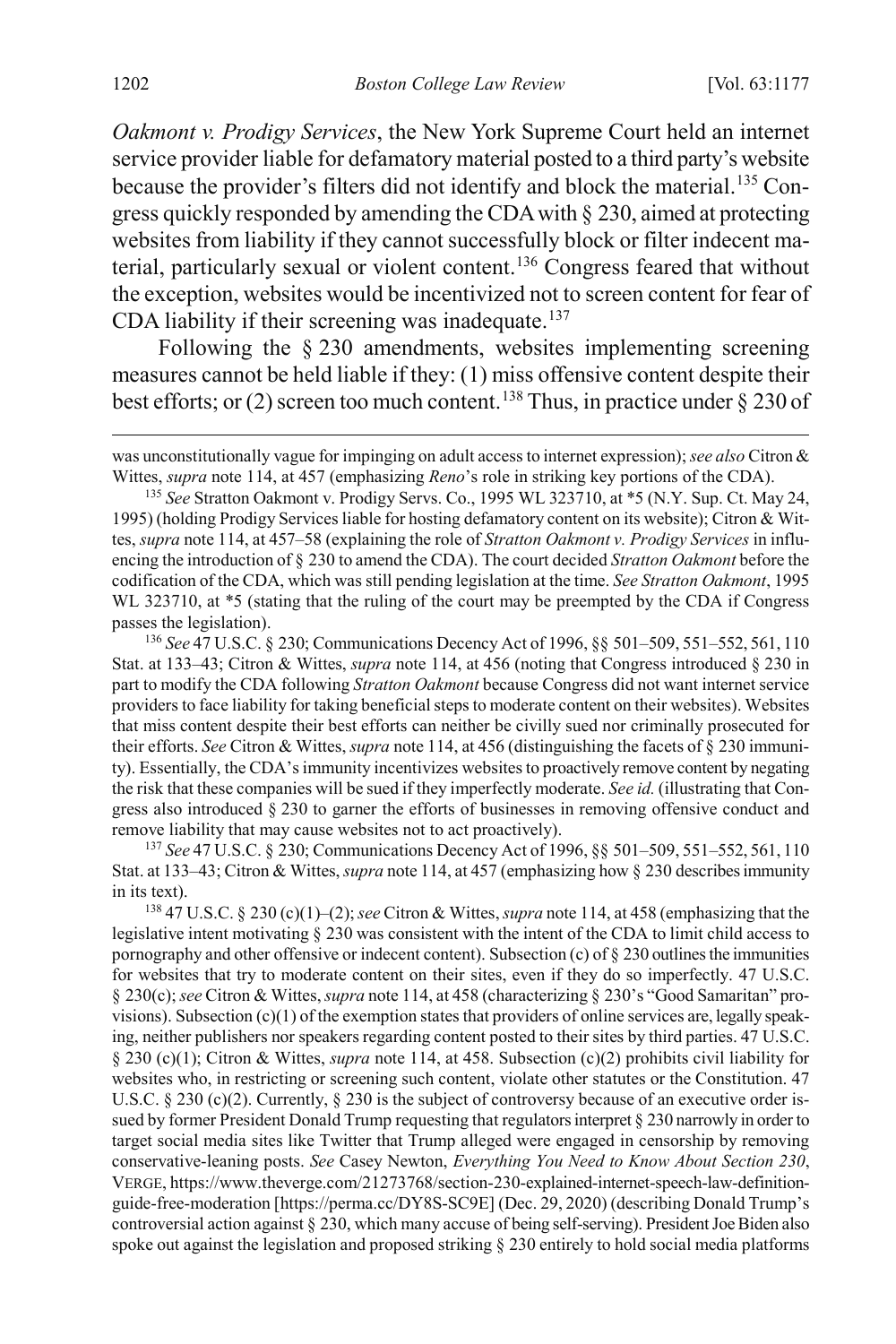<span id="page-27-0"></span>the CDA, social media websites like Twitter are not liable for offensive content posted by users or for erroneously removing user content if the website takes efforts to screen offensive content.<sup>[139](#page-27-2)</sup>

#### 2. The Rise of FOSTA-SESTA

<span id="page-27-8"></span><span id="page-27-1"></span>Starting in the mid-2000s law enforcement,  $140$  anti-trafficking activists,  $141$ and academics began to criticize Backpage for its lax attitude toward sex traf-ficking and transactional sex work advertisements on the site.<sup>[142](#page-27-5)</sup> In 2016, in *Doe v. Backpage.com*, the U.S. Court of Appeals for the First Circuit held that Backpage was immune to liability in civil suits by survivors of sex trafficking under  $\S$  230 of the CDA.<sup>[143](#page-27-6)</sup> Despite its holding, the court acknowledged there was credible evidence that the website removed posts advertising antitrafficking advocacy groups and disclaiming sex trafficking as a crime, and did not collect email addresses or data from photos to allow law enforcement to trace the users who posted them.[144](#page-27-7) Public outcry following the decision led

<span id="page-27-4"></span><sup>141</sup> *See* Matula, *supra* note [128,](#page-25-0) at 357 (expounding on the arguments made by sex workers and pro-sex worker advocates against FOSTA-SESTA, who claim the law makes their work more dangerous and destroys the online methods sex workers developed to protect themselves); Samantha Cole, *Trump Just Signed SESTA/FOSTA, a Law Sex Workers Say Will Literally Kill Them*, VICE (Apr. 11, 2018), https://www.vice.com/en/article/qvxeyq/trump-signed-fosta-sesta-into-law-sex-work [https:// perma.cc/MDA2-5WXE] (describing the fear sex workers and activists had about the pending impact of FOSTA-SESTA).

<span id="page-27-5"></span><sup>142</sup> *See* Matula, *supra* not[e 128,](#page-25-0) at 359 (explaining arguments against FOSTA-SESTA, including complaints that the legislation harms sex workers and is not necessary for law enforcement agencies to combat sex trafficking).

<span id="page-27-6"></span><sup>143</sup> *See* 817 F.3d 12, 19 (1st Cir. 2016) (explaining that several anonymous survivors of sex trafficking, whose traffickers used Backpage, attempted to sue Backpage for allegedly facilitating their abuse).

<span id="page-27-7"></span><sup>144</sup> See id. (holding that Backpage had immunity from liability for its role in the trafficking of the plaintiff under § 230); Citron & Wittes, *supra* not[e 114,](#page-23-0) at 460–61 (emphasizing that the *Backpage.com* case sparked widespread public outrage and criticism of § 230 as overly broad).

accountable for propagating disinformation and misinformation. *See id.* (discussing whether the Biden administration will seek to repeal § 230 of the CDA).

<span id="page-27-2"></span><sup>139</sup> *See* 47 U.S.C. § 230 (c)(1)–(2); Citron & Wittes, *supra* not[e 114,](#page-23-0) at 470 (noting that websites that take efforts to screen content cannot be held liable for hosting or removing user posts).

<span id="page-27-3"></span><sup>140</sup> *See* Matula, *supra* not[e 128,](#page-25-0) at 357 (remarking that the DOJ issued public letters urging Congress not to pass or to more narrowly tailor the legislation codified later as FOSTA-SESTA); Letter from Stephen E. Boyd, Assistant Att'y Gen., Dep't of Just., to Rep. Bob Goodlatte, Chair, House Comm. on the Jud. 2 (Feb. 27, 2018) [hereinafter Letter from Stephen E. Boyd] (urging Congress to reconsider FOSTA-SESTA, noting its likely impact on both consensual sex workers and law enforcement targeting traffickers). Both the DOJ and Assistant Attorney General Steve Boyd expressed that the bill was too broad and that there was little state interest to justify the legislation. Letter from Stephen E. Boyd, *supra*. The letter noted the harm FOSTA-SESTA was likely to have on sex workers facilitating consensual transactional sex. *See id.* (warning against FOSTA-SESTA as further criminalizing members of the sex industry, which falls outside the bill's stated purpose).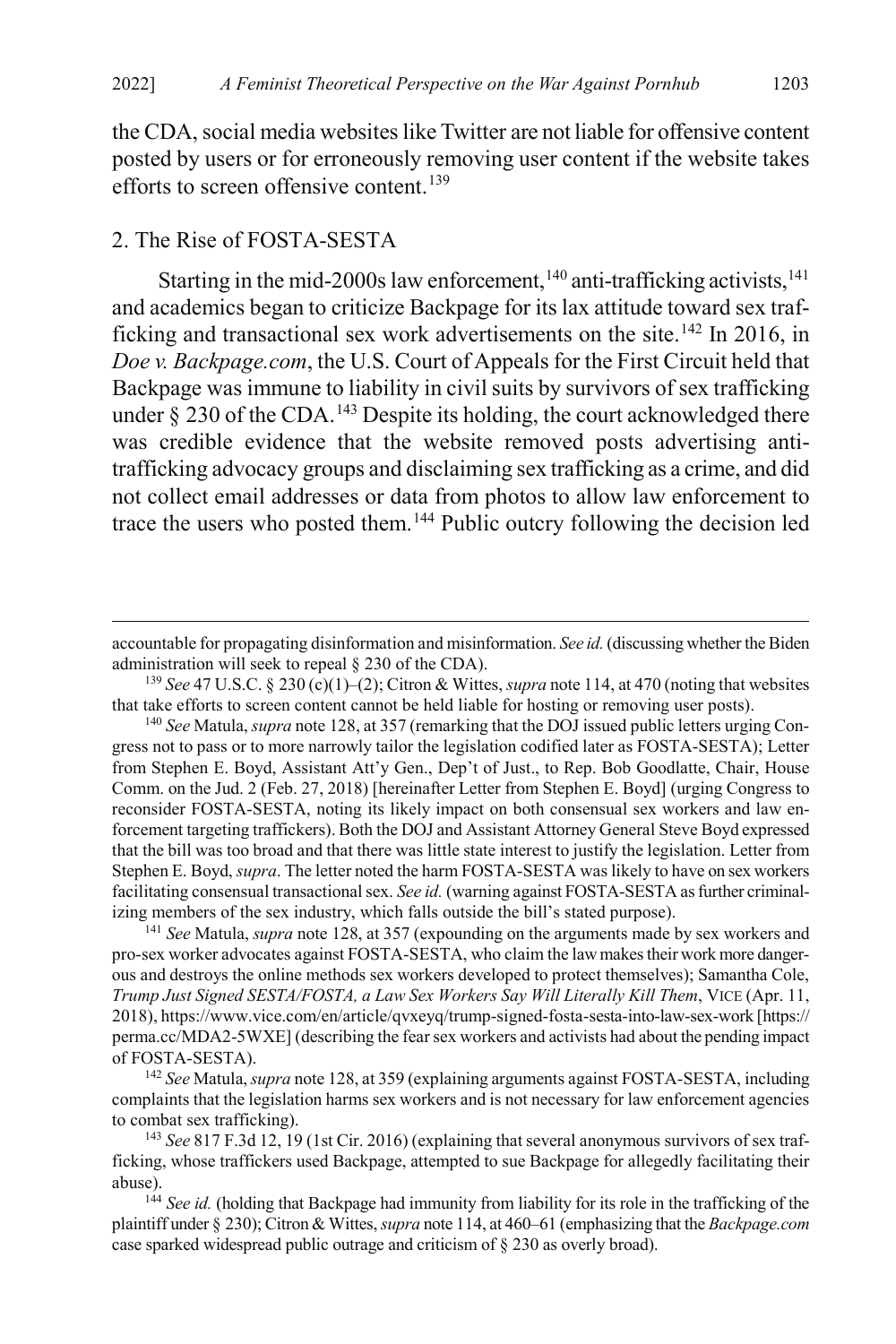federal legislators to move to amend § 230 immunity to allow such websites to face criminal and civil penalties.<sup>[145](#page-28-1)</sup>

In 2018, Congress combined bills from the House and Senate and passed the Fight Online Sex Trafficking Act and Stop Enabling Sex Traffickers Act (FOSTA-SESTA).[146](#page-28-2) The House of Representatives proposed FOSTA, and the Senate proposed SESTA.<sup>[147](#page-28-3)</sup> Together, FOSTA-SESTA modifies § 230 of the CDA such that websites that either: (1) do not take down content that could knowingly facilitate sex trafficking; or (2) allow site users to promote transac-tional sex work face civil and criminal liability.<sup>[148](#page-28-4)</sup> Further, the law creates a new cause of action for the use or operation of websites (and other means or facilities of interstate commerce) "with the intent to promote or facilitate prostitution."[149](#page-28-5)

<span id="page-28-2"></span><sup>146</sup> *See* Allow States and Victims to Fight Online Sex Trafficking Act, Pub. L. No. 115-164, 132 Stat. 1253 (2018) (codified as amended in scattered sections of 18 U.S.C. and 47 U.S.C.); *see also* Matula, *supra* not[e 128,](#page-25-0) at 357 (flagging how FOSTA-SESTA affected the CDA, limiting the broad immunity under § 230 by allowing the government to pursue criminal charges and survivors to pursue civil suits against websites that allow users to facilitate sex work).

<span id="page-28-3"></span><sup>147</sup> Matula, *supra* note [128,](#page-25-0) at 356 (observing that FOSTA originated in the House and SESTA in the Senate, both in reaction to the public outcry against Backpage and the U.S. Court of Appeals for the First Circuit's decision in *Backpage.com*); *see* Allow States and Victims to Fight Online Sex Trafficking Act § 4, 132 Stat. at 1254–55 (proposing to amend § 230 of the CDA to allow law enforcement to charge sites and give a cause of action to survivors of sex crimes to sue websites that harbored pornography featuring sex crimes).

<span id="page-28-4"></span><sup>148</sup> Allow States and Victims to Fight Online Sex Trafficking Act § 4, 132 Stat. at 1254–55; *see* 47 U.S.C. § 230; Matula, *supra* not[e 128,](#page-25-0) at 357 (recounting how FOSTA-SESTA affected the CDA, limiting the broad immunity under § 230 for websites that hosted content facilitating any illegal sex work). Despite FOSTA-SESTA's purpose of targeting websites that aid sex trafficking, Assistant Attorney General Stephen Boyd and the DOJ asserted the law could create massive penalties for women soliciting or coordinating sex work using online resources, an inappropriate use of the law. *See* Allow States and Victims to Fight Online Sex Trafficking Act § 4, 132 Stat. at 1254–55 (creating liability for internet service providers that host pornography by limiting the original protections under CDA § 230); 47 U.S.C. § 230; Matula, *supra* not[e 128,](#page-25-0) at 357 (explaining public critique of FOSTA-SESTA by law enforcement).

<span id="page-28-5"></span><sup>149</sup> *See* Allow States and Victims to Fight Online Sex Trafficking Act § 4, 132 Stat. at 1254–55 (limiting protections and safe harbors under § 230 for internet service providers that host pornography); Matula, *supra* not[e 128,](#page-25-0) at 354, 357 (considering how FOSTA-SESTA created civil and criminal liability for websites like Backpage and Craigslist by removing the immunity provided under § 230 of the CDA if they hosted content that facilitated sex trafficking).

<span id="page-28-1"></span><span id="page-28-0"></span> <sup>145</sup> *See Backpage.com*, 817 F.3d at 23 (holding that under § 230, the court could not hold Backpage liable for its role in the sex trafficking of a survivor); Citron & Wittes, *supra* note [114,](#page-23-0) at 456 (noting that *Backpage.com* incited public frustration with § 230 as too broad and as permitting websites to ignore the use of their platforms to facilitate crime). During Vice President Kamala Harris's term as the Attorney General of California, she brought money laundering and trafficking charges against the founders of Backpage and its executives. *See* Elizabeth Nolan Brown, *Backpage Executives Escape Pimping Charges Kamala Harris Brought (Twice) Against Them*, REASON (Aug. 31, 2017), https://reason.com/2017/08/31/california-drops-kamala-harris-pimping/ [https://perma.cc/U56A-VC8L] (describing how Kamala Harris pursued criminal charges against Backpage executives and founders before FOSTA-SESTA's enactment and did not succeed because of § 230).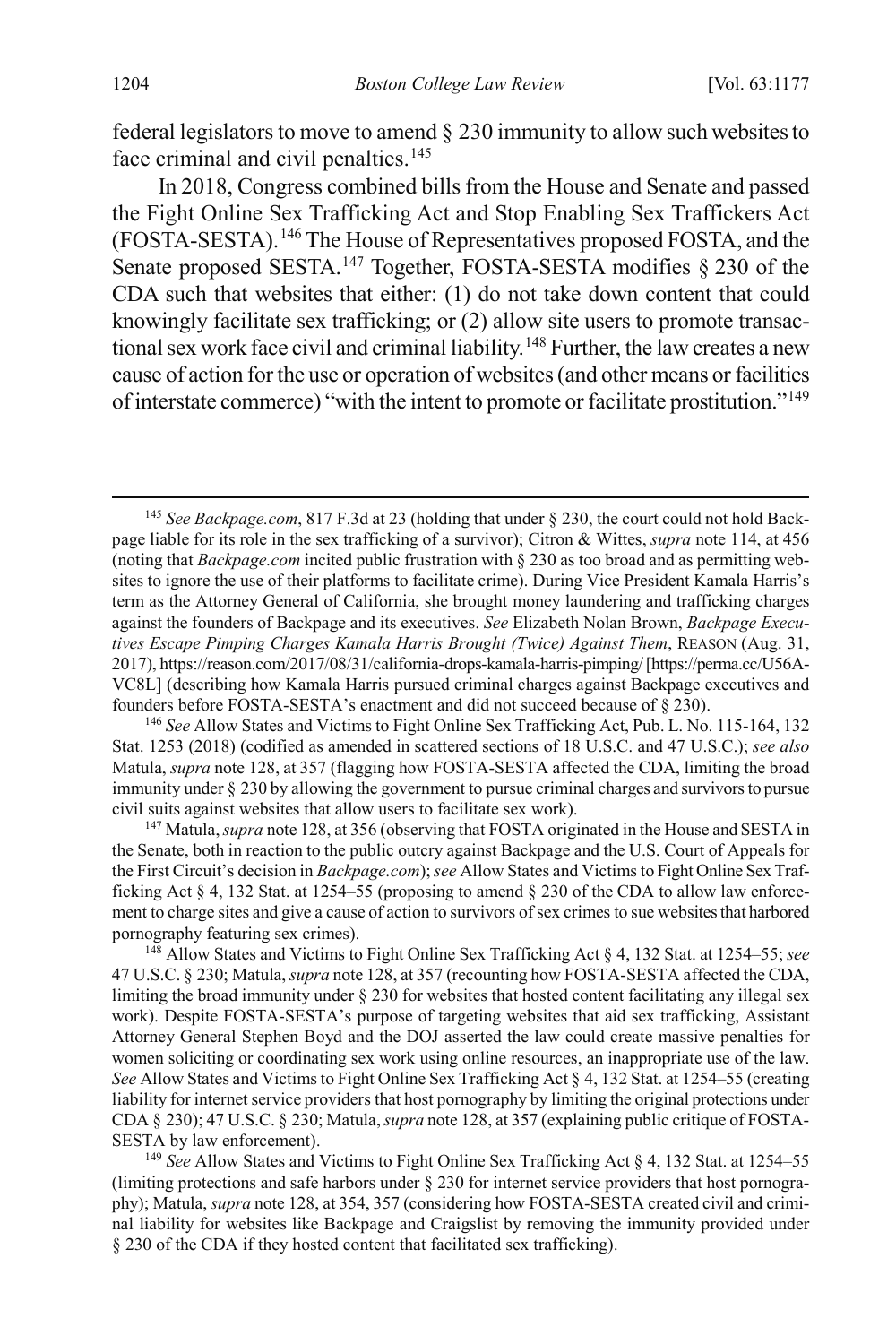#### 3. Reactions to FOSTA-SESTA

<span id="page-29-0"></span>On one hand, champions of FOSTA-SESTA assert that the statute is a crucial tool for combatting sex trafficking online by creating accountability for websites that allow users to advertise sex trafficking.<sup>150</sup>On the other hand, critics of statute, including the U.S. Department of Justice under Deputy Assistant Attorney General Stephen Boyd, warn that the law is overexpansive and may be unconstitutional because of the vast amount of behavior it targets in the absence of a strong government interest to add another layer of penalties for sex trafficking.[151](#page-29-2) In Boyd's open letter to Congress, he stated that FOSTA-SESTA could be used to target transactional sex between adults arranged by phone, which is already regulated under existing federal criminal law.<sup>[152](#page-29-3)</sup> Boyd also argued that SESTA-FOSTA raises the level of intent prosecutors must prove at trial, which could thwart efforts of the legislature to target sex trafficking.<sup>[153](#page-29-4)</sup> For example, several state attorneys general charged Backpage and its execu-tives with facilitating sex trafficking<sup>[154](#page-29-5)</sup> and a joint federal taskforce shuttered Backpage without using FOSTA-SESTA, indicating the reluctance of law en-forcement to utilize the statute.<sup>[155](#page-29-6)</sup>

<span id="page-29-1"></span> <sup>150</sup> *See* Allow States and Victims to Fight Online Sex Trafficking Act § 4, 132 Stat. at 1254–55 (removing § 230 liability and creating criminal penalties for websites that "facilitate prostitution"); Matula, *supra* note [128,](#page-25-0) at 358 (exposing the sharp difference in opinion from interests groups in reaction to FOSTA-SESTA and noting that Congress members championed the passage of the legislation as a victory for anti-sex trafficking efforts).

<span id="page-29-2"></span><sup>151</sup> *See* Allow States and Victims to Fight Online Sex Trafficking Act § 4, 132 Stat. at 1254–55; Matula, *supra* not[e 128,](#page-25-0) at 357 (communicating that despite the frenzy over FOSTA-SESTA in Congress, the DOJ did not want or need the law in its long-term Backpage prosecution); Letter from Stephen E. Boyd, *supra* not[e 140,](#page-27-8) at 2 (criticizing SESTA-FOSTA as potentially unconstitutionally overbroad). Assistant Attorney General Boyd argued that the law is vague about whether it targets sex traffickers or sex workers and what devices the law prohibits from use in promoting sex work: just computers, or other devices more broadly. Letter from Stephen E. Boyd, *supra* not[e 140,](#page-27-8) at 2. A court could permissibly interpret the law to apply to a sex worker, rather than a trafficker, using a phone, rather than a computer, which is far broader than Congress presumably intended. *Id.*

<span id="page-29-3"></span><sup>152</sup> *See* Letter from Stephen E. Boyd, *supra* not[e 140,](#page-27-8) at 2 (calling the SESTA-FOSTA unnecessary and unwisely overexpansive); *see also* Matula, *supra* not[e 128,](#page-25-0) at 357 (identifying the potential impact of FOSTA-SESTA on consensual, transactional sex as potentially unconstitutional). Boyd argued that because the language of the bill stating that CDA immunity will be stripped for "conduct [allegedly occurring] . . . before, on, or after such date of enactment," violates the Ex Post Facto Clause of the Constitution. Letter from Stephen E. Boyd, *supra* not[e 140,](#page-27-8) at 2 (first citing Cummings v. Missouri, 71 U.S. (4 Wall.) 277, 325–26 (1867); then citing Beazell v. Ohio, 269 U.S. 167, 169–70 (1925); and then citing U.S. CONST. art. I, § 9, cl. 3).

<span id="page-29-4"></span><sup>153</sup> *See* Letter from Stephen E. Boyd, *supra* note [140,](#page-27-8) at 2 (observing that FOSTA-SESTA changed the intent requirement from "knowing[]" to reckless disregard).

<span id="page-29-5"></span><sup>&</sup>lt;sup>154</sup> See Brown, *supra* not[e 19](#page-6-5) (recording that the executives and founders of Backpage were arrested on criminal charges in 2018); Matula, *supra* not[e 128,](#page-25-0) at 358 (describing the office raid by federal agencies on Backpage).

<span id="page-29-6"></span><sup>155</sup> *See* Allow States and Victims to Fight Online Sex Trafficking Act § 4, 132 Stat. at 1254–55 (theoretically providing the authority to pursue charges against Backpage); Matula,*supra* not[e 128,](#page-25-0) at 358 (highlighting that although FOSTA-SESTA was available to prosecutors following the Backpage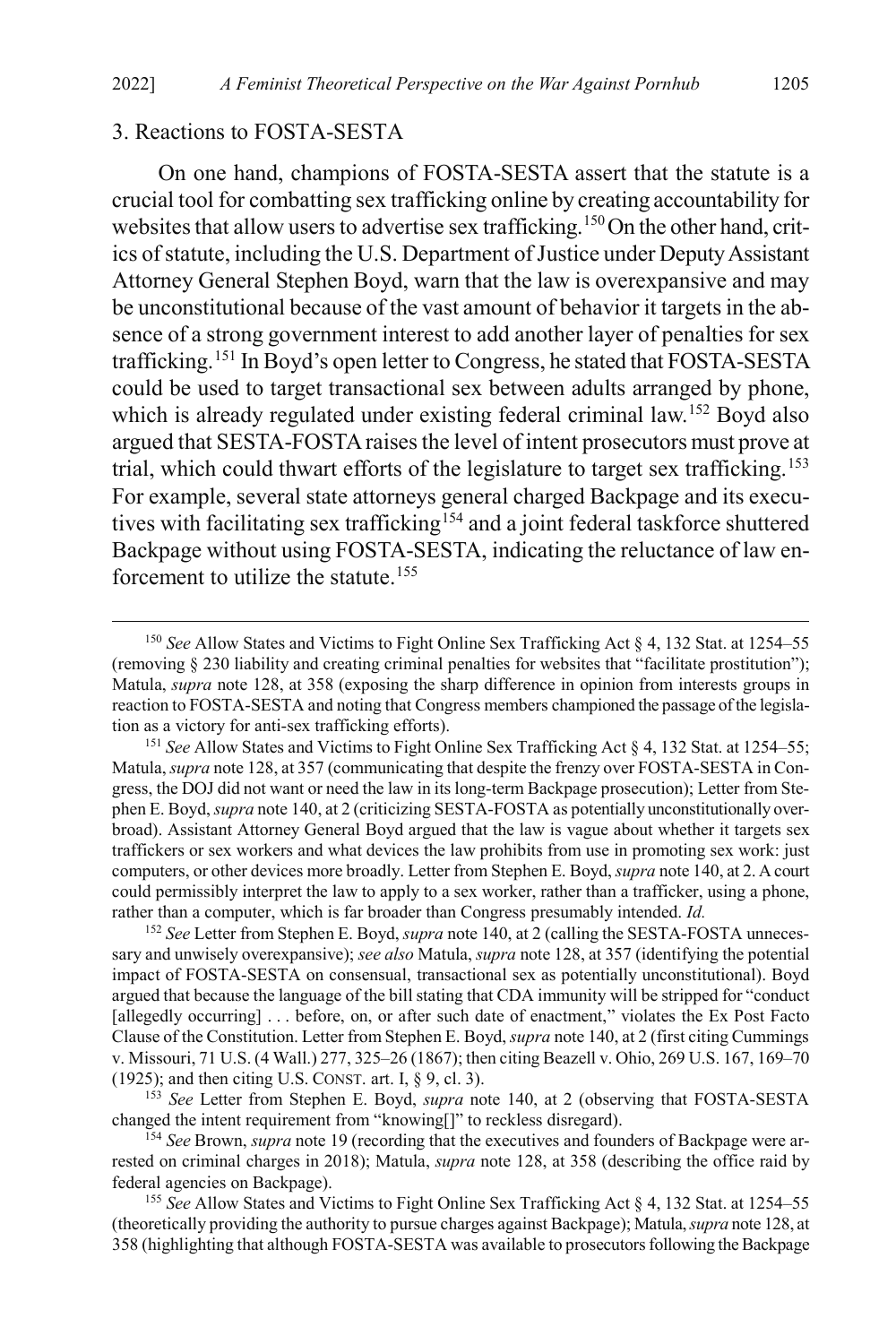Sex workers and activists also argue that the statute is physically and economically dangerous for sex workers because it fails to distinguish between transactional sex work and sex trafficking.[156](#page-30-2) For example, FOSTA- SESTA's restrictions prohibit online databases created by transactional sex workers to track health information and dangerous clients, crucial protection resources against physical violence and illness.<sup>[157](#page-30-3)</sup> By criminalizing online sex advertising, the statute removes sex workers' alternatives to soliciting clients in person, raising the risk of physical assault and creating a growing role for pimps and traffickers.[158](#page-30-4) Further, removing the internet as a tool for the advertising and facilitating transactional sex work exposes transactional sex workers to a greater risk of poverty.[159](#page-30-5)

<span id="page-30-0"></span>4. The Fight Back Act of 2020 Lays the Foundation for the Crusade Against Pornhub

The Fight Back Act is an echo of FOSTA-SESTA, but this time specifi-cally targeting Tubist pornography sites like Pornhub.<sup>[160](#page-30-6)</sup> The proposed legisla-

raid, federal law enforcement chose not to use it because of their belief that it is overbroad and potentially unconstitutional).

<span id="page-30-2"></span><sup>156</sup> *See* Matula, *supra* not[e 128,](#page-25-0) at 359 (explaining that many sex workers are outspoken critics of SESTA-FOSTA and the crusade against Backpage).

<span id="page-30-3"></span><sup>157</sup> *See* Allow States and Victims to Fight Online Sex Trafficking Act § 4, 132 Stat. at 1254–55 (barring websites and other "facility or means of interstate or foreign commerce" to "facilitate" sex work); Matula, *supra* not[e 128,](#page-25-0) at 357, 359 (describing a Nevada sex worker who criticized SESTA-FOSTA both for robbing her of an economic tool and for criminalizing many of the methods sex workers use to protect each other from physical harm). Since the passage of SESTA-FOSTA, Senator Elizabeth Warren of Massachusetts sponsored the SESTA/FOSTA Examination of the Secondary Effects for Sex Workers Study Act to direct the Department of Health and Human Services to study the impact of SESTA-FOSTA on sex workers. SESTA/FOSTA Examination of the Secondary Effects for Sex Workers Study Act of 2020, S. 3165, 116th Cong. (2020). The legislation died in the Senate in January 2021. *See S. 3165 (116th): SESTA/FOSTA Examination of the Secondary Effects for Sex Workers Study Act*, GOVTRACK, https://www.govtrack.us/congress/bills/116/s3165 [https://perma.cc/ ZR6F-8XQ5] (tracking the course of the bill through the Senate until its death).

<span id="page-30-4"></span><sup>158</sup> *See* Allow States and Victims to Fight Online Sex Trafficking Act § 4, 132 Stat. at 1254–55; Matula, *supra* note [128,](#page-25-0) at 358 (quoting a community organizer who said that after the passage of SESTA-FOSTA pimps gained power over the sex workers in her community).

<span id="page-30-5"></span><sup>159</sup> *See* Matula, *supra* not[e 128,](#page-25-0) at 359 (noting that Backpage allowed sex workers to find clients, schedule services, and advertise their work effectively, and without these mechanisms sex workers cannot engage in the same amount of safe business).

<span id="page-30-6"></span><sup>160</sup> *See* Survivors of Human Trafficking Fight Back Act of 2020, S. 4983, 116th Cong. § 2 (2020); Allow States and Victims to Fight Online Sex Trafficking Act § 4, 132 Stat. at 1254–55; Hawley Press Release, *supra* not[e 16](#page-6-0) (explicitly stating that Pornhub was a target of the legislation); *see also*  Brown, *supra* not[e 19](#page-6-5) (describing the law enforcement and Congressional attack on Backpage); Grant, *supra* not[e 7](#page-3-3) (highlighting that Kristof's journalism previously led to legislation against and the shutdown of Backpage); Lynch & Lambert, *supra* note [19](#page-6-5) (recounting Congress's passage of FOSTA-SESTA and the government seizure of Backpage.com). Nick Kristof also wrote an op-ed criticizing Backpage.com, which critics credit with the subsequent legislation against Backpage and the prosecution of its executives and founders. Grant, *supra* not[e 7;](#page-3-3) *see* Kristof, *supra* not[e 10](#page-4-6) (alleging Backpage played a major role in sex trafficking in the United States).

<span id="page-30-1"></span> $\overline{a}$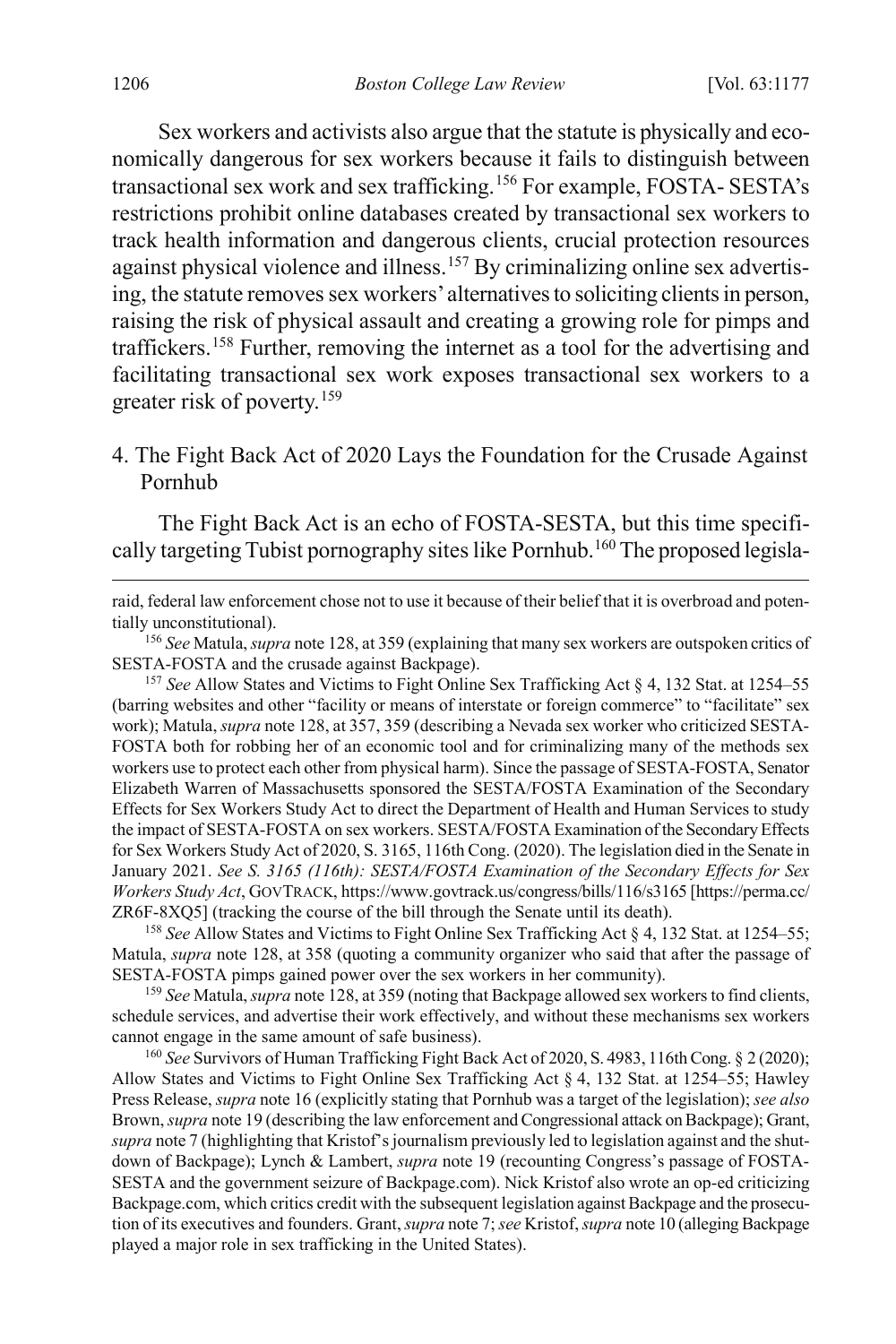tion targets user-posted photos and videos that depict child pornography, sexu-al assault victims, sex trafficking victims, and nonconsensual pornography.<sup>[161](#page-31-4)</sup> The bill requires websites to report such content and creates criminal and civil causes of action for sites housing or posting it, threatening websites pornography performers use to make a living—much like FOSTA-SESTA destroyed online resources for transactional sex workers.<sup>[162](#page-31-5)</sup>

## <span id="page-31-1"></span><span id="page-31-0"></span>II. FEMINIST LENSES AND APPROACHES TO SEXUAL VIOLENCE, TRANSACTIONAL SEX, AND PORNOGRAPHY

The feminist controversy over sex work is nearly as ancient as the world's oldest profession itself.<sup>[163](#page-31-6)</sup> Although pornography is a relatively new development in the long history of the sex industry, feminist views on transactional sex influence societal views on pornography, and thus the law surrounding it.<sup>[164](#page-31-7)</sup> Section A of this Part discusses carceral feminist approaches that utilize the criminal justice system as the solution to sexual violence and a means to regu-late transactional sex and pornography.<sup>[165](#page-31-8)</sup> Section B examines sex-positive feminism, which finds liberation in the free sexual expression of women, including through transactional sex work and pornography.[166](#page-31-9)

## <span id="page-31-3"></span><span id="page-31-2"></span>*A. Carceral Feminism and the Inherent Exploitation of Transactional Sex Work and Pornography*

Carceral feminism advocates for the use of the criminal legal system to address sexual violence through the redefinition of sex crimes in the law, and enhanced prison sentences for sexual offenders.<sup>[167](#page-31-10)</sup> Carceral feminists often

<span id="page-31-4"></span> <sup>161</sup> *See* Survivors of Human Trafficking Fight Back Act of 2020, S. 4983 § 2 (criminalizing the "facilitation" of trafficking through a computer); Porterfield, *supra* not[e 12](#page-4-5) (describing the potential impact of the Survivors of Human Trafficking Fight Back Act of 2020 on Pornhub, which could be shut down or fined so significantly as to destroy the business); Hawley Press Release, *supra* not[e 16](#page-6-0) (explaining how Senator Josh Hawley intends the Survivors of Human Trafficking Fight Back Act of 2020 to affect websites like Pornhub, either by deterring poor moderation of pornography featuring sex crimes or by using criminal or civil punishment as retribution).

<span id="page-31-5"></span><sup>162</sup> *See* Survivors of Human Trafficking Fight Back Act of 2020, S. 4983 § 2 (eliminating § 230 immunity so that survivors of violence can sue pornography websites, and creating criminal liability for any website that does not report and remove offending content or posts offending content); Porterfield, *supra* not[e 12](#page-4-5) (asserting that the Survivors of Human Trafficking Fight Back Act of 2020 may shut down Pornhub, effectively destroying the business infrastructure that employs the majority of pornography performers); Hawley Press Release, *supra* not[e 16](#page-6-0) (reiterating that the Survivors of Human Trafficking Fight Back Act of 2020 targets online pornography websites, specifically Pornhub).

<sup>163</sup> *See supra* note[s 78](#page-17-1)[–103](#page-21-0) and accompanying text.

<sup>164</sup> *See infra* notes [165–](#page-31-2)[234](#page-41-1) and accompanying text.

<sup>&</sup>lt;sup>165</sup> See infra notes 167-[200](#page-36-0) and accompanying text.

<sup>166</sup> *See infra* notes [201–](#page-36-1)[234](#page-41-1) and accompanying text.

<span id="page-31-10"></span><span id="page-31-9"></span><span id="page-31-8"></span><span id="page-31-7"></span><span id="page-31-6"></span><sup>167</sup> *See* Victoria Law, *Against Carceral Feminism*, JACOBIN (Oct. 17, 2014), https://www.jacobin mag.com/2014/10/against-carceral-feminism/ [https://perma.cc/Q6NU-JF8U] (defining carceral femi-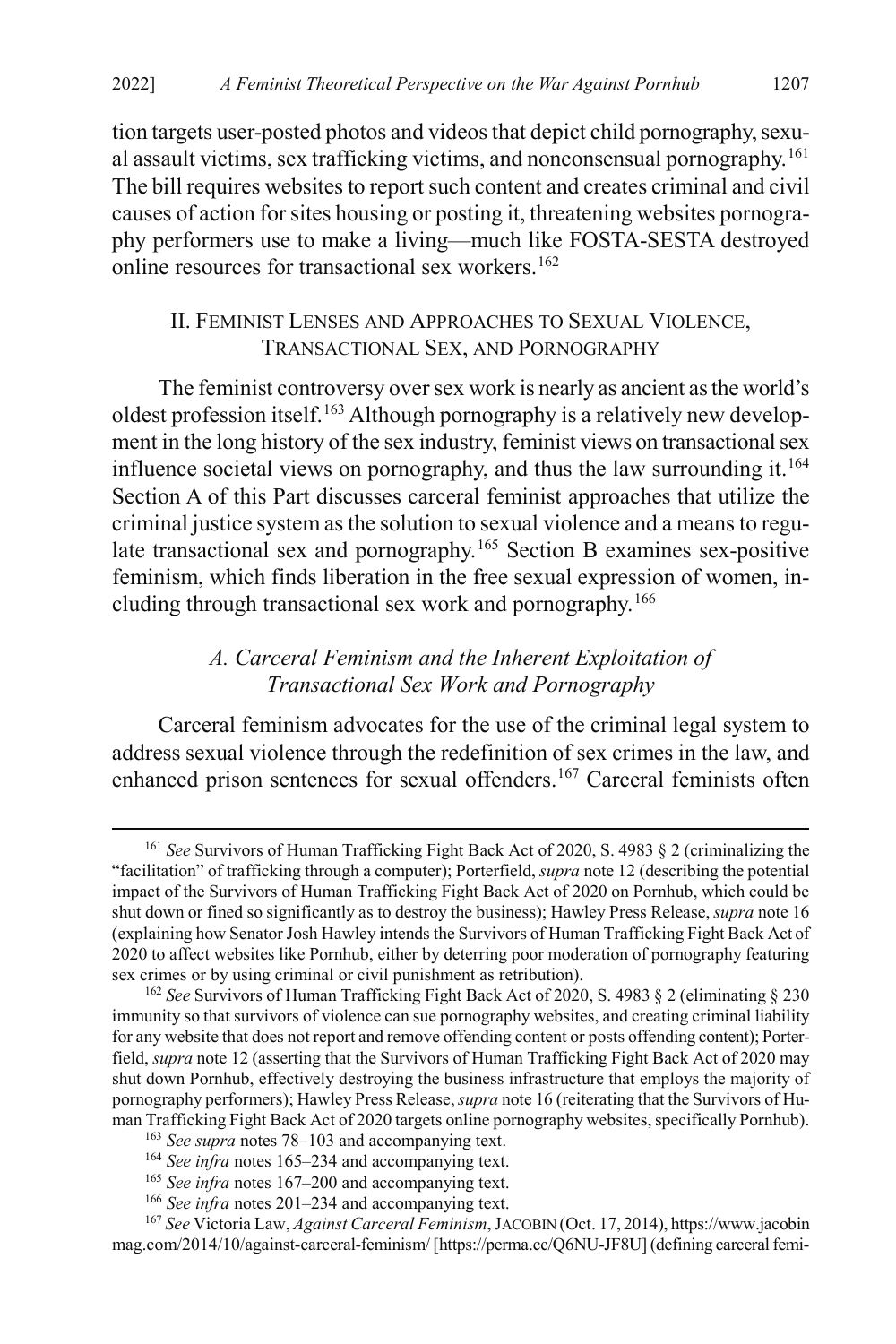<span id="page-32-1"></span>view all forms of sex work, including transactional sex and pornography, as inherently violent.<sup>[168](#page-32-2)</sup> The philosophy emerged from the context of second-wave feminist thought, which was particularly hostile towards sex workers.<sup>[169](#page-32-3)</sup> This feminist lens is often conflated with feminist legal theory as a whole, as during this period the first legal feminist scholars attained notoriety.<sup>[170](#page-32-4)</sup>

Subsection 1 outlines the carceral feminist approach to sexual violence, including the proposed legal solution of the affirmative consent model in rape law.[171](#page-32-5) Subsection 2 discusses the carceral feminist understanding of transactional sex as a form of sexual violence, and the Nordic or neo-abolitionist model of decriminalized transactional sex.[172](#page-32-6) Finally, Subsection 3 explores the carceral feminist understanding of pornography as a form of digital "prostitution" and as creating demand for physical "prostitution."[173](#page-32-7)

1. Sexual Violence and Affirmative Consent

<span id="page-32-0"></span>Carceral feminists view rape not only as violence, but as indicative of social structures shaped by gender.[174](#page-32-8) For carceral scholars, such as the promi-nent legal feminist Catherine MacKinnon,<sup>[175](#page-32-9)</sup> it is an open question whether

<span id="page-32-2"></span><sup>168</sup> *See* CATHERINE A. MACKINNON,*Linda's Life and Andrea's Work*,*in*FEMINISM UNMODIFIED, *supra* not[e 56,](#page-13-5) at 127, 128–133 (discussing the inherent violence of pornography). *But see* Janet Halley, *The Move to Affirmative Consent*, 42 SIGNS 257, 258 (2016) (criticizing feminists allied with the American political right in adopting deeply carceral policies).

<span id="page-32-3"></span><sup>169</sup> *See* Aikau et al., *supra* not[e 44,](#page-10-3) at 14 (noting that for the first time in history women made up nearly half of all medical, legal, and graduate program enrollment in the country, and the proportion of students of color in the same programs rose to 18%).

<span id="page-32-5"></span><span id="page-32-4"></span><sup>170</sup> *See* Martha Minow, *Foreword* to FEMINIST LEGAL THEORY: A PRIMER, at ix, ix (Nancy Levit & Robert R.M. Verchick eds., 2d ed. 2016) (discussing the history and tradition of feminist legal theory in the early 1970s and 1980s).

<span id="page-32-8"></span><span id="page-32-7"></span><span id="page-32-6"></span><sup>174</sup> *See* Catharine A. MacKinnon, *Feminism, Marxism, Method, and the State: Toward Feminist Jurisprudence*, 8 SIGNS 635, 635–36 (1983) (commenting that the male viewpoint forces itself upon society as a greater whole, such that it is hegemonic).

<span id="page-32-9"></span><sup>175</sup> See id. at 636. The Author of this Note is deeply critical of MacKinnon's scholarship, particularly because of its lack of intersectionality or consideration of gender-diverse experiences both in MacKinnon's view of gender as a whole and of sex work. *See* Halley, *supra* not[e 168,](#page-32-1) at 258 (criticizing carceral scholars, like MacKinnon, in the context of affirmative consent laws).

nism in a broader argument against the use of carceral policies in the sexual violence space). Some scholars argue against carceral feminism, claiming that it amplifies the inequities of systemic racism in the criminal justice system by giving law enforcement increased contact with communities that already experience disproportionate police violence. *See id.* (arguing that carceral solutions to sexual violence augment the criminal justice system's harm to Black communities because law enforcement disproportionately enforces those solutions against Black men, including innocent people). Feminist theorists use the term "carceral feminism" to critique other feminists, but most activists and scholars with "carceral" viewpoints would not describe themselves as such. *See, e.g.*, *id.* (heavily criticizing some feminists' reliance on the criminal justice system to police sexism, and terming these individuals "carceral feminists").

<sup>&</sup>lt;sup>171</sup> See infra notes [174–](#page-32-0)[182](#page-33-0) and accompanying text.

<sup>172</sup> *See infra* notes [183–](#page-33-1)[190](#page-34-0) and accompanying text.

<sup>173</sup> *See infra* notes [191–](#page-35-0)[200](#page-36-0) and accompanying text.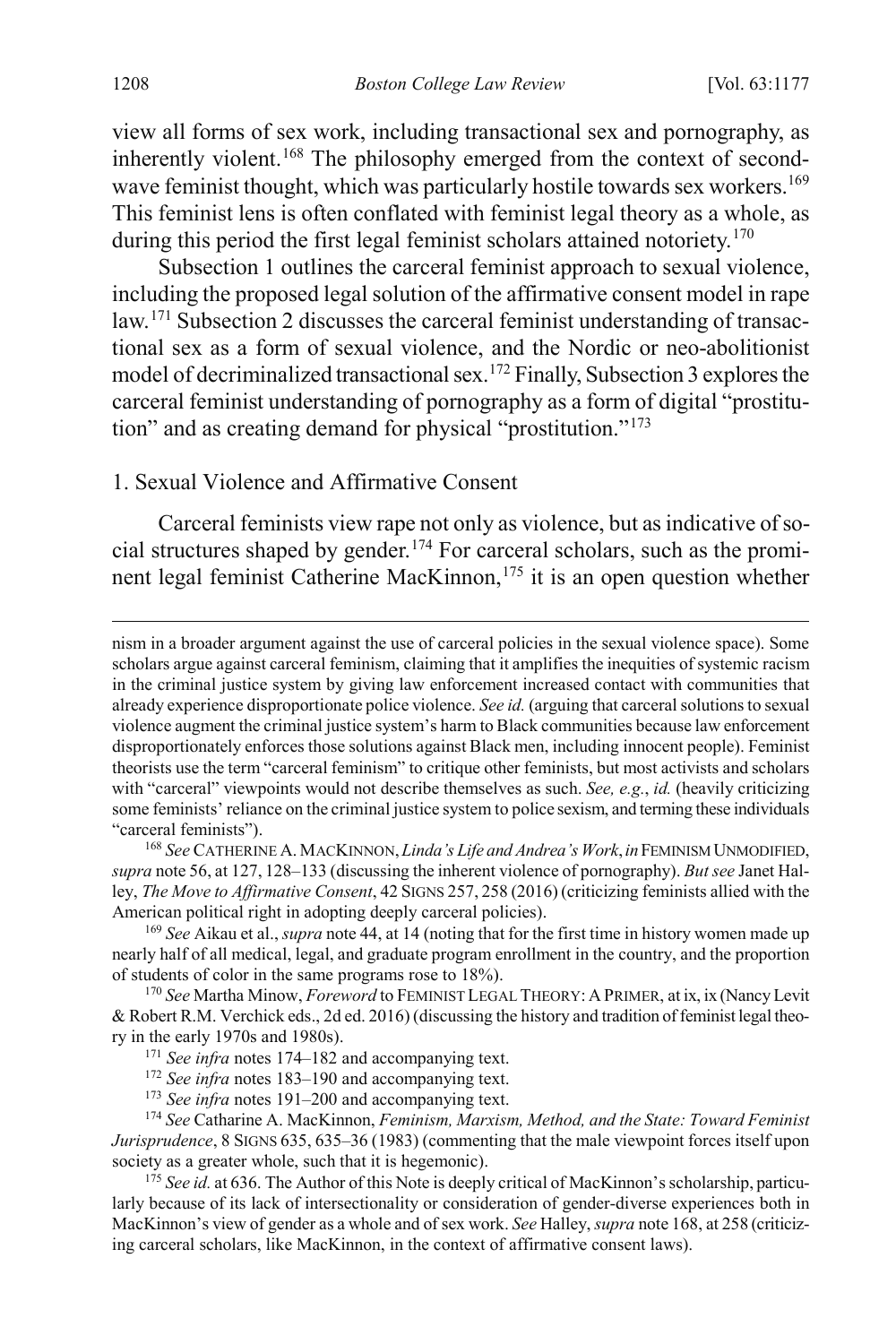women can truly consent to sexual contact because of the violence and coercion inherent in our deeply misogynist society.[176](#page-33-2) Feminists like MacKinnon also critique the socio-legal understanding of rape as deeply painted by the male experience.<sup>[177](#page-33-3)</sup> Currently, most legislatures define "rape" as the physical act of penetration, and carceral feminists argue that society characterizes rape as a form of sex rather than a form of violence.<sup>[178](#page-33-4)</sup>

Carceral feminists aim to reform American criminal laws regarding rape to reflect the female sexual experience as they understand it.<sup>[179](#page-33-5)</sup> The "affirmative consent" model of rape law embodies this philosophy by substituting the historic force element of rape with a requirement that the defendant prove explicit consent by the accuser.[180](#page-33-6) Instead of requiring alleged victims to prove force, the affirmative model shifts the burden to perpetrators to show that the victim actively and enthusiastically agreed to sex[.181](#page-33-7) Carceral feminists believe that the affirmative consent model will make it easier to convict rapists and bring justice to victims.<sup>[182](#page-33-8)</sup>

#### <span id="page-33-0"></span>2. Transactional Sex as Rape and Neo-abolitionist Decriminalization

<span id="page-33-1"></span>Carceral feminists tightly tie their views on transactional sex to their views on sexual violence.<sup>[183](#page-33-9)</sup> Because carceral feminists argue that rape is a

<span id="page-33-2"></span> <sup>176</sup> *See* Halley, *supra* not[e 168,](#page-32-1) at 259, 264 (noting that some feminists believe the omnipotence of male power in our society coerces women to some extent into sex whenever sex takes place). Interestingly, Halley asserts that although those coercive elements may be present in sexual situations, that influence is insufficient to constitute criminal punishment under our current understanding of civil and procedural rights. *See id.* at 267, 270 (explaining how the social pressure leading to a drunk sexual encounter at a college party may make it so a woman is practically unable to consent in our social understanding of the concept, but this is likely not enough to demonstrate sexual assault in the criminal law).

<span id="page-33-3"></span><sup>177</sup> *See* MacKinnon, *supra* note [174,](#page-32-0) at 636 n.4 (arguing the entirety of human society is constructed around the needs and preferences of men).

<span id="page-33-4"></span><sup>178</sup> *See* MACKINNON, *supra* not[e 168,](#page-32-1) at 87 (arguing that feminist legal theorists, in essence, argue for the law to reflect the female experience of gender-based violence rather than the classically male perspective that the legislature currently imagines in rape law).

<span id="page-33-5"></span><sup>&</sup>lt;sup>179</sup> See id. (arguing that rape law looks at rape as sex rather than as an act of violence or assertion of power).

<span id="page-33-6"></span><sup>180</sup> *See* Halley, *supra* not[e 168,](#page-32-1) at 261, 265 (defining affirmative consent and presenting modern examples in California's rape law and Harvard's student code). Affirmative consent remains a minority approach across states, but many university student codes have adopted the affirmative consent model. *See id.* (noting the prevalence of the affirmative consent model at universities).

<span id="page-33-7"></span><sup>&</sup>lt;sup>181</sup> *See id.* at 264 (explaining that it is extremely difficult for defendants to prove that their accuser enthusiastically consented). Some scholars point out that in practice it is nearly impossible to differentiate genuine consent from feigned or coerced consent. *See id.* (discussing the practical difficulties of applying affirmative consent).

<span id="page-33-8"></span><sup>182</sup> *Id.* at 259; *see* Law, *supra* note [167](#page-31-3) (admonishing the carceral feminist goal of utilizing the criminal justice system effectively for women by making it easier to convict accused rapists, even if at the cost of punishing some innocent defendants).

<span id="page-33-9"></span><sup>183</sup> *See* MacKinnon, *supra* not[e 53,](#page-12-5) at 273 (linking the violence of rape to the experience of sex work).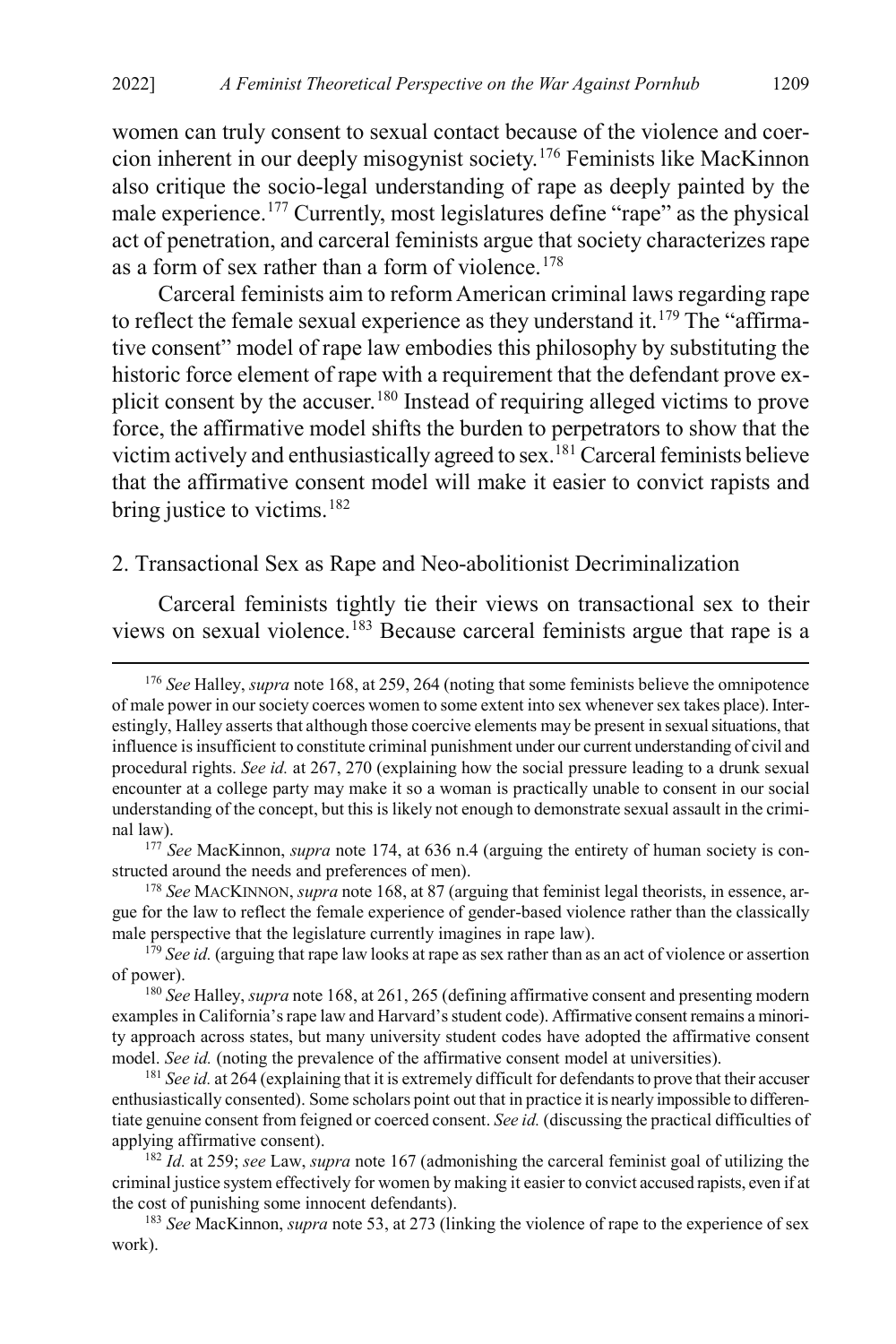form of societal violence against women, many carceral feminists conclude that transactional sex is a form of sexual violence to which women cannot meaningfully consent.<sup>[184](#page-34-2)</sup> Carceral feminists assert that poverty, substance abuse, and other marginalizing experiences compel people to sell sex because they are not free to choose other types of work.<sup>[185](#page-34-3)</sup> Thus, transactional sex is repeated rape and a form of sexual slavery indistinguishable from other forms of sexual violence.[186](#page-34-4)

<span id="page-34-9"></span><span id="page-34-1"></span>Carceral feminists look at transactional sex workers as victims of violence and typically mobilize behind the "neo-abolitionist" model of sex work decriminalization.[187](#page-34-5) The neo-abolitionist or "Nordic" model, pioneered in the Nordic countries, criminalizes the "Johns" who purchase sex rather than the people who sell the sex work.[188](#page-34-6) Essentially, Nordic criminal law ignores transactional sex workers and the act of selling or advertising sex is not illegal.[189](#page-34-7) By punishing the people who buy sex, carceral feminists and neoabolitionists believe they can release transactional sex workers from the societal conditions that prevent them from pursuing other forms of work without incarcerating vulnerable sex workers.<sup>190</sup>

<span id="page-34-4"></span><sup>186</sup> *See* Catherine A. MacKinnon, *Prostitution and Civil Rights*, 1 MICH. J. GENDER & L. 13, 23 (1993) (referring to "white slavery," a term coined in the early twentieth century to describe position and sex trafficking). It is worth noting that beyond the racist undertones of the term "white slavery," it is also inaccurate to the extent that women of color are most frequently the victims of human trafficking and sexual violence. *See Rape & Sexual Assault in the U.S.*, NAT'L ORG. FOR WOMEN N.Y.CITY, https://nownyc.org/issues/get-the-facts-take-rape-seriously/ [https://perma.cc/X6R7-WT25] (presenting statistics indicating that Black women experience sexual assault at the highest rate of any race).

<span id="page-34-5"></span><sup>187</sup> *See What Isthe Nordic Model?*, NORDIC MODEL NOW!, https://nordicmodelnow.org/what-isthe-nordic-model/ [https://perma.cc/3NB2-PLPJ] (describing the Nordic Model of sex work abolition); *see also* MacKinnon, *supra* not[e 53,](#page-12-5) at 282–83 (noting that despite the oppressive presence of sex buyers and pimps, the female sex worker is often the target of law enforcement action).

<span id="page-34-6"></span><sup>188</sup> *See* MacKinnon, *supra* not[e 53,](#page-12-5) at 276 (emphasizing that law enforcement targets sex workers more often than pimps or clients when enforcing laws against transactional sex).

<span id="page-34-7"></span><sup>189</sup> *See What Is the Nordic Model?*, *supra* not[e 187](#page-34-1) (explaining that the Nordic model aims to correct the imbalance in the criminalization of sex work by lowering the demand for sex work without actively harming the women participating in sex work).

<span id="page-34-8"></span><sup>190</sup> See id. (contending that the neo-abolitionist model targets what supporters believe is the key criminal actor in transactional sex—the purchaser); MacKinnon, *supra* not[e 53,](#page-12-5) at 274 (arguing that despite how some sex workers view themselves and their livelihoods, they are innately subjected to exploitation and violence).

<span id="page-34-2"></span><span id="page-34-0"></span> <sup>184</sup> *See id.* at 274 (referring to sex work as repeated, paid rape); MacKinnon, *supra* not[e 174,](#page-32-0) at 636 (referring to rape as a vestige of the overwhelming patriarchal structure in modern society).

<span id="page-34-3"></span><sup>185</sup> *See* MacKinnon, *supra* not[e 53,](#page-12-5) at 274 (stating that although sex workers are often depicted as agents of their own lives, sex workers are actually victims of an age-old cycle of exploitation created by misogyny).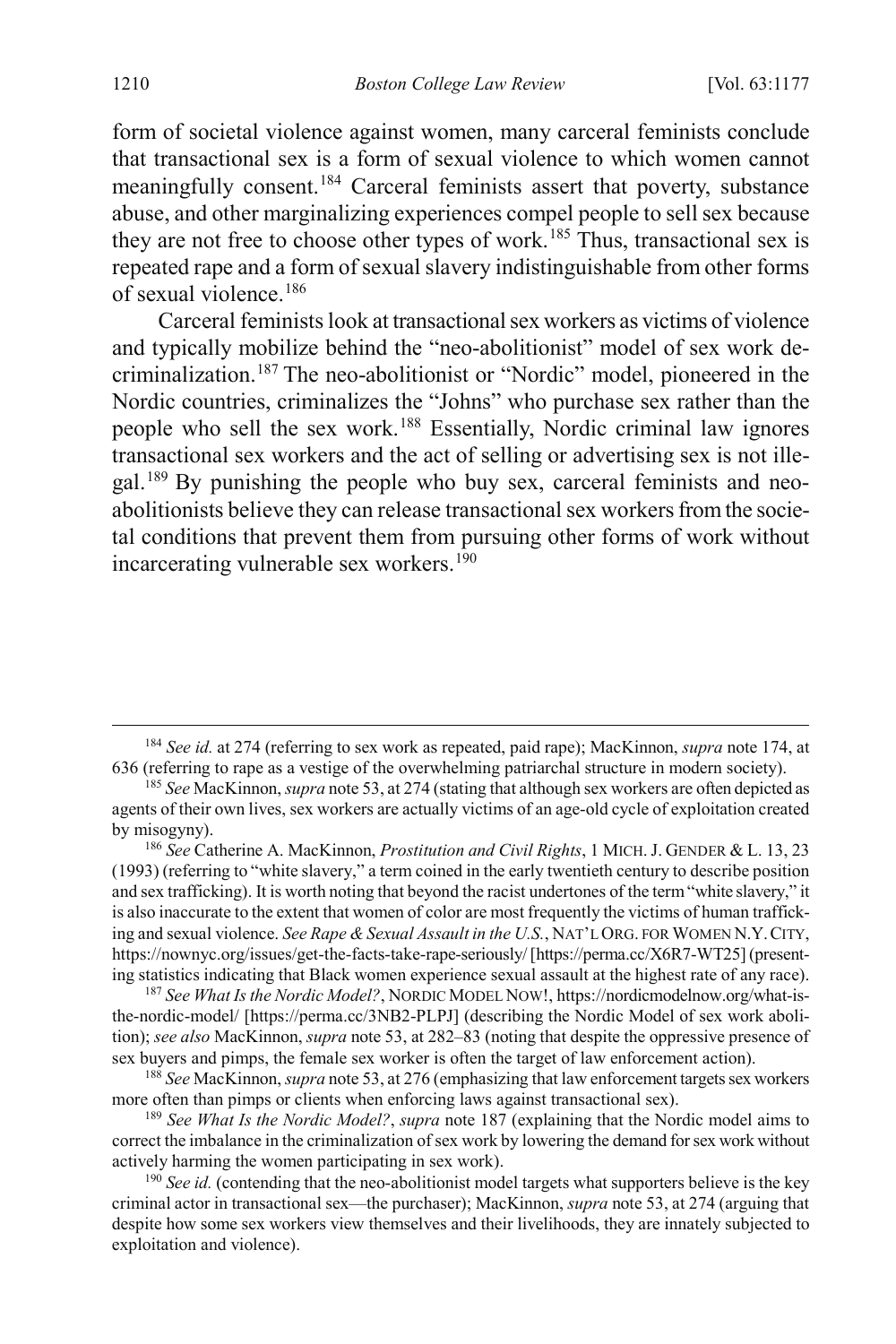### 3. Pornography as "Prostitution" and Pornography Abolitionism

<span id="page-35-0"></span>Carceral feminists look at pornography as a form of legalized "paid rape" and argue that it should be illegal.<sup>[191](#page-35-1)</sup> Similar to transactional sex work, carceral feminists do not believe that performers freely choose to work in the pornography industry, but are coerced by a lack of other options, trafficking, or other oppressive conditions[.192](#page-35-2) In that light, the money used to pay performers to engage in pornography acts as a form of coercion motivating the sexual contact.[193](#page-35-3) Carceral feminist scholars refer to the differentiation between pornography and transactional sex work as a meaningless distinction separating the mind from the body.<sup>[194](#page-35-4)</sup> According to carceral feminists, transactional sex is an act of physical violence, and viewing and creating pornography simulates abuse. $195$ 

<span id="page-35-10"></span>Further, carceral feminists argue that pornography creates demand for transactional sex, and with it sexual violence and abuse.<sup>[196](#page-35-6)</sup> MacKinnon calls pornography "salt water," in that it looks like something that would be thirst-quenching, but instead makes the desire stronger.<sup>[197](#page-35-7)</sup> Carceral feminists posit that pornography normalizes violence against and subjugation of women, stating that porn drives men to mirror such behavior with partners and to seek out transactional sex workers to fill these needs.<sup>198</sup> Further, carceral feminists believe that that porn indoctrinates women to accept objectification and degrad-ing, porn-style sex as normal.<sup>[199](#page-35-9)</sup> For this reason, carceral feminists believe all

 $197 \, \mu d$ 

<span id="page-35-8"></span><span id="page-35-7"></span><sup>198</sup> See id. at 999 (explaining that after watching the abuse and degradation of women in pornography, men find the degradation attractive, and believe it to be a normal part of intimacy).

<span id="page-35-9"></span><sup>199</sup> *See id.* at 1008 (asserting that porn usually portrays women as sex objects, rather than people, and violent pornography normalizes the belief that violence should be part of sex).

<span id="page-35-1"></span> <sup>191</sup> *See* MACKINNON, *supra* not[e 168,](#page-32-1) at 130 (calling for the abolition of pornography as a form of violence against women).

<span id="page-35-2"></span><sup>&</sup>lt;sup>192</sup> *See id.* (terming the role of money in transactional sex "coercive," such that it destroys free consent to the sex act).

<span id="page-35-3"></span><sup>193</sup> *See* MacKinnon, *supra* not[e 186,](#page-34-9) at 26 (calling sex work a systematic deprivation of civil rights otherwise guaranteed by national and international law).

<span id="page-35-4"></span><sup>194</sup> *See* Catharine A. MacKinnon, *Pornography as Trafficking*, 26 MICH.J.INT'L LAW 993, 1000 (2005) (describing the difference between the people who consume pornography and prostitution as those who believe they can commit the abuse without repercussions and those who would purchase sex but for the fear of legal liability).

<sup>&</sup>lt;sup>195</sup> See id. (calling the male fantasy inspiring violent pornography dangerous and criminal).

<span id="page-35-6"></span><span id="page-35-5"></span><sup>&</sup>lt;sup>196</sup> See id. at 1001 (calling pornography supply-driven, such that without the existence of pornography there would not be a demand for it). Carceral feminist scholars assert that pornography is something men desire only after exposure to it, and that with time pornography desensitizes viewers to the abuse inherent in the work. *See id.* (arguing that pornography actually leads men to commit sexual violence).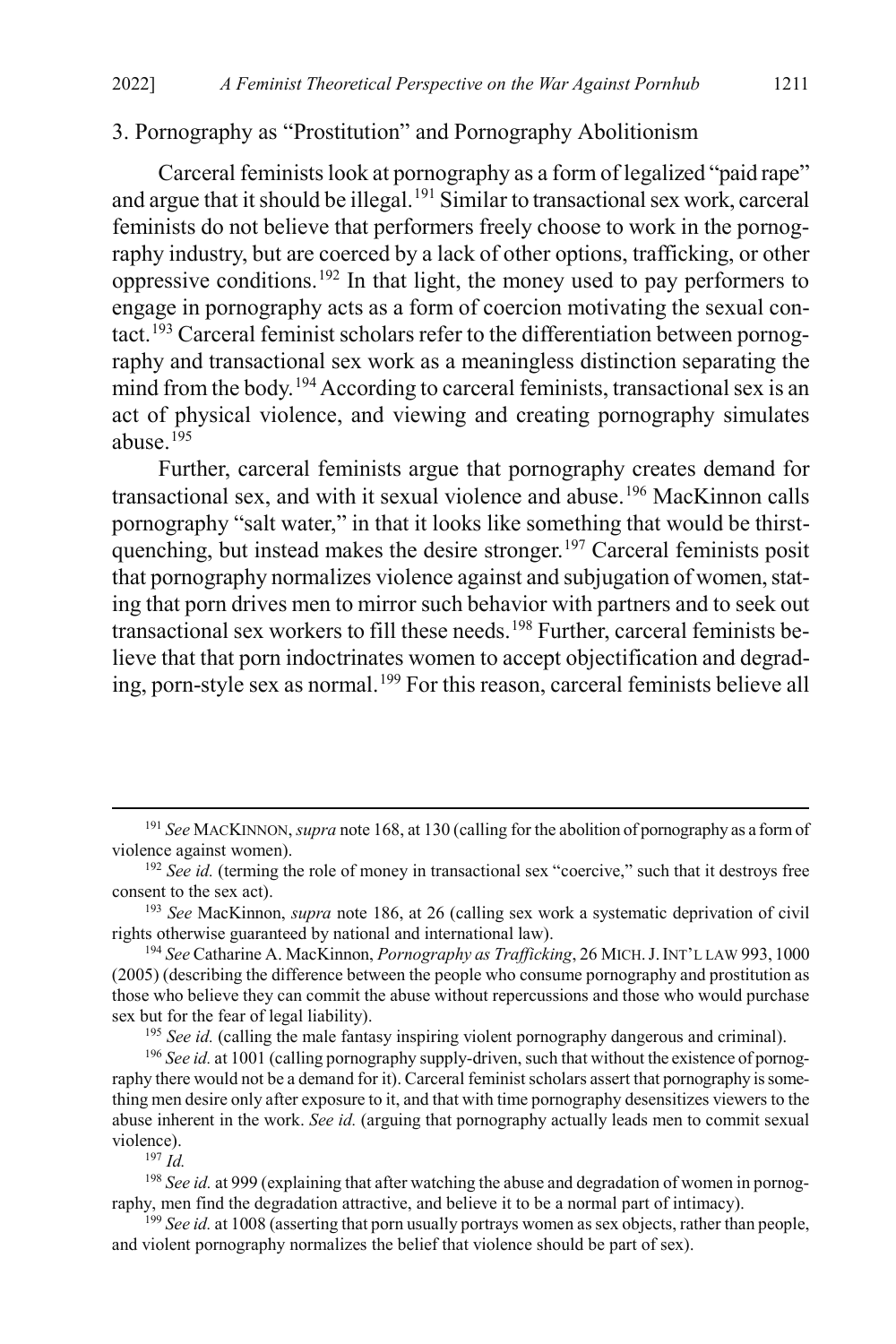forms of pornography should be criminalized as sexual violence and censored from public consumption[.200](#page-36-2)

#### <span id="page-36-12"></span><span id="page-36-1"></span><span id="page-36-0"></span>*B. Sex Positive Feminism and the Importance of Choice*

Simply put, "sex-positive" feminism, or pro-sex feminism, argues that all sex between consenting adults is good.<sup>[201](#page-36-3)</sup> This feminist perspective gained traction in the third and fourth waves, during which feminist thought became more intersectional and open to different sexual identities and interests.[202](#page-36-4) Sex positivity differs from carceral, second-wave feminism in that it envisions women both as marginalized *and* as having control over their sexual experi-ences.<sup>[203](#page-36-5)</sup> Where carceral feminism believes to some extent that consent can never be meaningful, sex positivity posits that free sexual choice empowers women to direct their sex lives.<sup>[204](#page-36-6)</sup> Thus, sex-positive feminism is often une-quivocally pro-sex worker.<sup>[205](#page-36-7)</sup>

This Section analyzes sex-positive arguments against carceral feminist approaches.[206](#page-36-8) Subsection 1 discusses the fourth-wave perception of sexual violence and provides the sex-positive arguments against the affirmative consent model of rape law.[207](#page-36-9) Subsection 2 addresses the rejection of the Nordic model for transactional sex work in favor of complete legalization.<sup>[208](#page-36-10)</sup> Finally, Subsection 3 discusses the empowerment of pornography as empowering for performers and rejection of abolitionism.[209](#page-36-11)

<span id="page-36-2"></span><sup>&</sup>lt;sup>200</sup> See id. at 1012 (attesting that pornography, like any other form of sexual violence, should be addressed with criminal law and censorship).

<span id="page-36-3"></span><sup>201</sup> *See Sex Positivity*, COLO. UNIV. WOMEN & GENDER ADVOC. CTR., https://wgac.colostate. edu/education/bodyimage/sex-positivity/ [https://web.archive.org/web/20210119155511/https://wgac. colostate.edu/education/bodyimage/sex-positivity/] (defining sex positivity as a broad ideology that encompasses both unconventional sex and those who simply believe that people should not be ostracized for having consensual, adult sex outside of the norm).

<span id="page-36-4"></span><sup>202</sup> *See* Elisa Glick, *Sex Positive: Feminism, Queer Theory, and the Politics of Transgression*, FEMINIST REV., Apr. 2000, at 19, 22 (noting the rise of sex-positive feminism within queer feminist groups practicing sadomasochistic sex, in which classically violent behavior occurs as a consensual sexual practice).

<span id="page-36-5"></span><sup>&</sup>lt;sup>203</sup> See id. (imparting that sex-positive feminists often see free sexual expression as the most immediate liberation of women from socially impressed gender roles).

<span id="page-36-9"></span><span id="page-36-8"></span><span id="page-36-7"></span><span id="page-36-6"></span><sup>204</sup> *See generally id.* (highlighting that the incorporation of sex workers into the pro-sex feminist discourse was a major revolution of the third wave).

<sup>&</sup>lt;sup>205</sup> *See id.* (discussing the role of sex work and sex workers in sex-positive feminist discourse).

<sup>206</sup> *See infra* notes [210–](#page-37-0)[234](#page-41-1) and accompanying text.

<sup>207</sup> *See infra* notes [210–](#page-37-0)[215](#page-37-1) and accompanying text.

<span id="page-36-10"></span><sup>208</sup> *See infra* notes [216–](#page-38-0)[224](#page-39-0) and accompanying text.

<span id="page-36-11"></span><sup>209</sup> *See infra* notes [225–](#page-39-1)[234](#page-41-1) and accompanying text.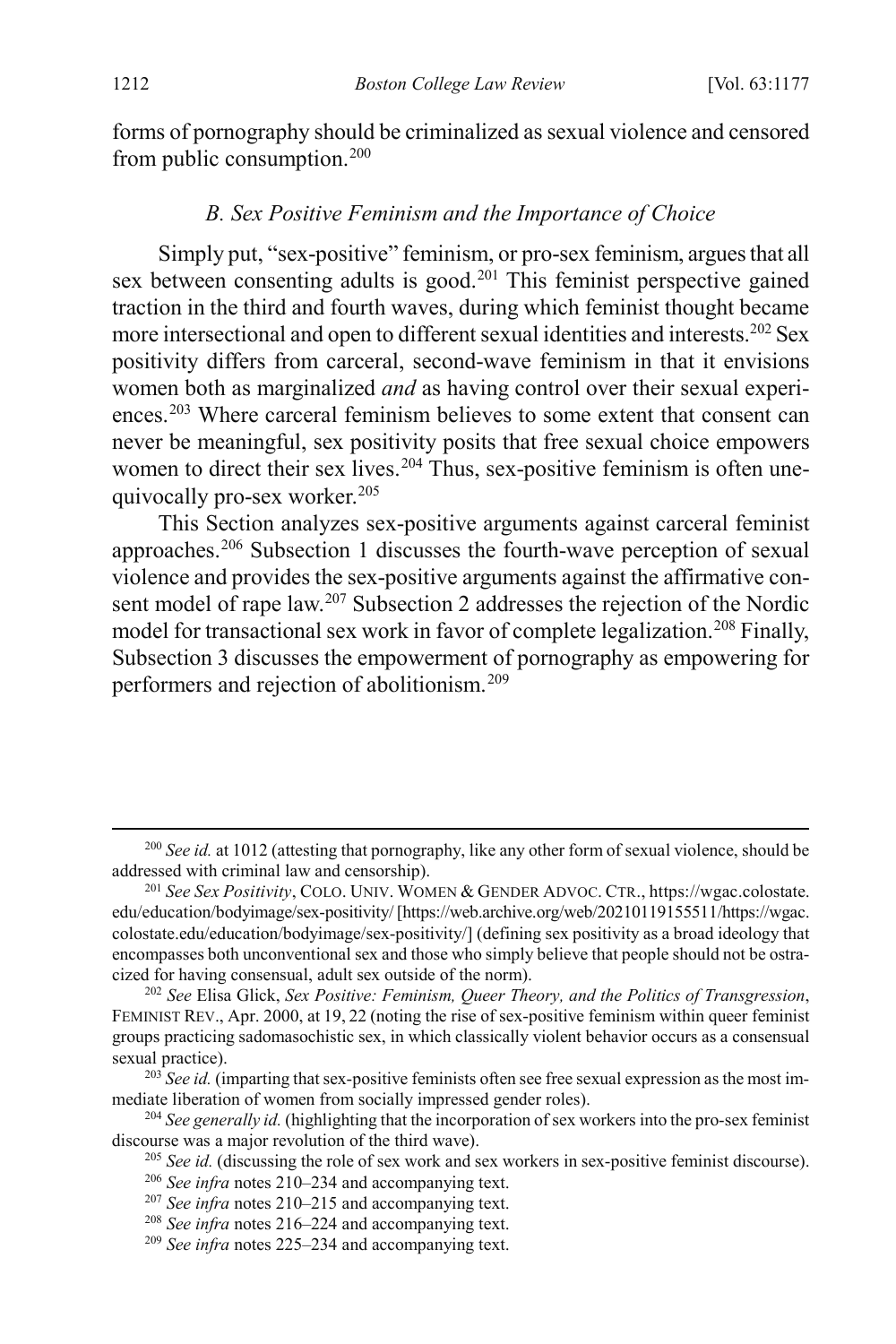#### 1. Sexual Violence and the Rejection of Affirmative Consent

<span id="page-37-0"></span>Like carceral feminists, sex-positive feminists understand sexual violence as a form of both interpersonal and societal violence, created by the structural inequality of patriarchy.<sup>[210](#page-37-2)</sup> Where pro-sex feminists and carceral feminists disagree is that pro-sex feminists believe women can reject paternalistic and sexist views about female sexuality by exercising control over when, how, and with whom to have sex.<sup>[211](#page-37-3)</sup> Carceral feminists look to the criminal justice system as creating norms for permissible behavior; in contrast, sex-positive feminists encourage women to contradict social norms by embracing female sexu-ality to affect change.<sup>[212](#page-37-4)</sup>

Because sex-positive feminists focus on society and culture—rather than the criminal legal system—to change stigmas, norms, and violent behaviors, they reject the expansive role of criminal law and affirmative consent construc-tions in rape statutes.<sup>[213](#page-37-5)</sup> On a theoretical level, they argue that affirmative consent paints women in a passive, disempowered state, limiting their ability to take charge of their sexuality and ignores sexual violence outside of the gender binary.<sup>[214](#page-37-6)</sup> From a civil rights perspective, sex-positive and fourth-wave feminists assert that affirmative consent erodes core procedural rights for defend-ants necessary for the function of our criminal justice system.<sup>[215](#page-37-7)</sup>

<span id="page-37-2"></span><span id="page-37-1"></span> <sup>210</sup> *See generally* Halley, *supra* not[e 168](#page-32-1) (acknowledging that, in theory, affirmative consent is logical, because the organization and power of society often compel women to engage in sex acts); Glick, *supra* not[e 202,](#page-36-12) at 21 (accentuating the role that male dominance often plays in sexual violence, namely that the power imbalance between men and women in a patriarchal society allows men to coerce women into sex).

<span id="page-37-3"></span><sup>211</sup> *See* Glick, *supra* not[e 202,](#page-36-12) at 21 (affirming that sex-positive feminists believe sexual liberation combats the sexist concept that women cannot or should not be overtly sexual).

<span id="page-37-4"></span><sup>212</sup> *See* Halley, *supra* note [168,](#page-32-1) at 259 (criticizing carceral feminism's reliance on the criminal justice system as the solution to sexual and gender-based violence and arguing that social or cultural changes could change the core causes of this violence).

<span id="page-37-5"></span><sup>213</sup> *See id.* at 258 (arguing against the affirmative consent model as excessively carceral and eroding civil rights in the criminal legal process); Law, *supra* note [167](#page-31-3) (arguing that carceral responses harm marginalized women, and providing the example of a Black domestic violence victim who was beaten by the police when she called them to report her abuser).

<span id="page-37-6"></span><sup>214</sup> *See* Halley, *supra* not[e 168,](#page-32-1) at 259 (noting that a core issue with the carceral feminist approach is that it imagines sexual violence between heterosexual partners, ignoring sexual violence that occurs between individuals of the same gender or who are gender-diverse by focusing on male dominance over female partners).

<span id="page-37-7"></span><sup>&</sup>lt;sup>215</sup> See id. (asserting that procedural and civil rights must be protected above efforts to make it more likely that a prosecutors can convict a defendant of rape). Halley asserts that affirmative consent is a slippery slope for the due process rights of defendants because it creates a framework where prosecutors do not have to prove that the defendant did anything besides have sex or demonstrate that the defendant knew the person they had sex with did not want to have sex. *Id.* The Author of this Note does not advocate for Halley's perspective on affirmative consent, but rather believes it is a helpful example of how sex-positive feminists view carceral measures against sexual violence. *See id.*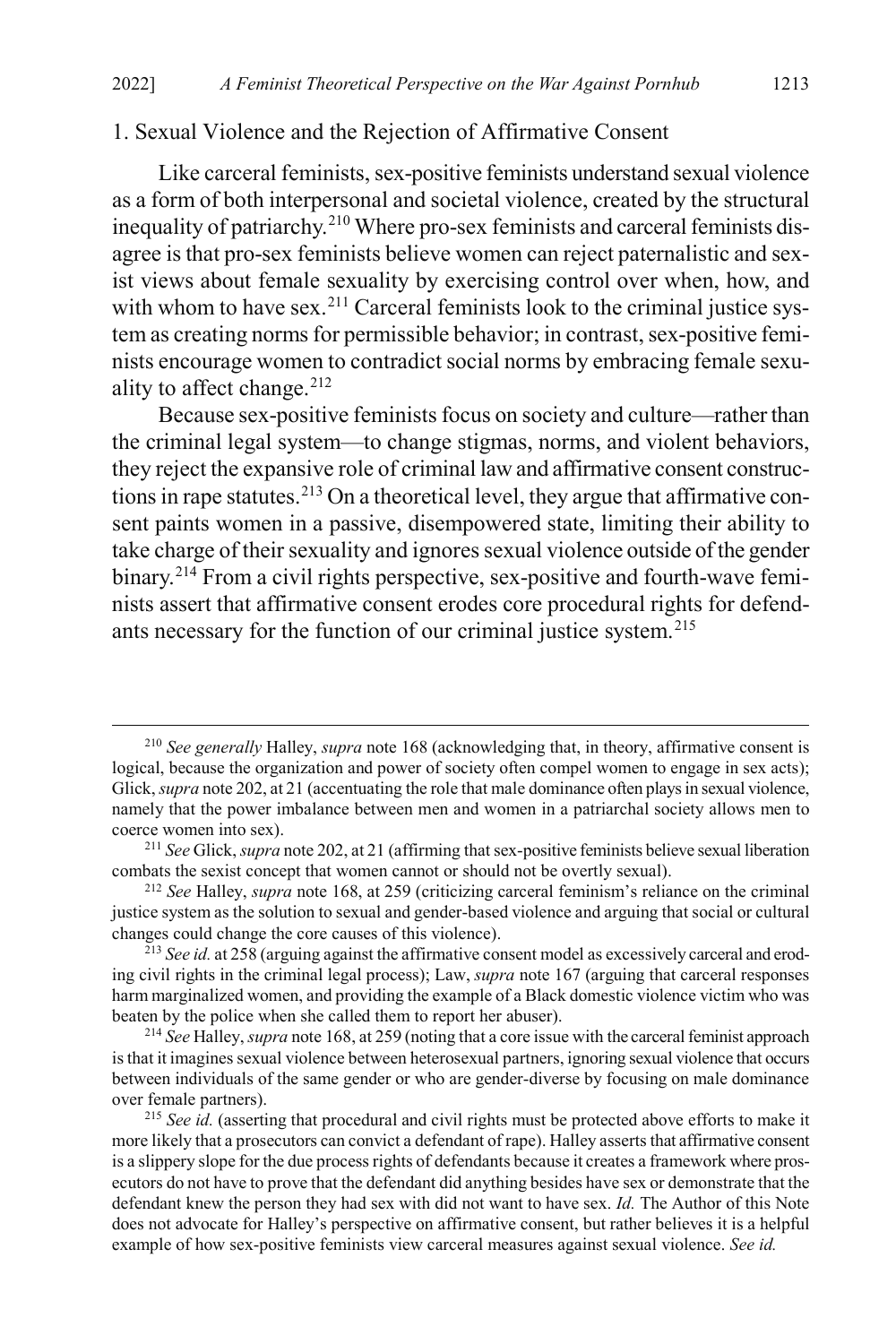#### 2. Transactional Sex and Legalization

<span id="page-38-0"></span>Because sex-positive feminists believe that women should have the power to direct their sex lives how they see fit, they also support transactional sex workers.[216](#page-38-1) They assert that individuals who exchange sexual services for money do so as a legitimate source of work, and for a variety of reasons in-cluding their own sexual empowerment.<sup>[217](#page-38-2)</sup>

<span id="page-38-9"></span>As a result, sex-positive feminists reject any form of criminalization of transactional sex work, including the neo-abolitionist model that only criminalizes buyers, third-party managers, and pimps. [218](#page-38-3) Sex-positive feminists contend that any form of criminalization has a tangible, harmful effect on transac-tional sex workers.<sup>[219](#page-38-4)</sup> At the most basic level, criminalizing any part of transactional sex labels transactional sex workers as criminals or morally corrupt, making it more difficult from them to access help from law enforcement.<sup>220</sup> By criminalizing the purchase of sex and lowering the demand for transactional sex, transactional sex workers are less able to negotiate the terms of their services with buyers, or work in groups with other transactional sex workers to protect themselves from physical violence.<sup>[221](#page-38-6)</sup> Under the Nordic model, transactional sex workers remain outcasts, which impedes their access to social services, housing, and healthcare.<sup>222</sup>

<span id="page-38-8"></span><span id="page-38-1"></span> <sup>216</sup> *See* Glick, *supra* not[e 202,](#page-36-12) at 22 (implying that sex-positive feminists see individual sexual liberation as a revolutionary feminist act, including through sex work).

<span id="page-38-2"></span><sup>217</sup> *See Understanding Sex Work in an Open Society*, *supra* not[e 78](#page-17-1) (explaining that people engage in sex work for a variety of legitimate and logical reasons, like those that underlie any other profession—such as flexible hours and economic need).

<span id="page-38-3"></span><sup>218</sup> *See id.* (asserting that the Nordic model of abolition maintains the stigma against sex workers and prevents sex workers from accessing services without having a demonstrable impact on the amount of sex work in the states who implemented it). Two years after France implemented the Nordic model of abolition, researchers found that sex workers faced greater rates of physical violence and worse living conditions. *See id.*

<span id="page-38-4"></span><sup>&</sup>lt;sup>219</sup> See id. (contending that criminalizing sex work in any form forces sex workers underground and into risker methods of work, such as not using condoms with clients, by weakening bargaining power).

<span id="page-38-5"></span><sup>&</sup>lt;sup>220</sup> See id. (stressing that the criminalization of any component of sex work forces sex workers to do their work more dangerously). *See generally* Danielle Blunt & Ariel Wolf, *Erased: The Impact of FOSTA-SESTA and the Removal of Backpage on Sex Workers*, ANTI-TRAFFICKING REV., Apr. 2020, at 117 (explaining the harms of criminal intervention in online sex work advertising, and the impact of stigma on sex workers seeking social services or law enforcement intervention).

<span id="page-38-6"></span><sup>221</sup> *See Why Sex Work Should Be Decriminalized*, HUM. RTS. WATCH (Aug. 7, 2019), https:// www.hrw.org/news/2019/08/07/why-sex-work-should-be-decriminalized [https://perma.cc/UDM8- NR3L] (revealing that by labeling sex work as criminal activity, the criminal justice system exposes sex workers to abuse by law enforcement, who take advantage of the "criminal" nature of the profession to keep sex workers quiet); *see also Understanding Sex Work in an Open Society*, *supra* not[e 78](#page-17-1) (detailing the harms to sex workers from the illegality of the profession, because as "criminals" they cannot access many social services and report crimes perpetrated against them—like rape—to the police).

<span id="page-38-7"></span><sup>222</sup> *See Understanding Sex Work in an Open Society*, *supra* not[e 78](#page-17-1) (claiming that the Nordic model of abolition preserves the stigma against sex workers and prevents sex workers from accessing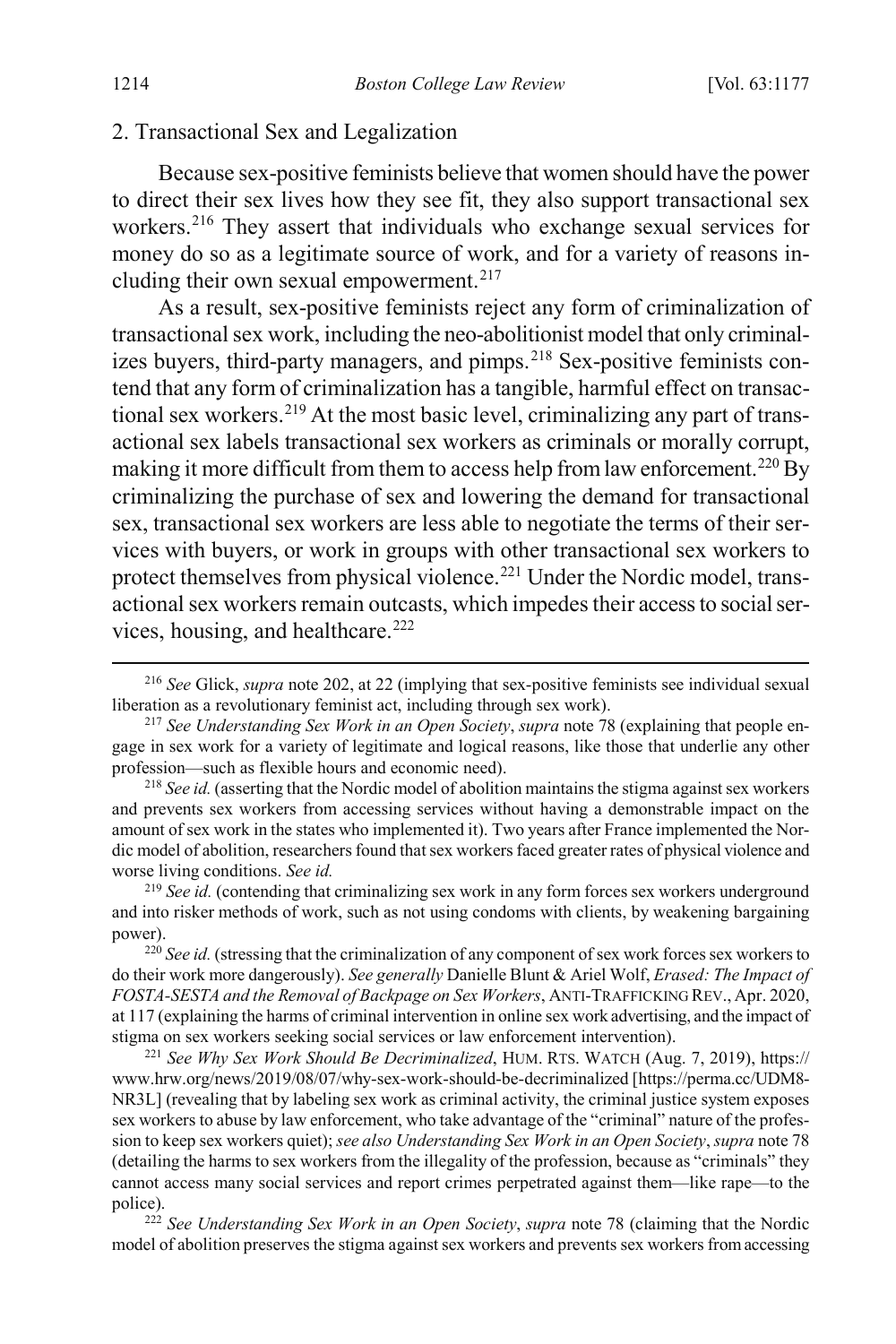Pro-sex feminists advocate for the legalization of transactional sex, and the replacement of criminal penalties with regulation under labor and employ-ment law.<sup>[223](#page-39-2)</sup> By treating transactional sex as a legitimate form of work, society can take the necessary steps towards guaranteeing transactional sex workers other basic human rights.<sup>[224](#page-39-3)</sup>

#### <span id="page-39-0"></span>3. Pornography as Legitimate Sex Work

<span id="page-39-1"></span>Many sex-positive feminist arguments in favor of legalizing transactional sex also support keeping pornography legal.<sup>225</sup> Through this lens, creating pornography is a legitimate form of labor that should be treated and regulated like other forms of work.[226](#page-39-5) Sex-positive feminism holds that pornography performers are autonomous individuals with the freedom to choose this kind of work for any reason.<sup>[227](#page-39-6)</sup>

In fact, sex-positive feminists embrace pornography as a form of sexual liberation not only for the people who perform in it, but also for the people who watch it.<sup>[228](#page-39-7)</sup> In recent years, "feminist pornography" became a growing genre, in which pornographic content is shot in a way that appeals to women.[229](#page-39-8)Although sex-positive feminists sometimes criticize mainstream pornog-

<span id="page-39-3"></span><sup>224</sup> See id. (calling the decriminalization of sex work critical to build human rights for sex workers). *Contra* MacKinnon, *supra* not[e 186,](#page-34-9) at 13 (calling sex work a systematic deprivation of civil rights otherwise guaranteed by national and international law). The term "human rights," as used in this Note, refers both to the basic right of human dignity, civil and political rights to be free of oppressive government intervention, and economic and social rights to social services and labor.

<span id="page-39-4"></span><sup>225</sup> *See Understanding Sex Work in an Open Society*, *supra* not[e 78](#page-17-1) (advocating for the decriminalization of all sex work, including currently legal industries like pornography).

<span id="page-39-5"></span><sup>226</sup> *See generally* Glick, *supra* not[e 202](#page-36-12) (noting that sex-positive feminists support the right of sex workers to engage in pornography and transactional sex work, which came about particularly as queer feminists were incorporated into broader third-wave feminism).

<span id="page-39-6"></span><sup>227</sup> *See Understanding Sex Work in an Open Society*, *supra* not[e 78](#page-17-1) (explaining that sex workers chose their professions for legitimate reasons, including their own sexual empowerment).

<span id="page-39-7"></span><sup>228</sup> *See* Roisin Agnew, *Feminist Porn: Putting Female Desire in the Picture?*, IRISH TIMES, https://www.irishtimes.com/life-and-style/people/feminist-porn-putting-female-desire-in-the-picture-1.2250349 [https://perma.cc/64PQ-D7KE] (June 18, 2015) (describing the rise in feminist pornography, which is often shot and produced by women in contrast to the male-dominated mainstream pornography industry, where women often only find roles as performers).

<span id="page-39-8"></span><sup>229</sup> *See id.* (noting that major brands like *Cosmopolitan* and *New York Magazine* promoted and reviewed feminist pornography sites as a growing trend, describing the kind of pornography each site makes and recommending them to women based on the kind of pornography they find most appealing).

services because those agencies view them as criminals, without a demonstrable impact on the amount of sex work in the states which implement it); *Why Sex Work Should Be Decriminalized*, *supra* note [221](#page-38-8) (clarifying that stigma exposes sex workers to violence from those who believe that law enforcement is unwilling to protect sex workers, and bars access to social services because the law regards them as criminals).

<span id="page-39-2"></span><sup>223</sup> *See Understanding Sex Work in an Open Society*, *supra* not[e 78](#page-17-1) (advocating, as a nongovernmental organization supporting sex workers, for the decriminalization of sex work and its regulation under labor law like all other legal industries of work).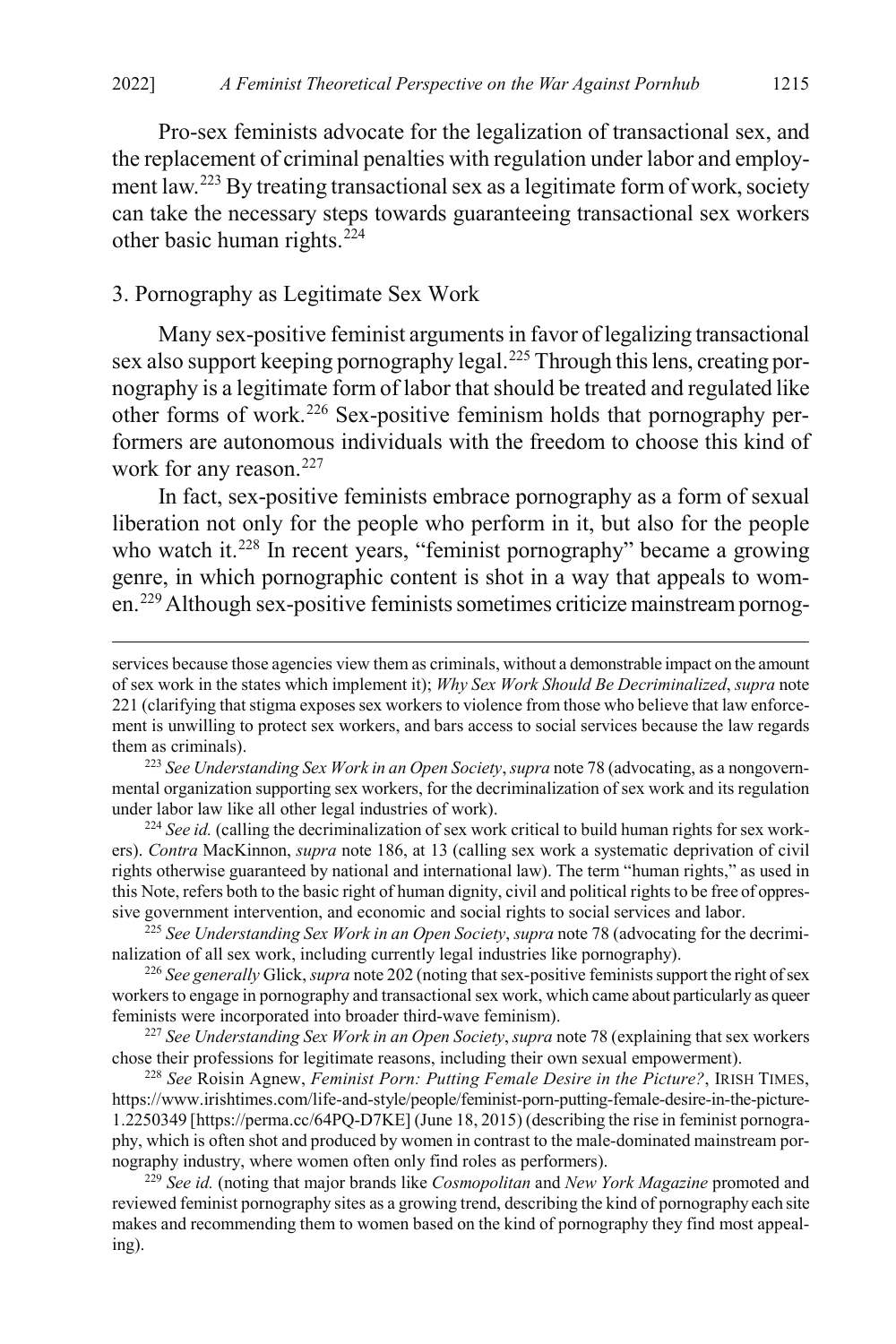raphy as catering to male enjoyment, they support the rights of female performers to engage in this work. $230$ 

Sex-positive feminists, however, critique the pornography industry, especially the monopoly of Pornhub, for inadequate labor and employment practices.[231](#page-40-1) For this reason, the fourth-wave feminist community supports OnlyFans, a website where individual performers charge for subscriptions to their content and can receive tips from users.[232](#page-40-2) In contrast to Pornhub, performers on OnlyFans have sole control over their business, deciding everything from what they post to what they charge. $233$ 

<span id="page-40-2"></span><sup>232</sup> See id. (describing OnlyFans as revolutionizing the pornography industry because it shifts power, and revenue potential, to individual performers). For example, Pornhub uses its dominance over the pornography industry to blacklist performers who speak critically about the company. *See*  Auerbach, *supra* not[e 121](#page-23-9) (detailing Pornhub's authoritarian-style of leadership in the pornography industry, which forces performers to work substandard, undesirable conditions for hours, wages, and protective health measures). Pornhub is such a notorious source of pirated copyrighted pornography that it is practically impossible to stay in business as an independent pornography production company. *See id.* (commenting that most performers associated with MindGeek and Pornhub refuse to publicly comment on piracy allegations due to fear of blacklisting). As a result of Pornhub's strangulation of the pornography industry, many performers must engage in transactional sex work to meet their economic needs because Pornhub pays performers significantly less than traditional porn production. *See id.* (quoting a performer who criticized Pornhub, noting that most porn performers working for MindGeek also work transactional sex work, which used to be a rarity before Pornhub's rise to prominence).

<span id="page-40-3"></span><sup>233</sup> *See id.* (explaining that performers on OnlyFans set their own subscription and tip rates and can chose the kind of content they post, from more risqué content to simple workout photos). In August 2021, OnlyFans announced they would ban "adult," or pornographic, content from their website. Todd Spangler, *OnlyFans Drops Planned Porn Ban, Will Continue to Allow Sexually Explicit Content*, VARIETY (Aug. 25, 2021), https://variety.com/2021/digital/news/onlyfans-drops-porn-bansexually-explicit-policy-1235048705/ [https://perma.cc/43VT-PN8N]. The website explained they initiated the ban to respect the desires of "banking partners" and payout providers, likely credit card companies. *Id.* This is potentially a reaction to the more aggressive stance of credit card companies against online pornography sites, notably Visa and Mastercard's refusal to work with Pornhub. *See supra* not[e 11](#page-4-0) and accompanying text (detailing that Mastercard and Visa investigated and then cut ties with Pornhub after Kristof's article criticizing the prevalence of criminal sexual content on the site). Days later, however, OnlyFans retracted the policy, announcing its intent to continue to allow pornography on its site. *See* Spangler, *supra* (announcing that OnlyFans suspended its planned ban on pornography, which would have removed adult content starting in October 2021). OnlyFans attributed this changed position to the outcry from content creators on the site, primarily sex workers, who rely on the website for financial and physical security. *Id.*

<span id="page-40-0"></span><sup>&</sup>lt;sup>230</sup> *See id.* (distinguishing that although anti-porn feminists think all iterations of pornography objectify and demean women, sex-positive feminists use feminist porn to carve out a space for women in a male-dominated industry).

<span id="page-40-1"></span><sup>231</sup> *See, e.g.*, Bernstein, *supra* not[e 80](#page-17-8) (criticizing Pornhub for its monopoly on the pornography industry, which forces performers to work on projects they would not have otherwise because of the scarcity of other work, and noting that OnlyFans is a beneficial development for performers who desire more autonomy over their labor).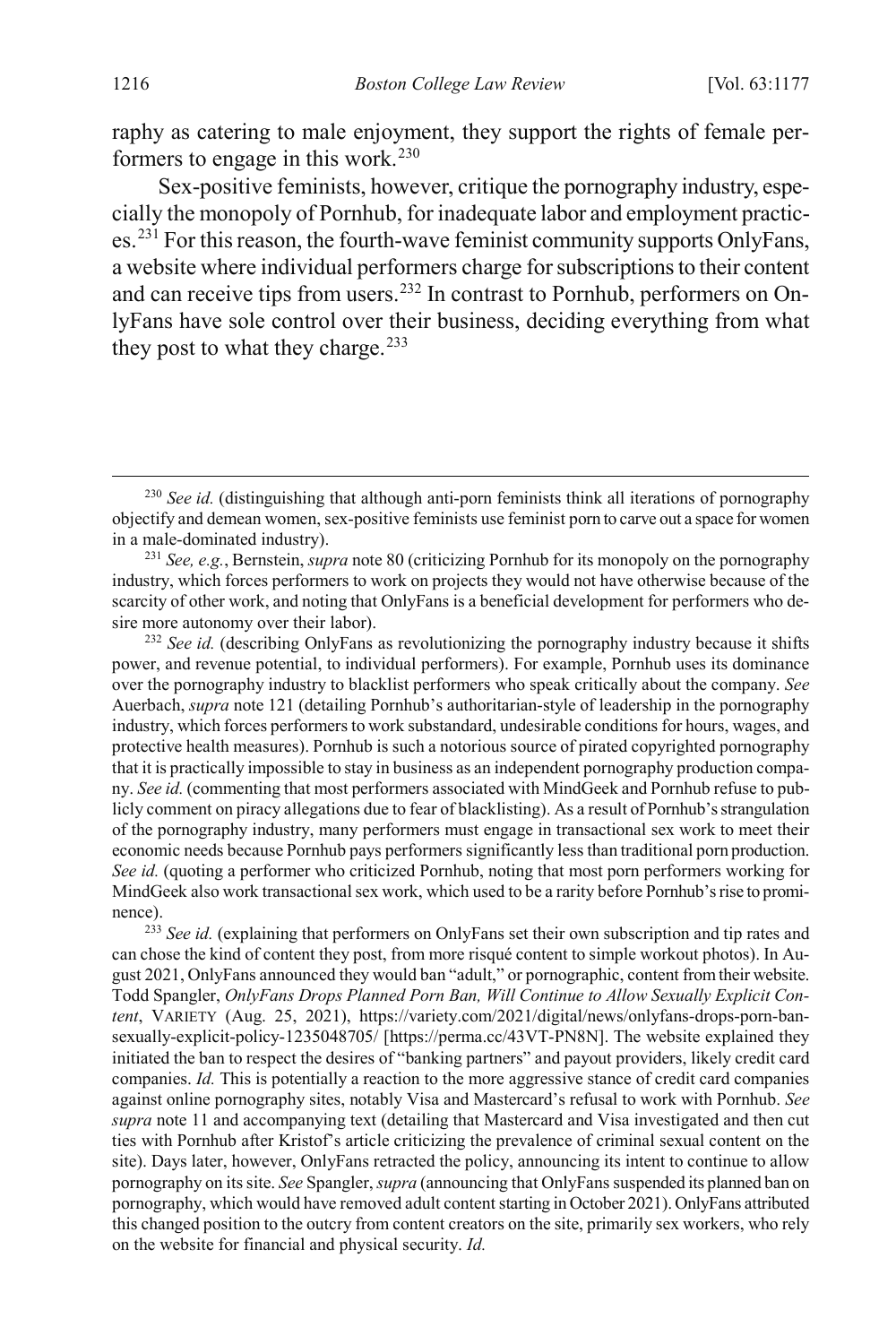These vastly different viewpoints on pornography and sexuality help explain the ongoing conflict regarding legislation to regulate sex work and sex  $c$ rime online.<sup>[234](#page-41-2)</sup>

### <span id="page-41-1"></span><span id="page-41-0"></span>III. EVALUATING THE CRIMINAL LEGAL APPROACH TO PORNHUB THROUGH THE CARCERAL AND FOURTH-WAVE, SEX-POSITIVE LENSES

Because solutions to sexual violence are linked to implicit understandings of gender, sexuality, and power, it is important to trace the criminal and civil approach to Pornhub to theoretical roots.<sup>[235](#page-41-3)</sup> The Fight Back Act and advocates like Mickelwait and Kristof argue that pornography websites where users post criminally violent content should face civil and criminal liability for failing to take down such illegal content.<sup>[236](#page-41-4)</sup> This Note endorses the sex-positive perspective that formal legal punishment is not only ineffective at reducing sexual violence, but also harms transactional sex workers and pornography performers.[237](#page-41-5)Any successful approach to combating sexual violence in the sex industry must include and acknowledge transactional sex workers and pornography performers as rights-bearing parties to the issue.[238](#page-41-6)

Section A of this Part asserts that Kristof, Traffickinghub, and the failed Fight Back Act take on a classically carceral approach to sexual violence, and deeply mirror the poorly constructed efforts in FOSTA-SESTA.<sup>[239](#page-41-7)</sup> Section B argues that using the legal system to address this issue is disastrously harmful to transactional sex workers and performers and ineffective at combatting sex trafficking and abuse in the sex industry. $240$ 

<span id="page-41-2"></span> <sup>234</sup> *Compare* Halley, *supra* [168,](#page-32-1) at 258 (advocating against carceral feminist approaches, such as the affirmative consent model, that use criminal punishment to tackle sexual violence without regard the consequences for women, people of color, and other groups), *with* MacKinnon, *supra* not[e 194,](#page-35-10) at 1001 (calling sex work, including pornography, essentially sex trafficking and arguing that all forms of sex work should be criminalized).

<sup>235</sup> *See supra* note[s 43](#page-10-12)[–77,](#page-17-0) [163](#page-31-1)[–234](#page-41-1) and accompanying text.

<span id="page-41-4"></span><span id="page-41-3"></span><sup>236</sup> *See* Survivors of Human Trafficking Fight Back Act of 2020, S. 4983, 116th Cong. § 2 (2020) (proposing a repeal of CDA § 230 immunity and creation of criminal and civil penalties for pornography websites for illegal content posted to the site); *Kristof*, *supra* not[e 3](#page-2-0) (arguing that the Canadian and United States governments should act against Pornhub); TRAFFICKINGHUB, *supra* not[e 4.](#page-2-5)

<span id="page-41-5"></span><sup>237</sup> *See* Halley, *supra* not[e 168,](#page-32-1) at 258 (arguing against the affirmative consent model as excessively carceral and eroding civil rights in the criminal legal process for defendants); Law, *supra* note [167](#page-31-3) (asserting that carceral responses harm marginalized women by labeling them as criminals and subjecting them to criminal punishment); *see also* Glick, *supra* not[e 202,](#page-36-12) at 21 (describing that sexpositive feminists see sexual liberation as a central facet of feminism, which includes sex work).

<span id="page-41-8"></span><span id="page-41-7"></span><span id="page-41-6"></span><sup>238</sup> *See generally Understanding Sex Work in an Open Society*, *supra* not[e 78](#page-17-1) (advocating for the inclusion of sex workers in the conversation about sexual violence and abuse in the sex industry).

<sup>239</sup> *See infra* notes [241–](#page-42-0)[266](#page-45-0) and accompanying text.

<sup>240</sup> *See infra* notes [267–](#page-45-1)[288](#page-48-0) and accompanying text.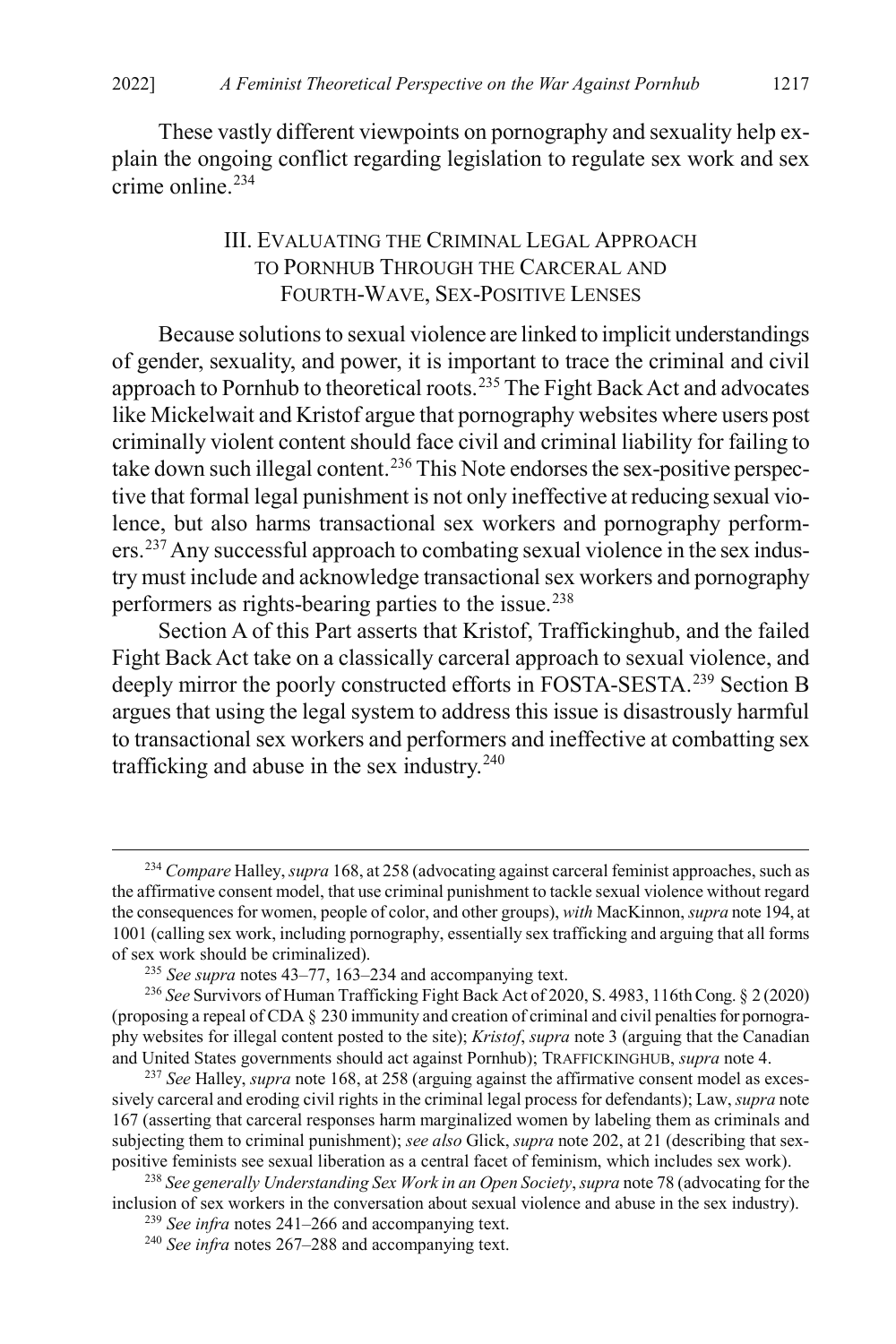## *A. Traffickinghub and the Fight Back Act as Carceral Approaches to Sexual Violence*

<span id="page-42-0"></span>Advocates like Senator Hawley, Traffickinghub, and Nick Kristof take an explicitly carceral approach to regulating Pornhub that is present in the Fight Back Act.<sup>[241](#page-42-1)</sup> Carceral philosophy permeates not only the legislation's proposed remedies, but also the views of its supporters on transactional sex, pornogra-phy, female sexuality, and the failure to address the concerns of sex workers.<sup>[242](#page-42-2)</sup> This viewpoint in the Fight Back Act is emblematic of the largely unsuccessful FOSTA-SESTA approach to combatting sex trafficking.<sup>[243](#page-42-3)</sup>

The most obvious carceral facet of these laws is that they utilize the criminal justice system as the source of social change, and formal punishment as the manner of effecting that change.<sup>[244](#page-42-4)</sup> Just as FOSTA-SESTA removed  $\S$  230 immunity for websites that host advertising for transactional sex work, these groups and the proposed Fight Back Act would remove CDA immunity for pornography sites upon demonstration that the sites hosted or posted criminal-ly violent content.<sup>[245](#page-42-5)</sup> Under both pieces of legislation, the solution to digital sexual violence is civil liability and criminal punishment—exposing officers in those businesses to prison terms or fines, while doing nothing to target the un-derlying criminal behavior by abusers and traffickers who post the videos.<sup>[246](#page-42-6)</sup>

<span id="page-42-1"></span> <sup>241</sup> *See* Survivors of Human Trafficking Fight Back Act of 2020, S. 4983 § 2 (proposing the repeal of § 230 to enable use of the civil and criminal legal systems to punish pornography sites, like Pornhub, that do not block or effectively moderate content featuring sex crimes); Kristof,*supra* note [3](#page-2-0) (pushing Canadian and American governments to take legal action against Pornhub and to create new legislation to regulate pornography websites); TRAFFICKINGHUB, *supra* not[e 4.](#page-2-5)

<span id="page-42-2"></span><sup>242</sup> *See* Survivors of Human Trafficking Fight Back Act of 2020, S. 4983 § 2 (proposing criminal and civil punishment as a solution to the use of Pornhub and other pornography websites to share videos of sexual violence); Kristof,*supra* not[e 3](#page-2-0) (advocating for criminal prosecution and new legislation against pornography websites where abusers post videos of sex crimes). TRAFFICKINGHUB, *supra*  note [4.](#page-2-5)

<span id="page-42-3"></span><sup>243</sup> *See* Allow States and Victims to Fight Online Sex Trafficking Act, Pub. L. No. 115-164, § 4, 132 Stat. 1253, 1254–55 (2018) (removing CDA § 230 immunity for websites that host and post videos featuring sex trafficking and other sex crimes); *see also* Halley, *supra* not[e 168,](#page-32-1) at 258 (denouncing carceral feminist ideology for over-reliance on the criminal justice system to solve gender-based violence).

<span id="page-42-4"></span><sup>244</sup> *See* Halley, *supra* not[e 168,](#page-32-1) at 258 (criticizing carceral feminists for focusing its solutions to sexual and gender-based violence on the criminal justice system).

<span id="page-42-5"></span><sup>245</sup> *See* Survivors of Human Trafficking Fight Back Act of 2020, S. 4983, 116th Cong. § 2 (2020) (proposing to strike CDA § 230 immunity and to create criminal and civil penalties for pornography websites); Allow States and Victims to Fight Online Sex Trafficking Act § 4, 132 Stat. at 1254–55 (removing CDA § 230 immunity for websites that host content that facilitates sex trafficking).

<span id="page-42-6"></span><sup>&</sup>lt;sup>246</sup> Survivors of Human Trafficking Fight Back Act of 2020, S. 4983 § 2; Allow States and Victims to Fight Online Sex Trafficking Act  $\S 4$ , 132 Stat. at 1254–55. Targeting pornography websites instead of the actual abusers does not cause abusers to stop engaging in illegal sexual conduct, rather abusers respond by simply using another website or means to facilitate their criminal behavior. *See*  Karol Markowicz, *Congress' Awful Anti-Sex Trafficking Law Puts Sex Workers in Danger and Wasted Tax-Payer Money*, INSIDER (July 14, 2019), https://www.businessinsider.com/fosta-sesta-anti-sextrafficking-law-has-been-failure-opinion-2019-7 [https://perma.cc/Y9MN-ZRAH] (noting that after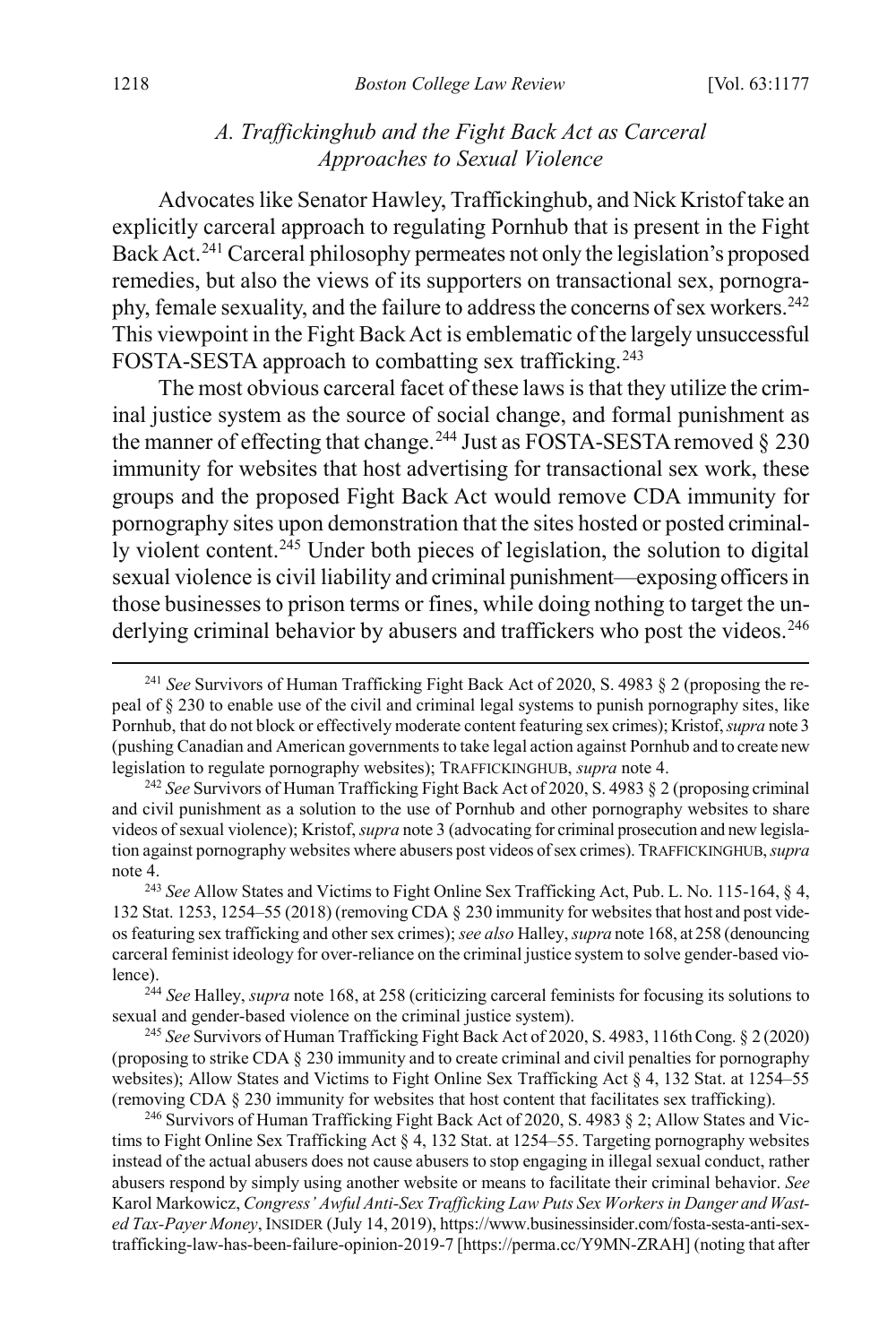Advocates of the proposed bill and statute believe that by punishing the individuals running the host websites, they will incentivize similar websites to monitor and remove content featuring sexually violent or illegal behavior.<sup>[247](#page-43-0)</sup> The theory that formal legal punishment is the start of major social change is a deeply carceral perspective.<sup>[248](#page-43-1)</sup>

The Fight Back Act is carceral because it fails to meaningfully distinguish between pornography performers or transactional sex workers and survivors of sexual violence on pornography websites.<sup>[249](#page-43-2)</sup> The Fight Back Act does not even attempt to exempt performers in consensual pornography as targets of the legislation.[250](#page-43-3) This infantilizes performers, casting them as unable to choose to work in pornography, and assumes performers have the same legislative inter-ests as non-sex worker survivors of violence.<sup>[251](#page-43-4)</sup>

The motivations behind the Fight Back Act paint the bill as carceral, particularly because the bill was a reaction to the rhetoric of activists like Mickelwait and Kristof, who both push deeply carceral messages.[252](#page-43-5) Traffickinghub, for example, is powered by Exodus Cry, which has an abolitionist agenda and labels all women in pornography as victims.<sup>[253](#page-43-6)</sup> Similarly, Kristof uses one line of his lengthy op-ed to acknowledge that he does not oppose the pornography industry as a whole, yet implies that if Pornhub cannot regulate content to his liking, the entity as a whole should be shut down.<sup>[254](#page-43-7)</sup> Under carceralism, porn

<span id="page-43-2"></span><sup>249</sup> *See* Survivors of Human Trafficking Fight Back Act of 2020, S. 4983 § 2 (proposing to punish pornography sites with civil and criminal liability if the sites or their users post videos of sexual violence); MacKinnon, *supra* not[e 194,](#page-35-10) at 1001 (refusing to acknowledge the differences between rape, human trafficking, and consensually-produced pornography).

<span id="page-43-3"></span><sup>250</sup> *See* Survivors of Human Trafficking Fight Back Act of 2020, S. 4983 § 2 (proposing to repeal CDA § 230 immunity and to create criminal and civil penalties for pornography websites).

<span id="page-43-4"></span><sup>251</sup> *See* Grant, *supra* not[e 7](#page-3-3) (arguing that the rhetorical approach taken in Congress and by advocates like Kristof, which reduces pornography itself to violence, completely ignores the needs of pornography performers for autonomy to work in pornography); *see also* Survivors of Human Trafficking Fight Back Act of 2020, S. 4983 § 2 (offering civil and criminal penalties that target online pornography websites that host or post videos of criminal sexual violence).

<span id="page-43-5"></span><sup>252</sup> *See* Survivors of Human Trafficking Fight Back Act of 2020, S. 4983 § 2 (levying criminal and civil penalties against pornography sites that host or post content featuring sexual violence); Grant, *supra* note [7](#page-3-3) (noting that Senator Hawley introduced the bill at the peak of the media frenzy and public outrage following the Traffickinghub petition and Kristof's op-ed); TRAFFICKINGHUB, *supra* not[e 4;](#page-2-5) Kristof, *supra* not[e 3](#page-2-0) (ignoring the difference in experience and interests of pornography performers and survivors of sexual violence).

<sup>253</sup> *See* TRAFFICKINGHUB, *supra* not[e 4.](#page-2-5)

<span id="page-43-7"></span><span id="page-43-6"></span><sup>254</sup> *See* Kristof, *supra* not[e 3](#page-2-0) (emphasizing the number of violent pornography videos on Pornhub and calling on governments to shutter the website if it cannot comply). Kristof's voyeuristic account

FOSTA-SESTA passed and Backpage.com closed, federal law enforcement reported a brief dip in sex trafficking, followed by an enormous rebound, in part due to copycat websites like "Bedpage").

<span id="page-43-0"></span><sup>247</sup> *See* Hawley Press Release, *supra* not[e 16](#page-6-0) (explaining that the legislation aims to force pornography websites to take a more active role in monitoring the content users post to their sites in light of Pornhub's exposed failure to moderate pornography featuring sex crimes).

<span id="page-43-1"></span><sup>248</sup> *See* Halley, *supra* not[e 168,](#page-32-1) at 258 (criticizing carceral feminists for the view that the criminal justice system provides the only solution for systemic gender-based violence).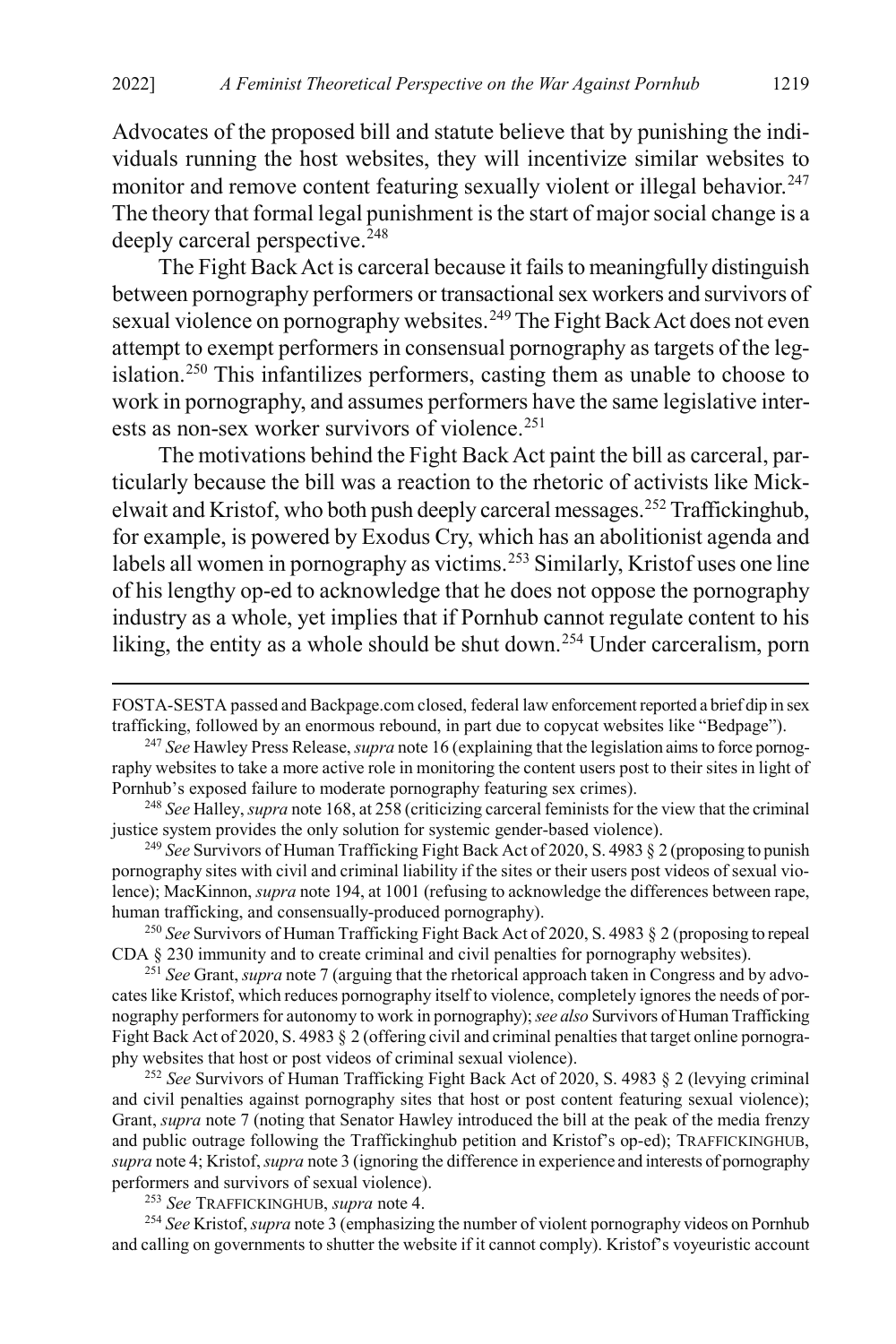performers are inaccurately categorized as victims, ignoring their choice to engage in legal and legitimate work.[255](#page-44-0)

The same was true of FOSTA-SESTA and Backpage, as the media and legislative narrative around the statute discussed shutting down a marketplace for transactional sex work for the benefit of women, without acknowledging that a large number of transactional sex workers would be negatively impacted by the legislation.[256](#page-44-1) In the case of Pornhub, the government has an even less compelling interest in intervention, because the industry targeted by the Fight Back Act—pornography—is legal.<sup>[257](#page-44-2)</sup> By consolidating women into one interest group, rather than distinguishing that transactional sex workers and pornography performers have incredibly different experiences and goals in regulation than survivors of sexual violence, legislators and activists essentialize the fe-male experience in the sex industry to abuse.<sup>[258](#page-44-3)</sup> In this narrative, women are always harmed by pornography or transactional sex work, and can never find empowerment or legitimacy in sex work.<sup>[259](#page-44-4)</sup>

More subtly, the gratuitous use of violence in the anecdotes provided by activists and legislators furthers the narrative that performers must be "rescued" from porn.[260](#page-44-5) Explaining the details of physical violence experienced by

<span id="page-44-0"></span><sup>255</sup> *See* Kristof, *supra* not[e 10](#page-4-6) (ignoring the impact of shuttering Backpage on the sex workers who relied on the website to run their businesses); *see also* Brown, *supra* not[e 19](#page-6-5) (describing the shuttering of Backpage following significant public and congressional outcry); Grant, *supra* not[e 7](#page-3-3) (drawing similarities between Backpage and Pornhub in Kristof's journalism, and noting the harm to sex workers after FOSTA-SESTA's passage).

<span id="page-44-1"></span><sup>256</sup> *See* Brown, *supra* not[e 19](#page-6-5) (describing how Congress targeted Backpage specifically through legislation); Lynch & Lambert, *supra* note [19](#page-6-5) (detailing the role of federal agencies in shuttering Backpage); *Understanding Sex Work in an Open Society*, *supra* note [78](#page-17-1) (asserting that labeling sex workers as victims marginalizes and stigmatizes them); *see also* Kristof, *supra* note [10](#page-4-6) (failing to acknowledge that the shuttering of Backpage demonstrably and negatively impacted workers engaged in transactional sex); Grant, *supra* not[e 7](#page-3-3) (explaining that Kristof took the same questionable journalistic slant in his articles about Pornhub and Backpage).

<span id="page-44-2"></span><sup>257</sup> *Compare* Survivors of Human Trafficking Fight Back Act of 2020, S. 4983 § 2 (addressing pornography websites), *with* Allow States and Victims to Fight Online Sex Trafficking Act, Pub. L. No. 115-164, § 4, 132 Stat. 1253, 1254–55 (2018) (targeting websites that cater to advertising for illegal transactional sex work or sex trafficking).

<span id="page-44-3"></span><sup>258</sup> *See, e.g.*, *Understanding Sex Work in an Open Society*, *supra* not[e 78](#page-17-1) (maintaining that if legislators and activists treat autonomous sex workers as victims, sex workers cannot advocate for solutions to sexual violence that will not expose them to violence, poverty, and marginalization).

<span id="page-44-4"></span><sup>259</sup> *See, e.g.*, MacKinnon, *supra* not[e 194,](#page-35-10) at 996 (referring to the differences between sex work and sex trafficking as meaningless distinctions because sex work—including pornography inherently fuels the demand for sex trafficking).

<span id="page-44-5"></span><sup>260</sup> *See* Grant, *supra* not[e 7](#page-3-3) (rejecting the controversial narrative spun by Kristof against Pornhub and considering Kristof's past harmful narratives about sex trafficking, which anti-trafficking organizations reject); s*ee also* Kristof, *supra* not[e 3](#page-2-0) (describing a trafficker's use of a potato peeler to mutilate a survivor of sex trafficking); Kristof, *supra* note [10](#page-4-6) (describing graphic accounts of violence against women and children trafficked through advertising posted on Backpage).

of Pornhub's content and the appropriation of survivors' stories build an image of pornography as violent and abusive because he excludes the important narratives of performers who enjoy their jobs. *See* Grant, *supra* not[e 7](#page-3-3) (criticizing Kristof's prolific journalism about sex work and sexual violence).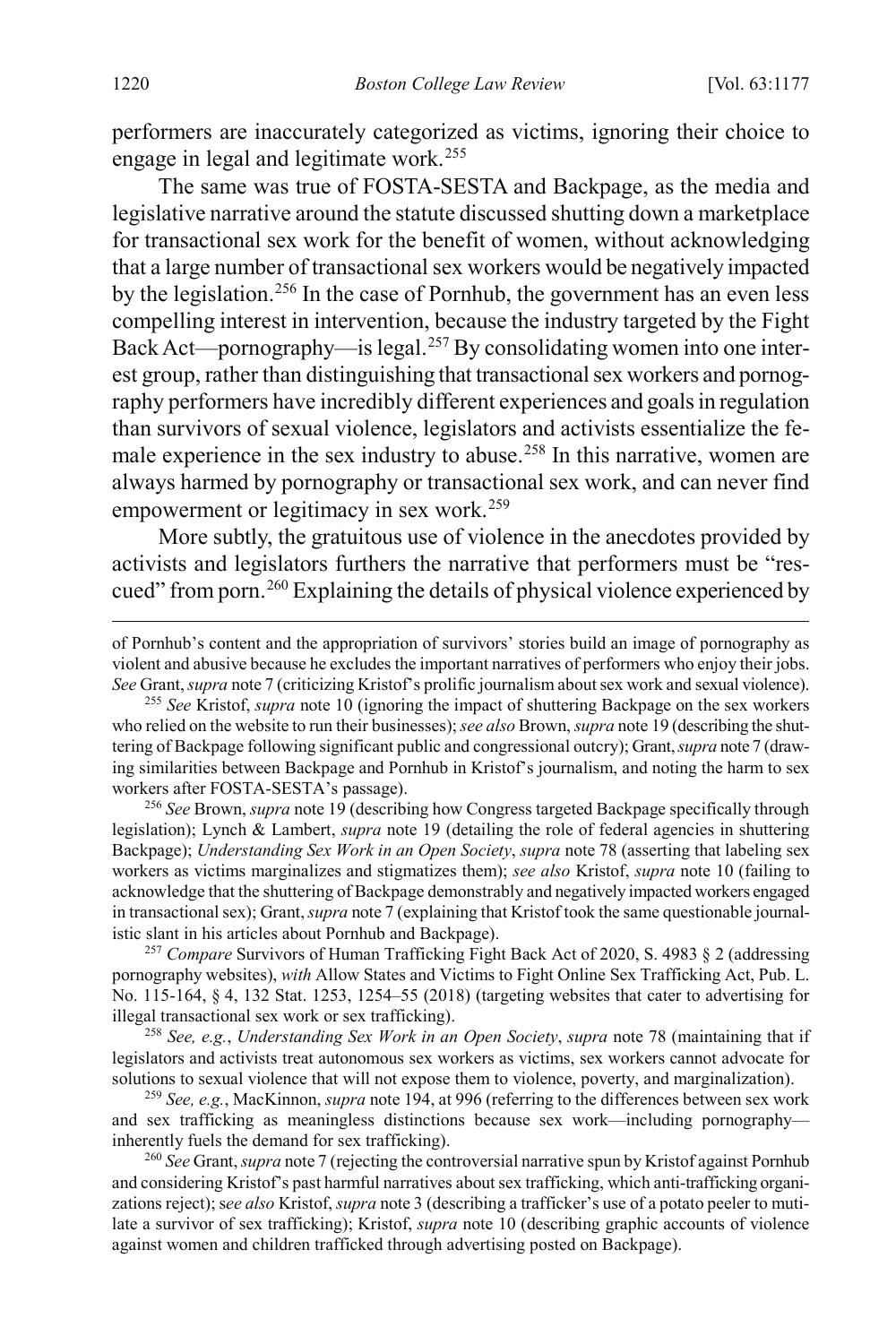trafficking and rape victims does not logically aid the assertion that Pornhub should better regulate its content because the specificities of the violence have nothing to do with Pornhub.<sup>[261](#page-45-2)</sup> Rather, it implicitly serves to foster the belief that sex work, including transactional sex and pornography, necessarily in-volves dehumanization and violence.<sup>[262](#page-45-3)</sup> Kristof's article about Backpage, and the discourse around FOSTA-SESTA used the same strategy.<sup>[263](#page-45-4)</sup> When the focus is on the details of violence, it becomes less likely that individuals and legislators will include the voices of pornography performers whose positive ex-periences in the sex industry should be included in discussions of regulation.<sup>[264](#page-45-5)</sup>

Not only do the Fight Back Act and its supporters embrace carceral justice as the only solution to sexual violence, but they also accept that the expe-rience of pornography is the same as abuse.<sup>[265](#page-45-6)</sup> This distils to the core belief that the only experience of the sex industry is abuse, and that transactional sex workers and pornography performers must be victims of violence.<sup>[266](#page-45-7)</sup>

## <span id="page-45-1"></span><span id="page-45-0"></span>*B. The Active Harm of Carceral Feminism in the Pornography Industry and on Transactional Sex Workers*

The carceral views inherent to FOSTA-SESTA, the Fight Back Act, and supporting activist narratives are problematic.<sup>267</sup> These policies ignore the in-

<span id="page-45-4"></span><sup>263</sup> *See generally* Grant, *supra* not[e 7](#page-3-3) (characterizing Kristof's gratuitous use of violent, anecdotal detail as a distraction from the vast number of counterarguments against shuttering websites used by sex workers); Kristof, *supra* note [10](#page-4-6) (describing graphic accounts of violence against women and children trafficked through advertising posted on Backpage).

<span id="page-45-5"></span><sup>264</sup> *See Understanding Sex Work in an Open Society*, *supra* not[e 78](#page-17-1) (criticizing the characterization of all sex workers as victims, claiming this description increases their marginalization and stigmatization as, simultaneously, criminals and powerless objects of abuse). *See generally* Grant, *supra* note [7](#page-3-3) (disclaiming Kristof's use of gratuitous violence in his reporting on sex trafficking); Kristof,*supra*  not[e 10](#page-4-6) (describing graphic accounts of violence against women and children trafficked through advertising posted on Backpage, without noting that sex workers relied on the website for their livelihoods).

<span id="page-45-6"></span><sup>265</sup> See Survivors of Human Trafficking Fight Back Act of 2020, S. 4983, 116th Cong. § 2 (2020) (proposing to amend CDA § 230 immunity in order to introduce criminal and civil penalties for pornography websites); Kristof,*supra* not[e 3](#page-2-0) (arguing that the Canadian and United States governments should act against Pornhub); TRAFFICKINGHUB, *supra* not[e 4.](#page-2-5)

<span id="page-45-7"></span><sup>266</sup> *See* Glick, *supra* not[e 202,](#page-36-12) at 22 (noting that sex workers are a crucial part of modern sexpositive feminist discourse); *Understanding Sex Work in an Open Society*, *supra* not[e 78](#page-17-1) (asserting the victim narrative forced on all sex workers fosters marginalization and stigma).

<span id="page-45-8"></span><sup>267</sup> *See Why Sex Work Should Be Decriminalized*, *supra* not[e 221](#page-38-8) (explaining why carceral views of sex work are harmful to sex workers). *Contra* Survivors of Human Trafficking Fight Back Act of 2020, S. 4983, 116th Cong. § 2 (2020) (proposing to strike CDA § 230 immunity and create criminal

<span id="page-45-2"></span> <sup>261</sup> *See* Grant, *supra* not[e 7](#page-3-3) (describing Kristof's writing as a type of "voyeurism" for his gratuitous use of violent detail); *see also* Kristof, *supra* note [3](#page-2-0) (describing horrific specificities of human trafficking and rape posted on Pornhub); Kristof, *supra* not[e 10](#page-4-6) (describing graphic accounts of violence against women and children trafficked through advertising posted on Backpage).

<span id="page-45-3"></span><sup>262</sup> *See* Grant, *supra* not[e 7](#page-3-3) (criticizing Kristof's writing as very voyeuristic in its excessive use of violent detail); Kristof, *supra* note [10](#page-4-6) (describing graphic accounts of violence against women and children trafficked through advertising posted on Backpage).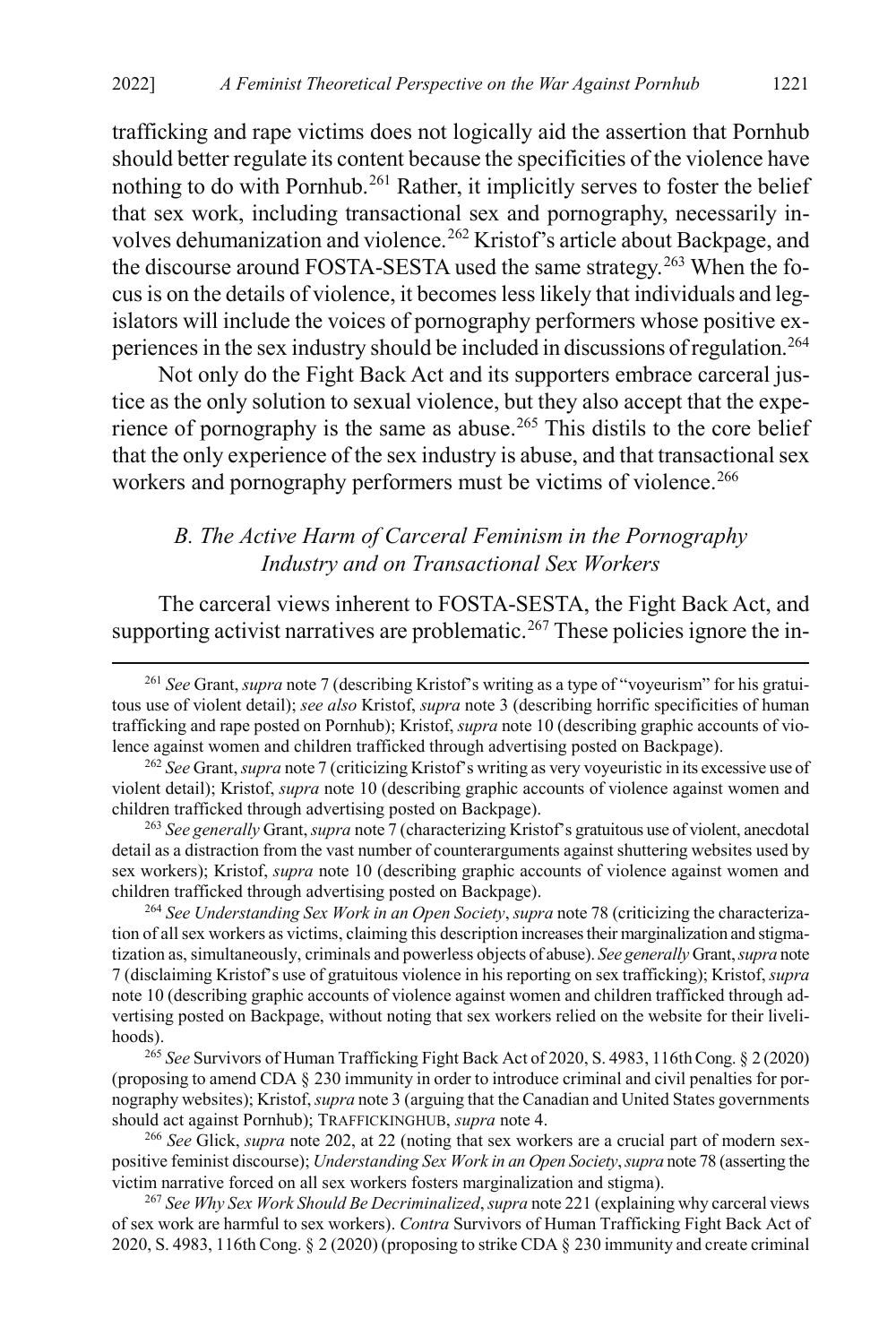terests of transactional sex workers and pornography performers, and implement regulations that expose both groups to greater physical violence, restrict their ability to negotiate their work, and increase the stigma against them.<sup>[268](#page-46-0)</sup> Because the carceral approach often explicitly refuses to listen to transactional sex workers and pornography performers when drafting legal solutions, it does not reduce the harms of sexual violence, but shifts the burden of bearing those harms to transactional sex workers and performers.<sup>[269](#page-46-1)</sup>

Carceral narratives ignore the needs and interests of transactional sex workers and performers, including the concern that a criminal response to Pornhub will expose them to physical and financial harm.<sup>[270](#page-46-2)</sup> At the most basic level, when the government attacks businesses that provide a platform for sex work and performance, the workers face economic insecurity and the demand for their labor decreases.[271](#page-46-3) Studies on the impacts of FOSTA-SESTA and the Backpage shutdown on transactional sex workers show that more than 70% of surveyed transactional sex workers experienced greater economic peril— namely income insecurity—than before the legislation's enactment.<sup>[272](#page-46-4)</sup> If legislation similarly targeted and shuttered Pornhub, thousands of performers would be without stable work.[273](#page-46-5) Rather than effectively tackling sexual violence per-

<span id="page-46-2"></span><sup>270</sup> *See* Blunt & Wolf, *supra* not[e 220,](#page-38-9) at 119 (explaining that criminal intervention in online sex work negatively impacts advertising and entrenches the stigma against sex workers, who often cannot receive social services or law enforcement intervention because society views them as criminals); *Why Sex Work Should Be Decriminalized*, *supra* not[e 221](#page-38-8) (remarking that the criminalization of sex work not only exposes sex workers to violence from law enforcement, as well as pimps, clients, and others who desire to harm sex workers).

<span id="page-46-3"></span><sup>271</sup> *See* Blunt & Wolf, *supra* not[e 220,](#page-38-9) at 119 (noting that more sex workers faced financial insecurity and job instability after the implementation of FOSTA-SESTA, which not only shut down Backpage, but also criminalized strategies sex workers use to keep themselves safe, such as databases on violent clients).

<span id="page-46-4"></span><sup>272</sup> *See id.* (finding that following the implementation of FOSTA-SESTA and the shutdown of Backpage, nearly three quarters of the sex workers surveyed reported economic instability, with almost a quarter "[not knowing] where their next income was coming from").

<span id="page-46-5"></span><sup>273</sup> *See* Auerbach, *supra* not[e 121](#page-23-9) (demonstrating that MindGeek's near monopoly on the pornography industry forces most performers to work for or affiliate with Pornhub and its affiliates); *see also*  Blunt & Wolf, *supra* not[e 220,](#page-38-9) at 119 (finding that the shuttering Backpage had massive economic effects on the sex workers surveyed). Pornhub employs over one hundred thousand performers. EJ Dickson, *Pornhub Upended the Porn Industry. Now New Changes Could Destroy Sex Workers' Livelihoods*,

and civil penalties for pornography websites); Kristof, *supra* note [3](#page-2-0) (arguing that the Canadian and United States governments should act against Pornhub); TRAFFICKINGHUB, *supra* not[e 4.](#page-2-5)

<span id="page-46-0"></span><sup>268</sup> *See Why Sex Work Should Be Decriminalized*, *supra* not[e 221](#page-38-8) (arguing that the criminalization of sex work globally bars sex workers from accessing law enforcement remedies, healthcare, and other services considered to be human rights).

<span id="page-46-1"></span><sup>269</sup> *See Understanding Sex Work in an Open Society*, *supra* not[e 78](#page-17-1) (asserting that Nordic model and similar approaches to sex work are unsuccessful because they do not solicit input from sex workers, a crucial interest group, when drafting solutions). The Nordic Model does not curtail sex work and sex trafficking in the countries where legislators implemented it. *See id.* (explaining that the Nordic Model is a failure because it cannot curtail the supply or demand for sex work, while also exposing sex workers to greater violence).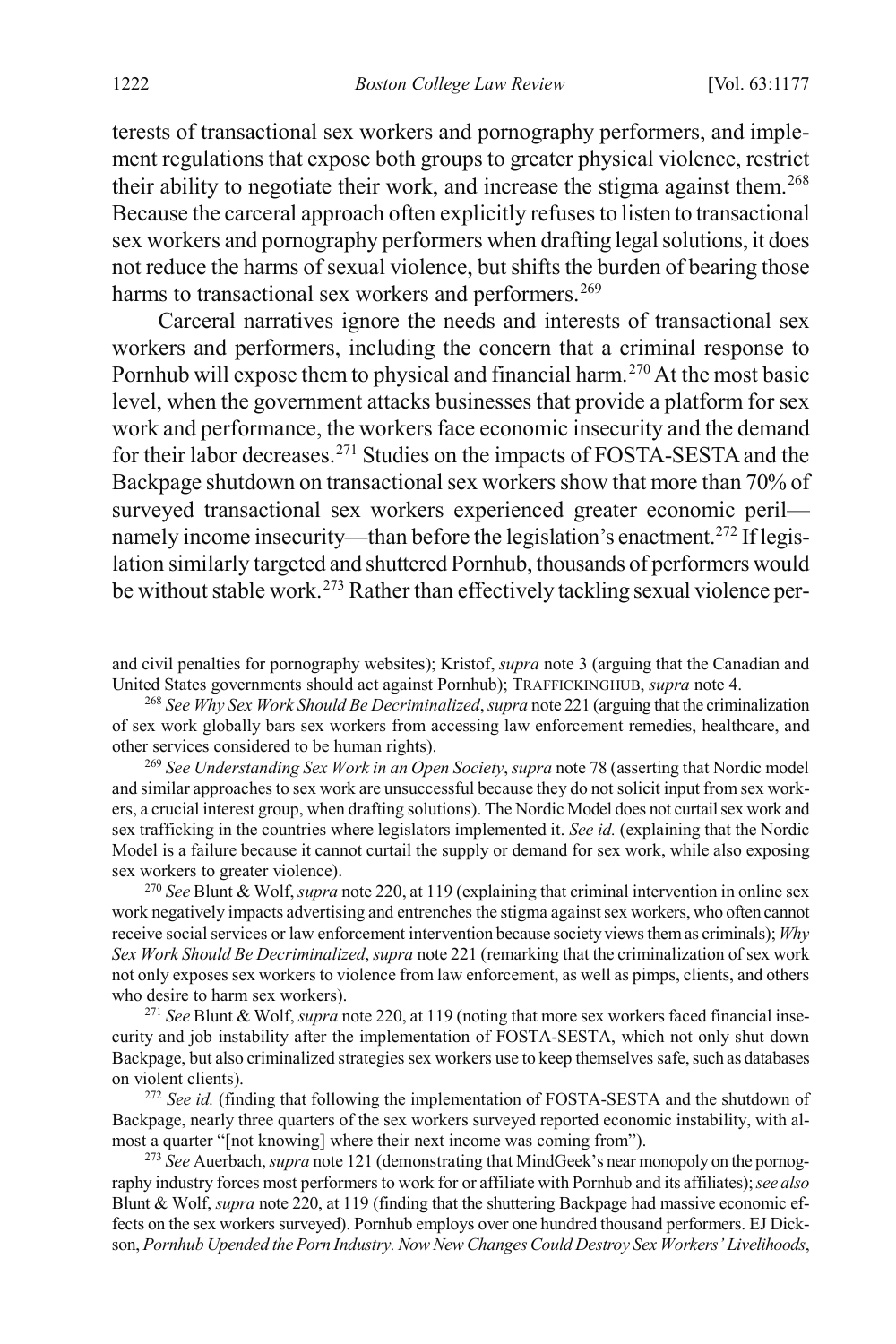petrated through pornography websites, this could displace harm onto performers[.274](#page-47-0)

Lack of economic security and mobility also forces sex workers, including pornography performers, into riskier and less-regulated forms of sex work.[275](#page-47-1) In the case of FOSTA-SESTA, the legislation forced transactional sex workers who previously advertised their services online to solicit customers outside.[276](#page-47-2) Academics, activists, and legislators agree that transactional sex workers working outdoors are more vulnerable to severe physical and sexual violence than almost any other group of people[.277](#page-47-3) Serial predators target transactional sex workers outdoors because the workers are easily ambushed and the crime is not as likely to be observed by people who could report it.<sup>[278](#page-47-4)</sup> This is not a testament to the inherent abuses of transactional sex work, but to the lack of fair or safe working conditions for laborers in unregulated or illegal industries.[279](#page-47-5) If activists and the legislature target pornography and work becomes scarce as a result, performers may be forced to take on riskier and unregulated forms of sex work, including transactional sex, that will expose them to violence.[280](#page-47-6) Rather than reducing sexual violence, a carceral approach actu-

<span id="page-47-2"></span><sup>276</sup> *See* Blunt & Wolf, *supra* not[e 220,](#page-38-9) at 121 (emphasizing that when transactional sex workers solicit customers outside, they are more likely to be victims of violent crime); Matula, *supra* not[e 128,](#page-25-0) at 358 (quoting a community organizer who asserted sex workers who once used Backpage to advertise their services moved outdoors to obtain sufficient work, and that nearly half of sex workers surveyed could no longer afford to advertise services online).

<span id="page-47-3"></span><sup>277</sup> *See* Blunt & Wolf,*supra* not[e 220,](#page-38-9) at 121 (noting that following FOSTA-SESTA, sex workers not only struggled to advertise online, but lost access to databases about violent clients and verification services to confirm the identity of clients); Matula, *supra* not[e 128,](#page-25-0) at 358 (illustrating potential threats of violence toward sex workers who work outdoors from pimps, clients, and police); *Why Sex Work Should Be Decriminalized*, *supra* not[e 221](#page-38-8) (analyzing how the criminalization of sex work facilitates violence from law enforcement who use the status of criminality to coerce and abuse sex workers, most egregiously by raping sex workers).

<span id="page-47-4"></span><sup>278</sup> *See Why Sex Work Should Be Decriminalized*, *supra* not[e 221](#page-38-8) (explaining that by criminalizing transactional sex work, transactional sex workers become more vulnerable to violence from law enforcement and other individuals).

<span id="page-47-5"></span><sup>279</sup> *See Understanding Sex Work in an Open Society*, *supra* not[e 78](#page-17-1) (arguing that violence in sex work should be addressed as a labor law issue and asserting that although violence exists in the sex work industry, decriminalization and regulation as legitimate work is a better solution to violence than criminalization).

<span id="page-47-6"></span><sup>280</sup> See id. (emphasizing that any form of criminalization in the sex industry makes sex workers, including pornography performers, more vulnerable to economic and physical abuse); *see also* Auer-

ROLLING STONE (Dec. 11, 2020), https://www.rollingstone.com/culture/culture-news/pornhub-visamastercard-nicholas-kristof-sex-work-1102150/ [https://perma.cc/FWW3-VK42].

<span id="page-47-0"></span><sup>274</sup> *See* Blunt & Wolf, *supra* not[e 220,](#page-38-9) at 121 (asserting that the shuttering of Backpage did not impact the rates of sex trafficking in the United States but did demonstrably harm transactional sex workers economically and physically).

<span id="page-47-1"></span><sup>&</sup>lt;sup>275</sup> See id. (concluding that outdoor sex work exposes sex workers to greater rates of violence than pornography or sex work solicited online); Matula, *supra* not[e 128,](#page-25-0) at 358 (providing the example of a community organizer who found that after the passage of SESTA-FOSTA, sex workers began to return to pimps for protection, as they were forced to solicit work outside).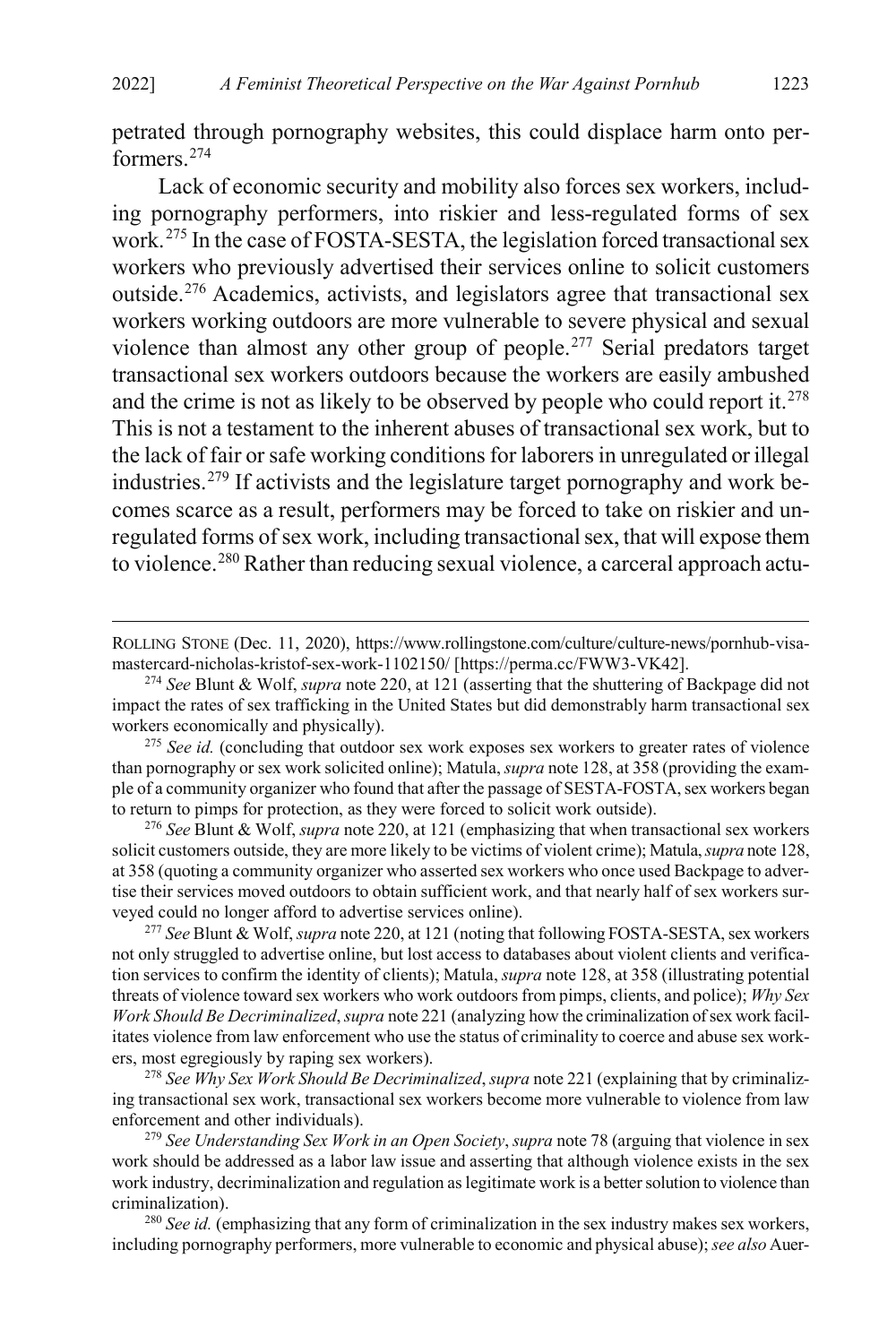ally exposes performers and transactional sex workers to sexual violence in their work.[281](#page-48-2)

<span id="page-48-1"></span>Similarly, work scarcity limits the ability of laborers to negotiate the terms of their work.<sup>[282](#page-48-3)</sup> Because of the intimate nature of their work, transactional sex workers and pornography performers need the freedom to meaningfully choose the projects they work on, set boundaries on those projects, and demand safety measures to protect their health.<sup>[283](#page-48-4)</sup> For example, in a workscarce pornography market, a performer may not have the bargaining power to demand that other performers wear condoms while filming, exposing them to sexually transmitted infections or unwanted pregnancy.<sup>[284](#page-48-5)</sup> Following FOSTA-SESTA, transactional sex workers complained they are less able to meaningfully decide what kinds of sex acts they engage in, whether their clients wear condoms, and the location at which they provide services.<sup>[285](#page-48-6)</sup> Thus, carceral approaches to sex work actually expose transactional sex workers and pornography performers to worse working conditions and greater harm by impeding their bargaining power, rather than effectively reducing sexual violence.<sup>[286](#page-48-7)</sup>

The harm to transactional sex workers and pornography performers by carceral policies is unavoidable because carceral advocates like Kristof, Traffickinghub, and the supporters of the Fight Back Act do not seek out or involve the opinions of sex workers.<sup>[287](#page-48-8)</sup> By ignoring these harms, activists reveal that they value the rights of non-sex workers over the safety of sex workers.<sup>[288](#page-48-8)</sup>

<span id="page-48-4"></span><sup>283</sup> *See, e.g.*, *id.* (illustrating how MindGeek blacklists most performers who publicly denounce the company, effectively banishing them from work in the pornography industry); Auerbach, *supra* note [121](#page-23-9) (same); Grant, *supra* not[e 7](#page-3-3) (same).

<span id="page-48-5"></span><sup>284</sup> *See, e.g.*, Auerbach, *supra* not[e 121](#page-23-9) (arguing that by decreasing the bargaining power of performers working with MindGeek, the company essentially gatekeeps the entire pornography industry); Grant, *supra* note [7](#page-3-3) (same); Zhang, *supra* note [282](#page-48-1) (same).

<span id="page-48-6"></span><sup>285</sup> *See* Blunt & Wolf,*supra* not[e 220,](#page-38-9) at 119 (emphasizing the increased pressure on sex workers to take on riskier clients and forms of work following the implementation of FOSTA-SESTA); Matula, *supra* not[e 128,](#page-25-0) at 358 (arguing that following Backpage and decreased access to a consistent flow of work, sex workers felt compelled to take on risker forms of work to make ends meet).

<span id="page-48-7"></span><sup>286</sup> *See Understanding Sex Work in an Open Society*, *supra* note [78 \(](#page-17-1)"Criminalization makes it harder for sex workers to negotiate terms with clients, work together with other sex workers for safety, and carry condoms without fear that they will be used as evidence of prostitution."); *Why Sex Work Should Be Decriminalized*, *supra* note [221](#page-38-8) (noting the harms to health stemming from stigma, violence, and lack of regulation in the sex industry due to current criminalization).

<span id="page-48-8"></span><sup>287</sup> See Survivors of Human Trafficking Fight Back Act of 2020, S. 4983, 116th Cong. § 2 (2020) (proposing to strike CDA § 230 immunity and create criminal and civil penalties for pornography

<span id="page-48-0"></span> $\overline{a}$ 

bach, *supra* not[e 121](#page-23-9) (detailing that Pornhub's rise created work scarcity, such that performers now commonly have to take part in transactional sex work as well to support themselves).

<span id="page-48-2"></span><sup>281</sup> *See* Blunt & Wolf,*supra* not[e 220,](#page-38-9) at 121 (noting that rates of sexual violence against transactional sex workers rise when these workers must solicit clients outdoors).

<span id="page-48-3"></span><sup>282</sup> *See* Muqing M. Zhang, *If PornHub Wants to Support a Cause, Start with Sex Worker Rights*, FUTURE (June 20, 2019), https://theoutline.com/post/7582/pornhub-latches-on-to-causes-support-sexworkers [https://perma.cc/F5S4-Z9TD] (outlining the dire situation of independent pornography creators and performers, and reporting that Pornhub's "monopoly has become so restrictive that some adult performers are being forced to work for MindGeek regardless of its poor practices").